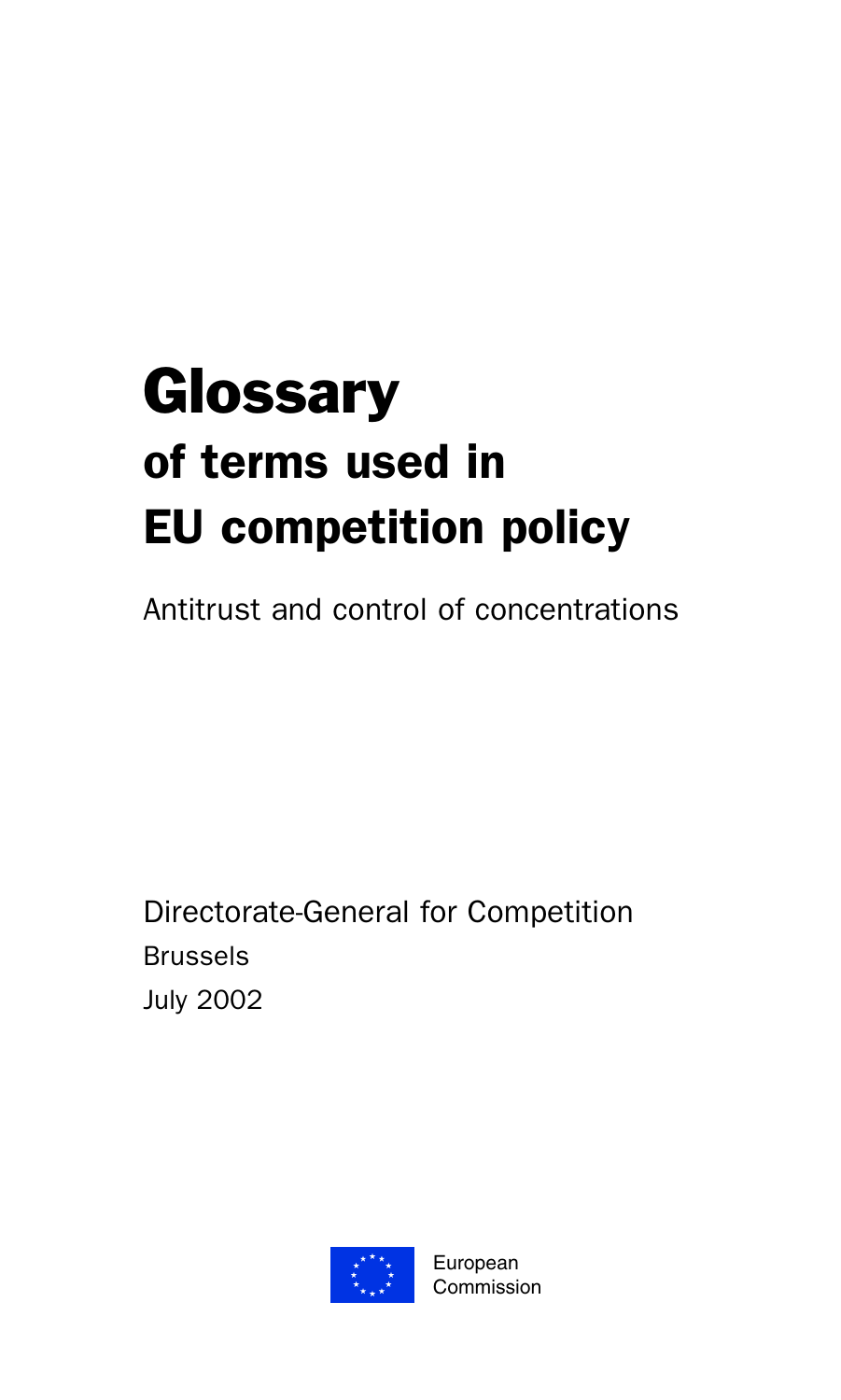NB: The present document was prepared by the services of Competition DG and serves as an orientation for non-specialists in competition matters. It does not have any legal value and does not bind the Commission in any way.

A great deal of additional information on the European Union is available on the Internet. It can be accessed through the Europa server (http://europa.eu.int).

Cataloguing data can be found at the end of this publication.

Luxembourg: Office for Official Publications of the European Communities, 2002

ISBN 92-894-3951-3

© European Communities, 2002 Reproduction is authorised provided the source is acknowledged.

#### *Printed in Belgium*

PRINTED ON WHITE CHLORINE-FREE PAPER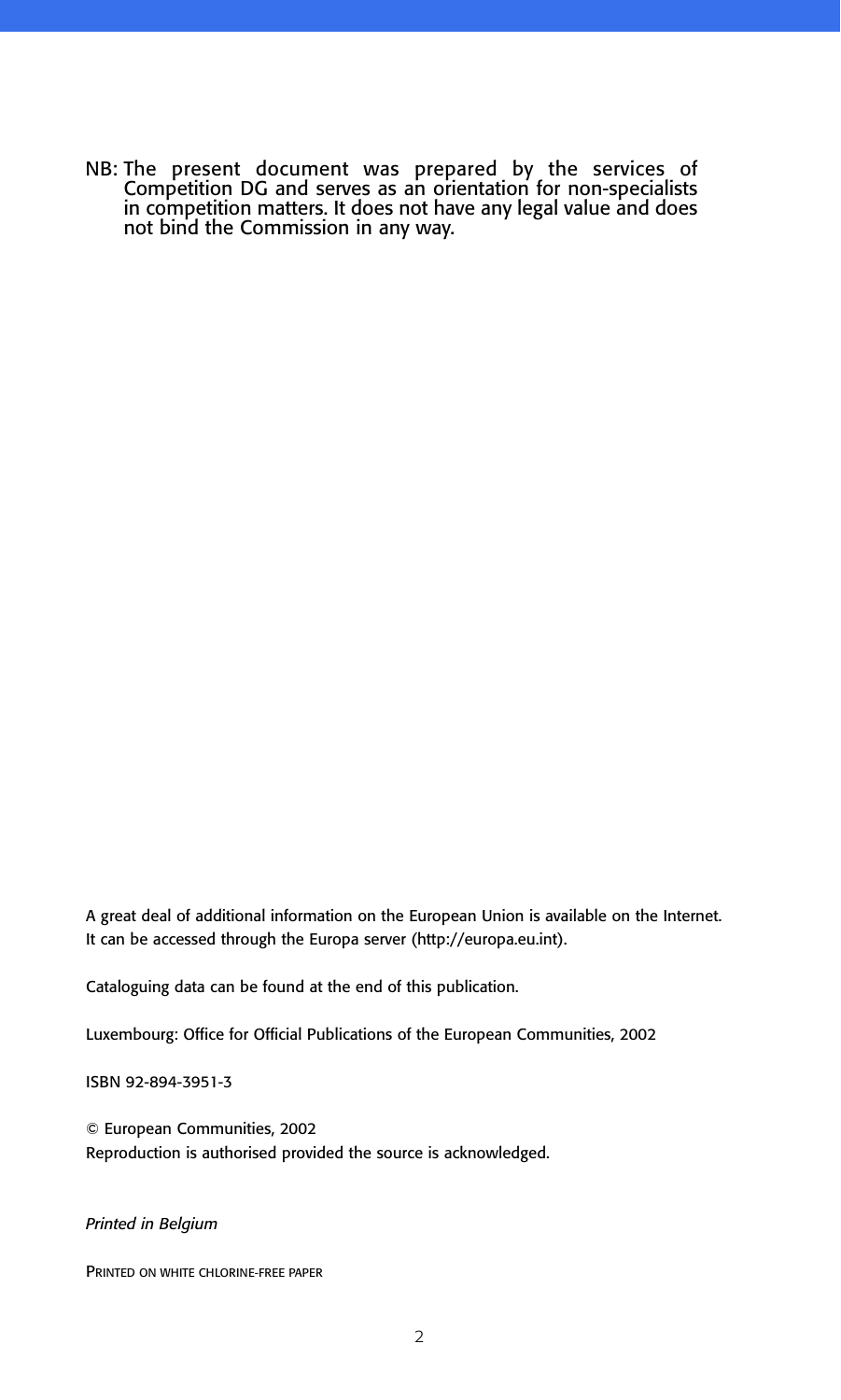

## Absolute territorial protection

Practice by manufacturers or suppliers, relating to the resale of their products and leading to a separation of markets or territories. Under absolute territorial protection, a single distributor obtains the rights from a manufacturer to market a product in a certain territory, and other distributors are prohibited from selling actively or passively into this territory.

- *Passive sales, Hard-core restrictions*

#### Abuse of a dominant position

Anti-competitive business practices (including improper exploitation of customers or exclusion of competitors) which a dominant firm may use in order to maintain or increase its position in the market. Competition law prohibits such behaviour, as it damages true competition between firms, exploits consumers, and makes it unnecessary for the dominant undertaking to compete with other firms on merit. Article 82 of the EC Treaty lists some examples of abuse, namely unfair pricing, restriction of production output and imposing discriminatory or unnecessary terms in dealings with trading partners.

- *Dominant position, Tying*

## Access to the Commission's file

Right of natural or legal persons who are parties to a Commission investigation to see the Commission's file, whenever the Commission proposes to adopt a decision which would be unfavourable to those parties. Access is given during the course of the administrative procedure to all the documents in the case concerned, with the exception of internal Commission documents, business secrets of other companies and other confidential information. Access to the file is thus one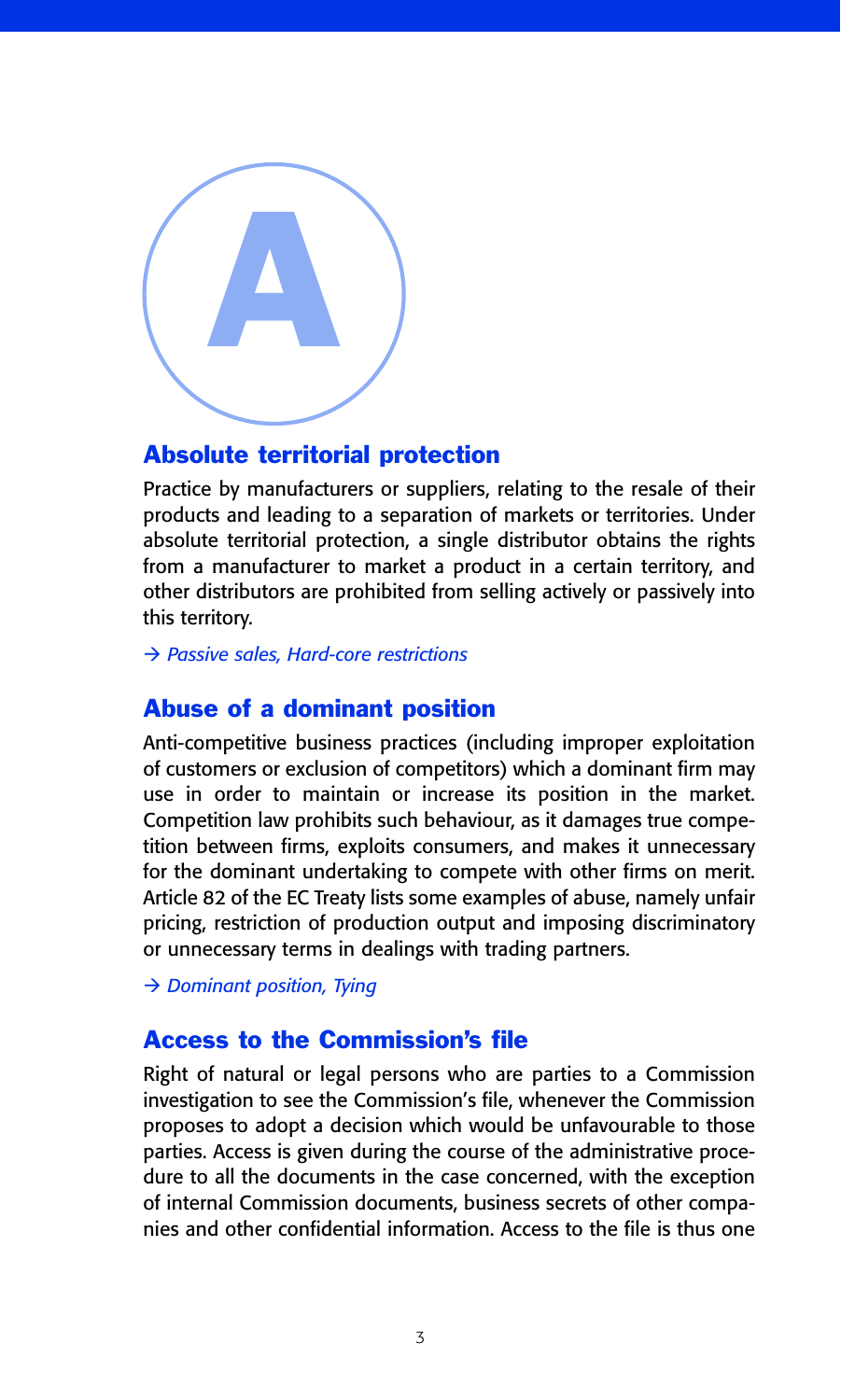of the principal procedural guarantees intended to protect the rights of defence of the parties.

(See: Article 18(3) of the merger regulation; Articles 6 and 13(1) of Regulation No 2842/98 on the hearing of parties in certain proceedings under Articles 81 and 82 of the EC Treaty; Commission notice on the internal rules of procedure for processing requests for access to file (OJ C 23, 23.1.1997, p. 3).)

- *Hearing officer*

# Active sales

Sales made by actively approaching individual customers inside another distributor's exclusive territory or exclusive customer group. This may be, for instance, by direct mail or visits; by actively approaching a specific customer group or customers in a specific territory allocated exclusively to another distributor through advertisement in the media or other promotions specifically targeted at that customer group or customers in that territory; or by establishing a warehouse or distribution outlet in another distributor's exclusive territory. Clauses limiting a distributor's right to sell actively into another distributor's territory are usually part of exclusive distribution networks and can benefit from the block exemption for vertical agreements.

790/99 on the ap<br>agreements and collectraints (OJ C<br>And restraints (OJ C<br>And restraints (OJ C<br>And restraints on the strike on the strike on the strike on the strike on the strike on the strike on the strike on the strike o (See: Commission Regulation 2790/99 on the application of Article 81(3) of the Treaty to categories of vertical agreements and concerted practices (OJ L 336, 22.12.1999); guidelines on vertical restraints (OJ C 291, 13.10.2000).)

#### - *Passive sales*

## Actual competitor

Firm which is either currently active on the same relevant market as the company under investigation, or which is able to switch production to the relevant products and market them in the short term without incurring significant additional costs or risks in response to a small and permanent increase in relative prices (immediate supplyside substitutability).

(See: Commission notice on the definition of the relevant market for the purposes of Community competition law (OJ C 372, 9.12.1997, p. 5).)

## Advisory committee

Committee composed of representatives of the Member States which is consulted by the Commission in antitrust and merger cases where such a consultation is foreseen. A preliminary draft decision by the Commission is submitted to, and discussed with, the advisory committee in question. The advisory committee issues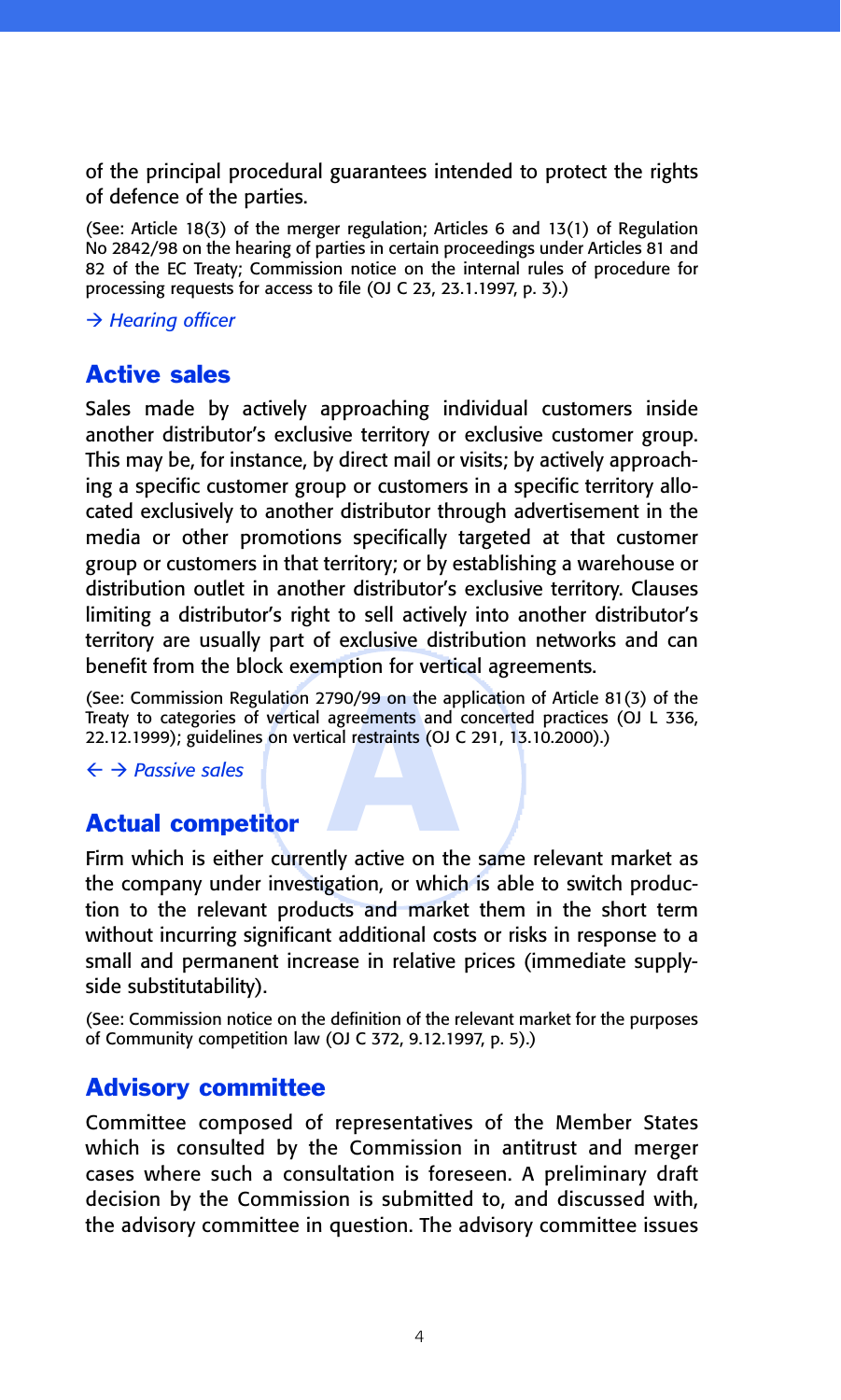an opinion, which shall be taken into account in the final Commission decision.

(See: Article 10 of Regulation No 17 and Article 19 of the merger regulation.)

#### AKZO procedure

Procedural rule established by the European Court of Justice which has also been inserted into the mandate of the hearing officer and which concerns the disclosure of confidential documents or business information by the Commission. This rule says that where the Commission intends to disclose information while the company providing it wants this information to be treated as commercially sensitive (business secret or other confidential information), the Commission shall inform that company in writing of its intention and the reasons for it. Where the company concerned still objects to the disclosure of such information, but the Commission finds that the information is not protected and may therefore be disclosed, that finding shall be stated in a reasoned decision. This decision has to be notified to the company concerned, which must be given the opportunity to bring its case before the European Court of First Instance with a view to having the Commission's assessments reviewed. The has been notified.

information may not be disclosed before one week after the decision<br>has been notified.<br>(See: Judgment of the European Court of Justice of 24 June 1986 in Case 53/85<br>AKZO Chemie BV and AKZO Chemie UK Ltd v Commission, [1986 (See: Judgment of the European Court of Justice of 24 June 1986 in Case 53/85 *AKZO Chemie BV and AKZO Chemie UK Ltd v Commission,* [1986] ECR, p. 1965, paragraph 29; Article 9 of Commission decision of 23 May 2001 on the terms of reference of hearing officers in certain competition proceedings (OJ L 162, 19.6.2001, p. 21).)

#### Ancillary restraints

Restrictions on the parties to an agreement (including an agreement to form a concentration), which do not constitute the primary object of the agreement, but are directly related to and necessary for the proper functioning of the objectives envisaged by agreement. In the field of cooperation agreements, an example would be an obligation within an  $(\rightarrow)$  R & D agreement not to carry out, independently or together with third parties, research and development in the field to which the agreement relates. An example of a restraint ancillary to a concentration is a non-competition clause imposed by the buyer on the vendor for a transitional period of time.

(See: Articles 6(1)b and 8(2) of the merger regulation; Commission notice on restrictions directly related and necessary to concentrations (OJ C 188, 4.7.2001, p. 5).)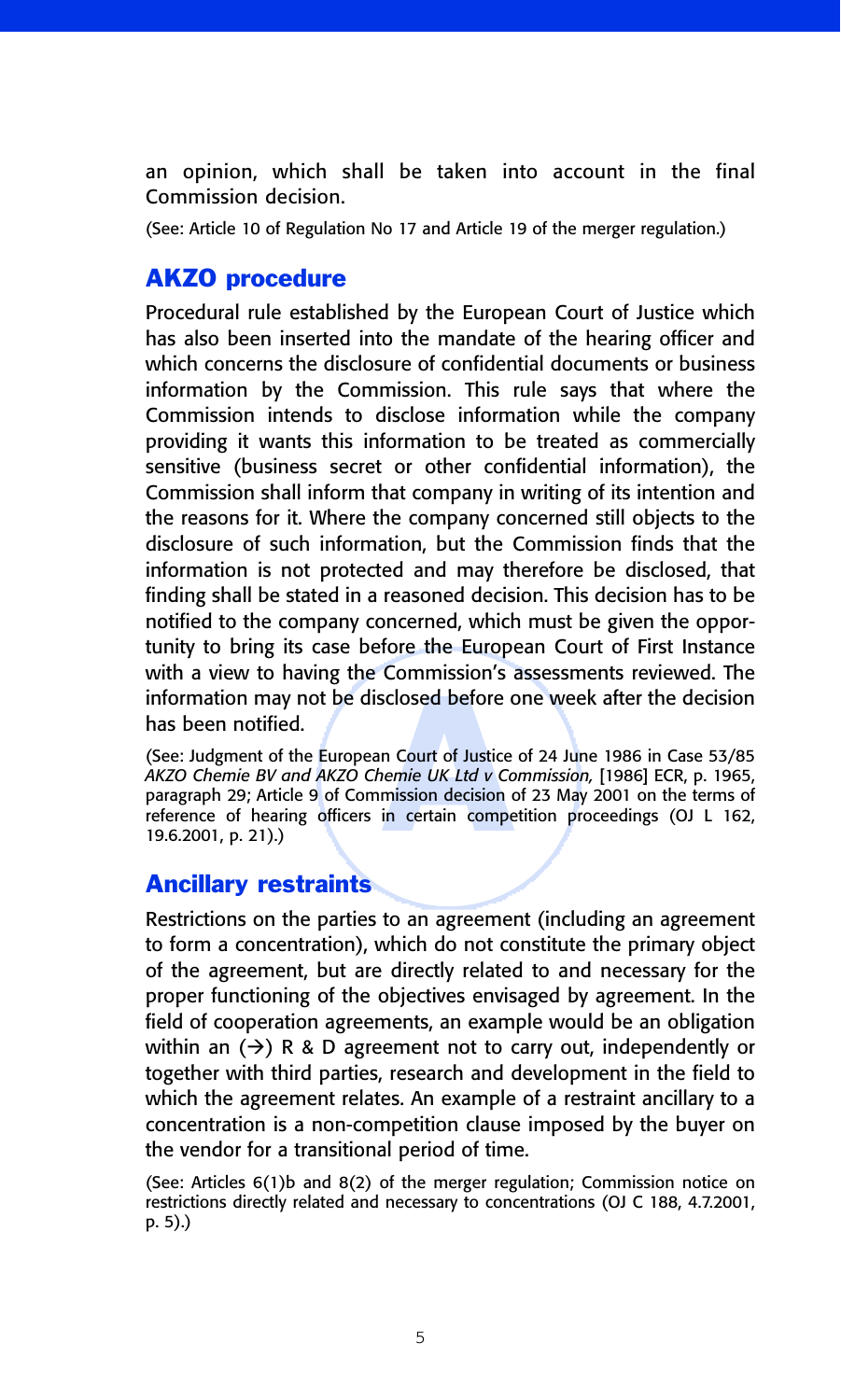# Antitrust

Field of competition law and policy. In the EU context, both the rules governing anti-competitive agreements and practices (cartels and other forms of collusion) based on Article 81 of the EC Treaty and the rules prohibiting abuses of (existing) dominant positions based on Article 82 of the EC Treaty, are commonly referred to as 'antitrust'.

# Article 6 letter

Administrative letter by which the Commission informs a complainant of its intention to reject the complaint. This so-called Article 6 letter defines the Commission's preliminary position regarding a complaint, and gives the complainant an opportunity to make further observations and comments within a specified time limit. Because of its nature as a preparatory and preliminary document, an Article 6 letter cannot be challenged in Court as a separately reviewable act. However the complainant may insist that a final decision rejecting his complaint be taken, which in turn is subject to judicial review by the Court of First Instance.

(See: Article 6 of Regulation No 2842/98 on the hearing of parties in certain proceedings under Articles 81 and 82 of the EC Treaty (OJ L 354, 1998, p. 18).)

# Article 11 letter

And of Strate Le Million<br>fundertakings,<br>of the Member<br>to conduct its in Written request for information the Commission addresses to undertakings and associations of undertakings, as well as to governments and competent authorities of the Member States, in order to obtain the information necessary to conduct its investigations. Such requests can be sent to companies which are suspected of infringements, are party to a concentration or to third parties who may be in a position to clarify certain matters which are relevant for the investigation in question.

(See: Article 11 of Regulation No 17 and Article 11 of the merger regulation.)

# Article 19(3) notice

Notice published in the Official Journal by which the Commission informs undertakings, associations of undertakings and the general public of its intention to clear or exempt a certain notified agreement under Article 81 of the EC Treaty. The notice should contain a summary of the relevant application or notification and invite all interested third parties to submit their observations within a time limit not less than one month. Publication shall have regard to the legitimate interest of undertakings in the protection of their business secrets.

(See: Article 19(3) of Regulation No 17.)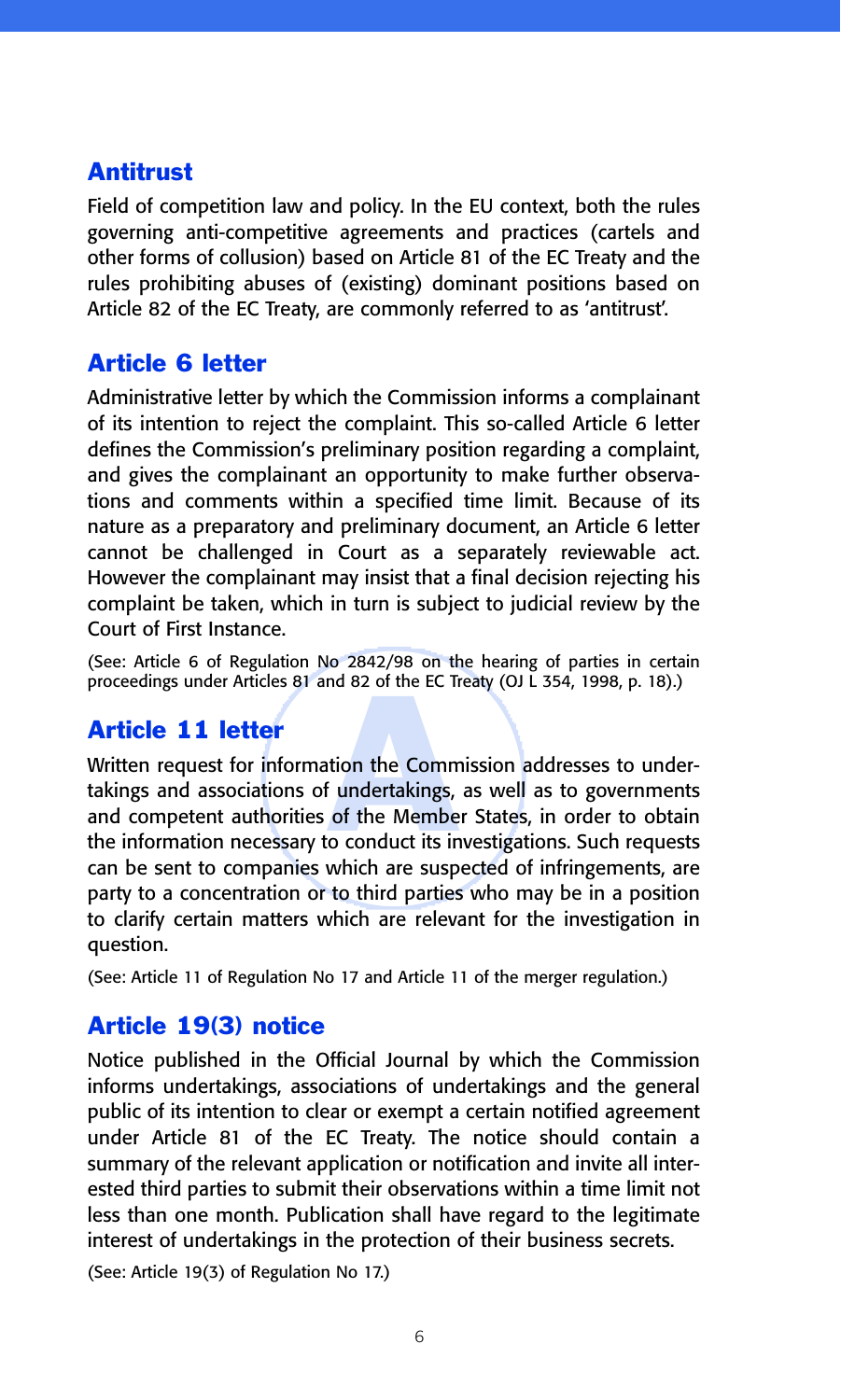

#### Bid rigging

Particular form of coordination between firms which can adversely affect the outcome of any sale or purchasing process in which bids are submitted. For example, firms may agree their bids in advance, deciding which firm will be the lowest bidder. Alternatively, they may agree not to bid or to rotate their bids by number or value of contracts.

## Black clause

- *Hard-core restrictions*

## Block exemption (regulation)

Regulation issued by the Commission or by the Council pursuant to Article 81(3) of the EC Treaty, specifying the conditions under which certain types of agreements are exempted from the prohibition on restrictive agreements laid down in Article 81(1) of the EC Treaty. When an agreement fulfils the conditions set out in a block exemption regulation, individual notification of that agreement is not necessary: the agreement is automatically valid and enforceable. Block exemption regulations exist, for instance, for vertical agreements, R & D agreements, specialisation agreements, technology transfer agreements and car distribution agreements.

#### Buyer power

Ability of one or more buyers, based on their economic importance on the market in question, to obtain favourable purchasing terms from their suppliers. Buyer power is an important aspect in competition analysis, since powerful buyers may discipline the pricing policy of powerful sellers, thus creating a 'balance of powers' on the market concerned. However, buyer power does not necessarily have a positive effect. Where a strong buyer faces weak sellers, for example,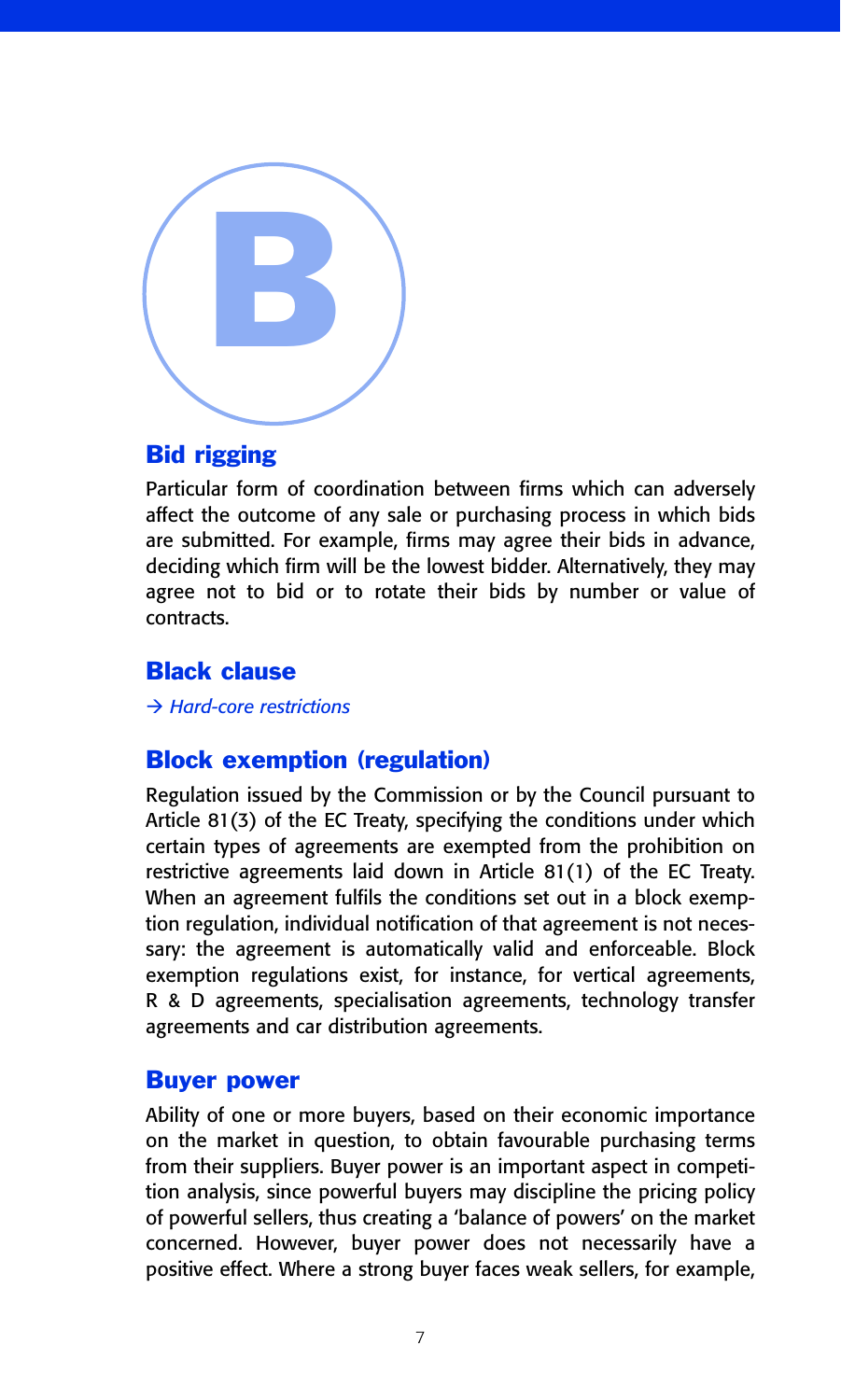the outcome can be worse than where the buyer is not powerful. The effects of a buyer's strength also depend on whether the buyer, in turn, has seller power in a downstream market.



#### Carlsberg notice

Notice published in the Official Journal whereby the Commission informs third parties of a notification and invites them to submit information and/or comments concerning the notified case. The invitation contains a short summary of the case and is published in the Official Journal with the consent of the parties directly involved in the matter. This possibility of obtaining case-related information was first used by the Commission in the 'Carlsberg' case in 1992. In contrast to an  $(\rightarrow)$  Article 19(3) notice, a Carlsberg notice is neutral and gives no indication on the preliminary position of the Commission.

As regards mergers, the Commission is obliged to publish the fact that a merger has been notified, at the same time indicating the names of the parties, the nature of the concentration and the economic sector involved.

(See: Notice on prior notification of a joint venture: Case 34.281 Carlsberg-Tetley (OJ C 97, 16.4.1992, p. 21); Article 4(3) of the merger regulation.)

# **Cartel**

Arrangement(s) between competing firms designed to limit or eliminate competition between them, with the objective of increasing prices and profits of the participating companies and without producing any objective countervailing benefits. In practice, this is generally done by fixing prices, limiting output, sharing markets, allocating customers or territories, bid rigging or a combination of these specific types of restriction. Cartels are harmful to consumers and society as a whole due to the fact that the participating companies charge higher prices (and earn higher profits) than in a competitive market.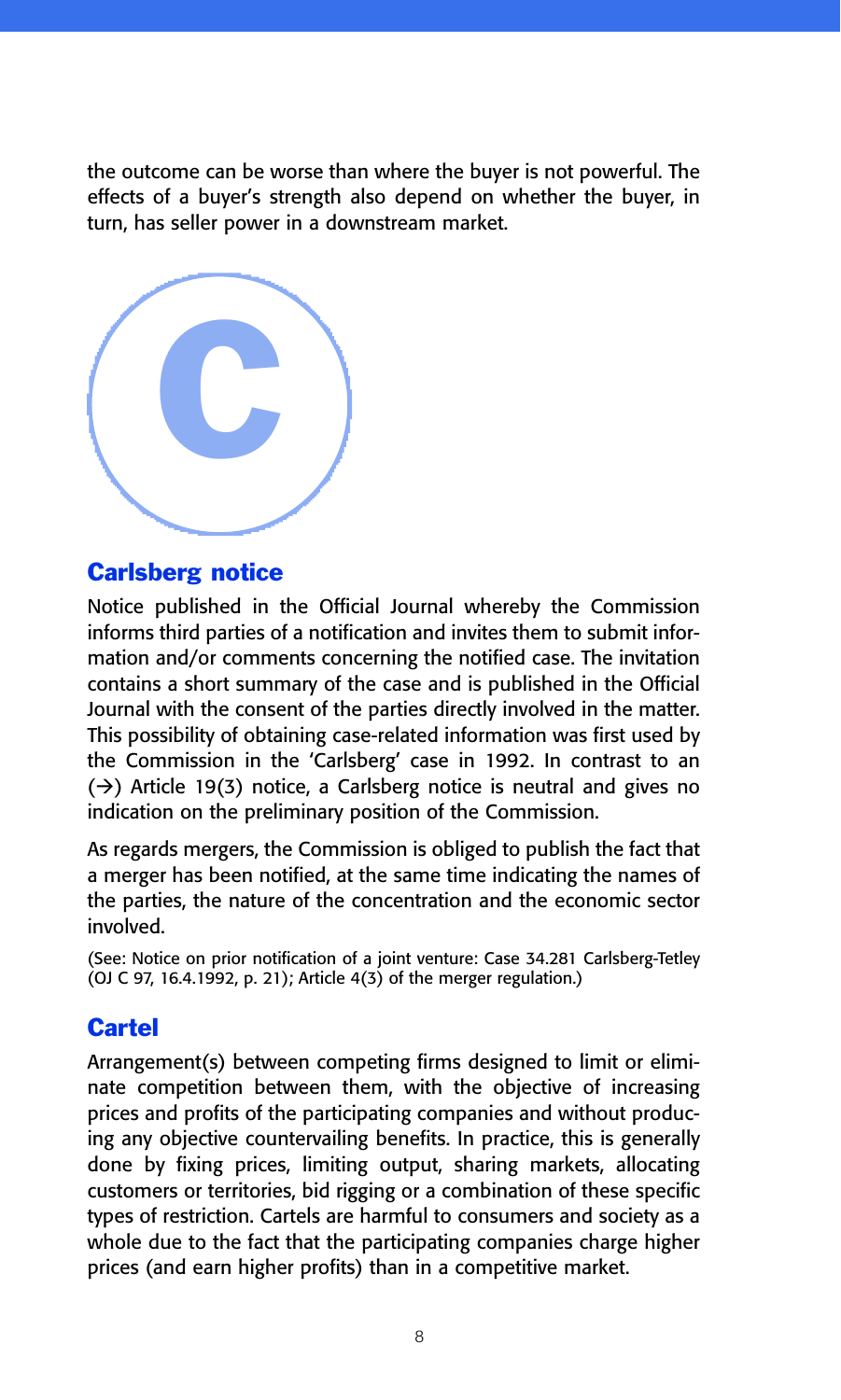## Collecting society

Association that collects payments made by users of intellectual property rights for the holders of such rights. For instance, a radio station, playing a record for which a record company holds a copyright, has to pay a fee to a collecting society, which then transfers the payments to the record company.

## **Collusion**

Collusion refers to the coordination of firms' competitive behaviour. The likely result of such coordination is that prices rise, output is restricted and the profits of the colluding companies are higher than they would otherwise be. Collusive behaviour does not always rely on the existence of explicit agreements between firms. Collusive behaviour can also result from situations where firms act individually but in recognition of their interdependence with competitors — jointly exercise market power with the other colluding competitors. This is normally described as 'tacit collusion'.

# Comfort letter

Administrative letter sent to the notifying parties confirming informally and normally without any reasoning either:

- the notifying p<br>easoning either<br>s no grounds<br>() of the EC T<br>/or affect trad<br>comfort letter) — that the Commission sees no grounds for action against an agreement under Article 81(1) of the EC Treaty, because it does not restrict competition and/or affect trade between Member States (negative clearance-type comfort letter), or
- that the agreement fulfils the conditions for granting an exemption under Article 81(3) of the EC Treaty (exemption-type comfort letter).

## **Comity**

Principle applied in the field of international cooperation on competition policy. By negative comity, every country that is party to a cooperation agreement guarantees to take account of the important interests of the other parties to the agreement when applying its own competition law. By positive comity, a country may ask the other parties to the agreement to take appropriate measures, under their competition law, against anti-competitive behaviour taking place on their territory that affects important interests of the requesting country.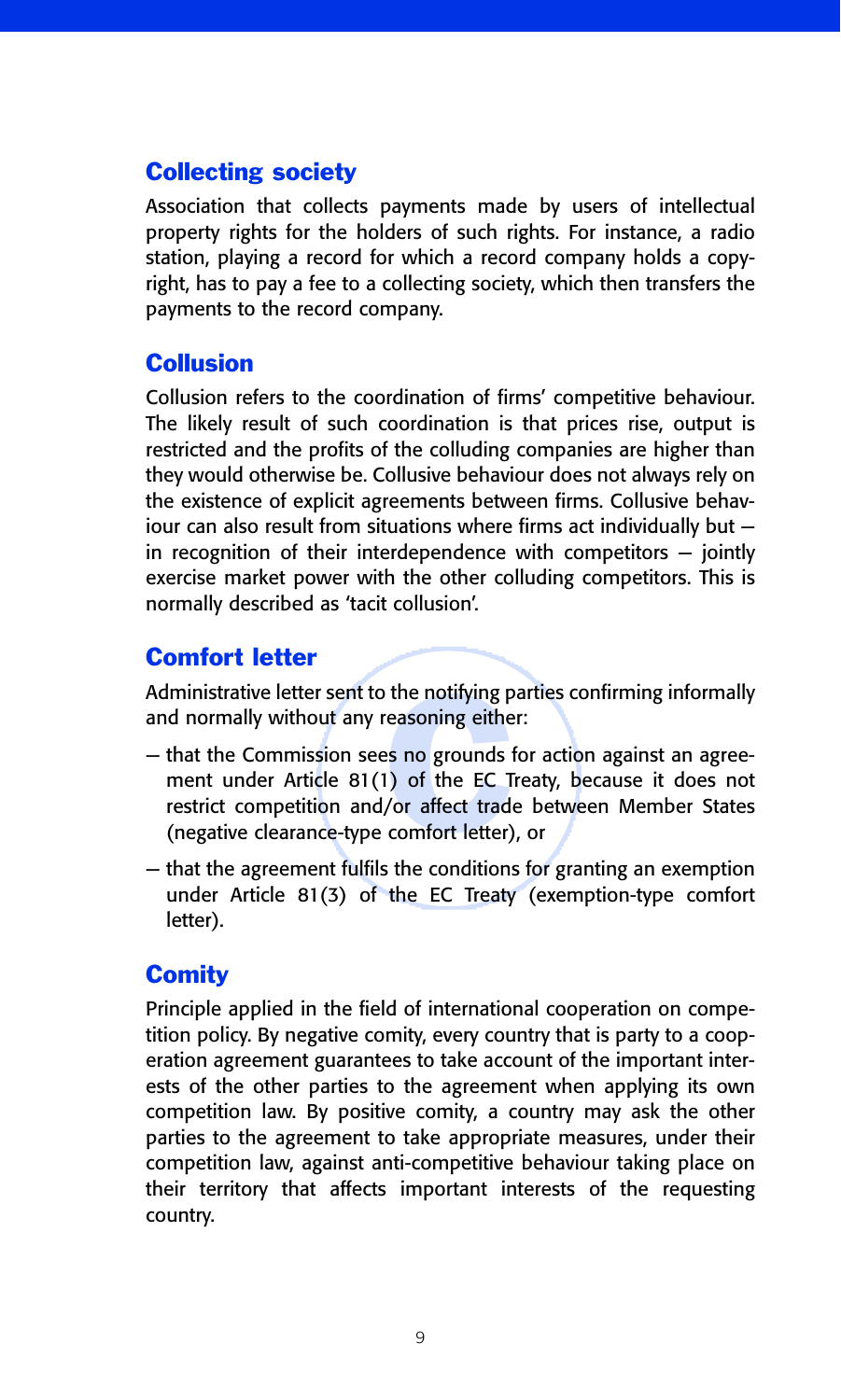# Commission notice

Interpretative text adopted by the Commission in order to facilitate the application of competition rules and to provide for transparency and legal certainty with regard to the Commission's administrative practice. These texts are sometimes also referred to as guidelines and are published in the *Official Journal of the European Communities*. They can also be found on the web site of Competition DG.

(See: http://europa.eu.int/comm/competition/index\_en.html)

#### Commitments (or remedies)

Proposal by the parties to a  $(\rightarrow)$  concentration to modify their originally notified project within a specified period (for example, by divesting a business or assets). Such commitments must address the competition concerns raised by the Commission and restore competition in the relevant product and geographic markets. They can form the basis for the Commission's clearance of the notified concentration. The Commission may attach  $(\rightarrow)$  conditions and/or  $(\rightarrow)$  obligations to its clearance decision, so as to ensure compliance with the commitments offered.

d by the Comm<br>*arance*) or exer<br>as well as in pr<br>position.<br>f the merger reg<br>3).) A similar approach is applied by the Commission in procedures aimed at clearing ( $\rightarrow$  *Negative clearance*) or exempting notified agreements (→ *Individual exemption*), as well as in proceedings dealing with the  $(\rightarrow)$  abuse of a dominant position.

(See: Articles 6(2) and 8(2) of the merger regulation; Commission notice on remedies (OJ C 68, 2.3.2001, p. 3).)

## **Competition**

A situation in a market in which sellers of a product or service independently strive for the patronage of buyers in order to achieve a particular business objective, for example, profits, sales and/or market share. Competitive rivalry between firms may take place in terms of price, quality, service or combinations of these and other factors which customers may value. Fair and undistorted competition is a cornerstone of a market economy and the European Commission has been vested with the powers necessary to oversee and enforce EU competition law to ensure effective competition in the internal market.

## **Complaint**

Request by a natural or legal person who claims a legitimate interest, asking the Commission to investigate an alleged infringe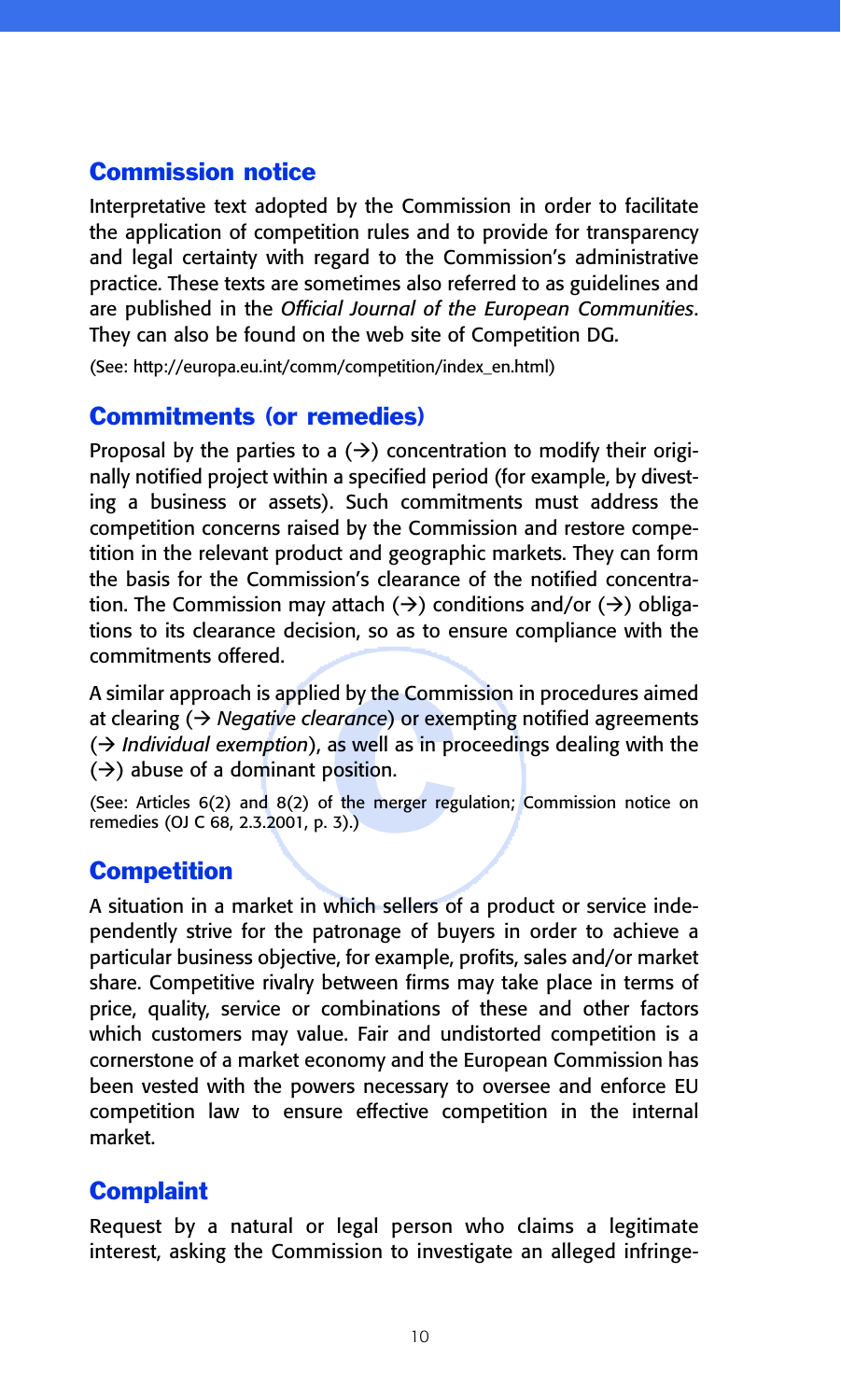ment of EU competition law and to bring it to an end. Formal complaints oblige the Commission to act (either to find that there is an infringement or to reject the complaint) and give the complainant certain procedural rights. These include the right to be heard and  $-$  in proceedings under  $(\rightarrow)$  Regulation No 17  $-$  access to the Commission's file (albeit limited compared with parties subject to an investigation). Informal complaints (where a complainant refuses disclosure of the information he provides) or anonymous complaints may lead the Commission to open a case, but confer no rights on the complainant.

#### Compliance programme

A company's internal policy, established to ensure its complete compliance with competition rules in all its business actions. In a compliance programme the company trains its personnel on competition rules and provides them with guidance on how to avoid agreements or practices that restrict competition when they engage in commercial actions and contacts with competitors. Some compliance programmes also set out what action needs to be taken if staff members find out that an agreement or practice, to which the company is a party, infringes competition rules.

## **Concentration**

Expressed competition<br>
Noting the two discrepance<br>
Internal contracting<br>
Note that the content of the two discrepance<br>
Internal content of the content of the content of the content of the content of the content of the cont A concentration arises either where two or more previously independent undertakings merge (merger), where an undertaking acquires control of another undertaking (acquisition of control), or where a joint venture is created, performing on a lasting basis all the functions of an autonomous economic entity (full-function joint venture).

(See: Article 3(1) and (2) of the merger regulation; Commission notice on the concept of concentration (OJ C 66, 2.3.1998, p. 2).)

- *Merger control procedure*

## Concerted practice

Coordination between undertakings which, without having reached the stage of concluding a formal agreement, have knowingly substituted practical cooperation for the risks of competition. A concerted practice can be constituted by direct or indirect contact between firms whose intention or effect is either to influence the conduct of the market or to disclose intended future behaviour to competitors.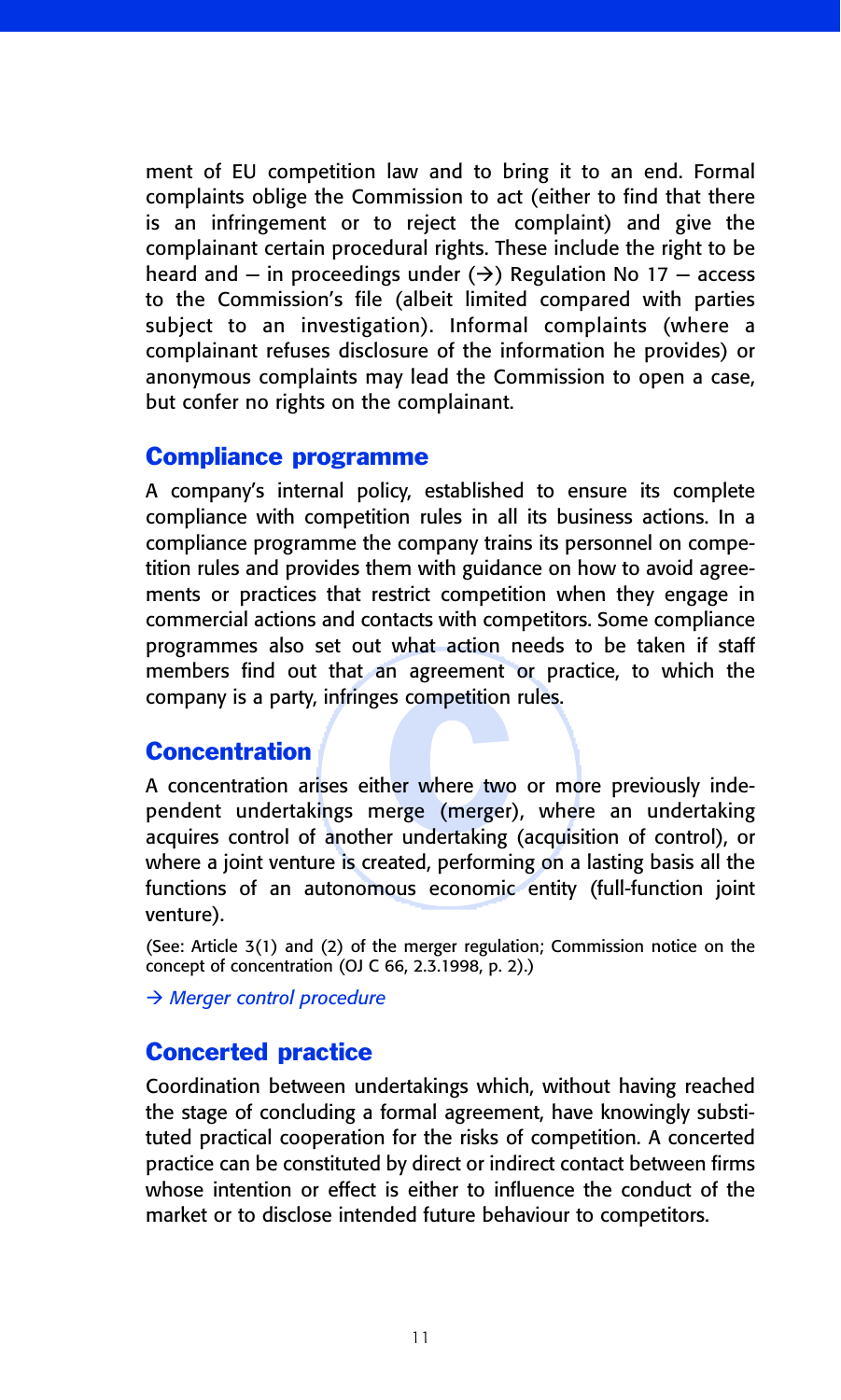# **Conditions**

Requirements imposed by the Commission which need to be fully complied with by the parties concerned, in order to allow the Commission to declare an otherwise incompatible concentration compatible with the common market, or to exempt an otherwise illegal agreement.

(See: Article 8 of Regulation No 17; Articles 6(2) and 8(2) of the merger regulation; Commission notice on remedies, paragraph 12 (OJ C 68, 2.3.2001, p. 3).)

- *Obligations*

# **Consortium**

A group of independent companies working together for the fulfilment of a specific project. Consortia are frequent, for example, in the construction industry where large projects (buildings, motorways) require close cooperation between engineering, planning and construction companies. The Commission has issued a specific block exemption regulation concerning consortia between shipping companies relating to the joint operation of liner transport services. These are liable to restrict competition within the common market and to affect trade between Member States and would otherwise be prohibited by Article 81(1) of the EC Treaty.

For States and NEC Treaty.<br>EC Treaty.<br>EC) No 823/2000<br>aty to certain cate<br>ping companies ( (See: Commission Regulation (EC) No 823/2000 of 19 April 2000 on the application of Article 81(3) of the Treaty to certain categories of agreements, decisions and practices between liner shipping companies (consortia) (OJ L 100, 20.4.2000, p. 24).)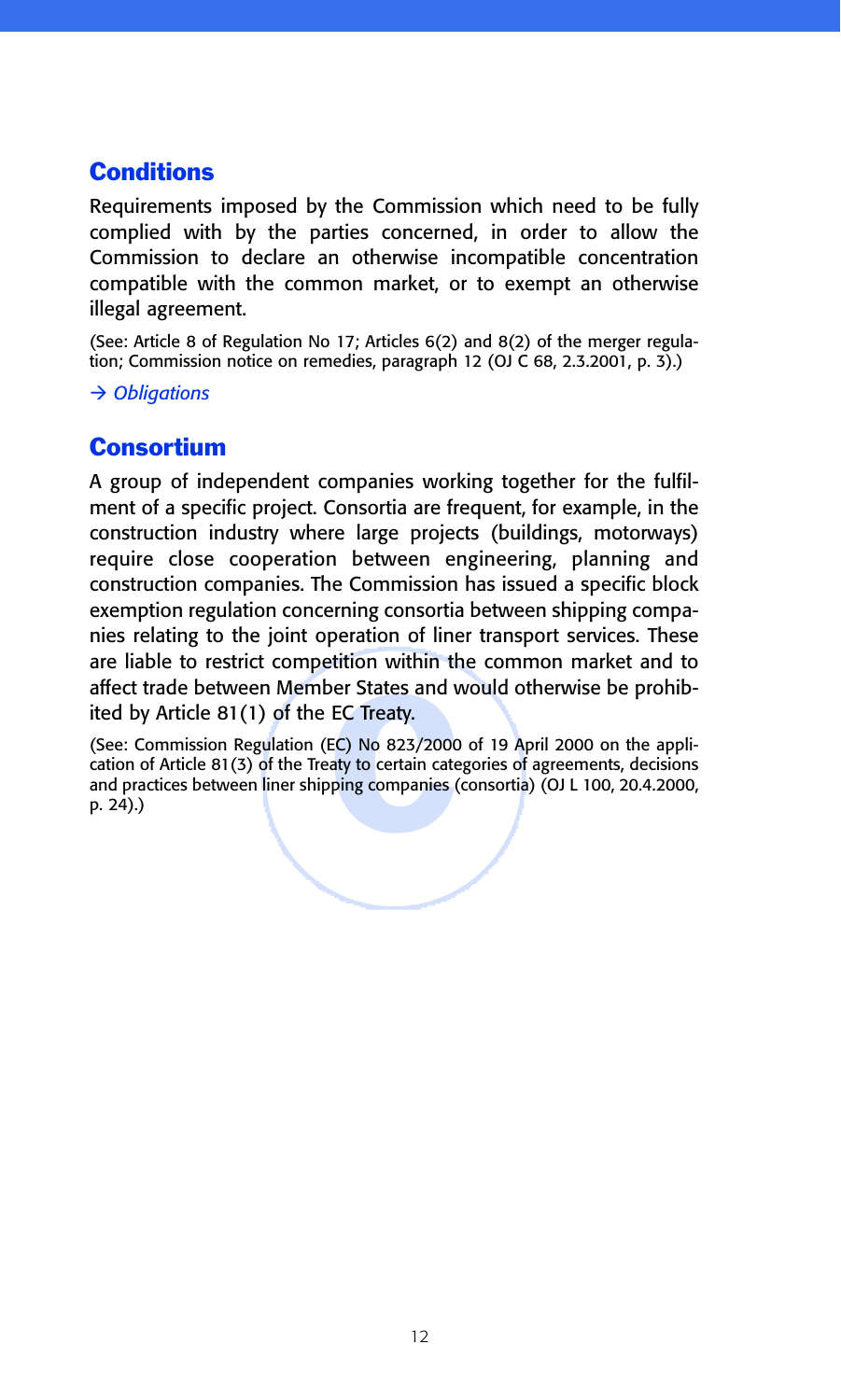

#### 'De minimis' notice

Communication from the Commission clarifying under what conditions the impact of an agreement or practice on competition within the common market can, in its view, be considered to be non-appreciable, namely where the aggregate market share of the undertakings involved remains below certain thresholds. In addition, agreements between small and medium-sized enterprises are said to be rarely capable of significantly affecting trade between Member States or competition within the common market; they will in any event not normally be of sufficient Community interest to justify intervention. In short, agreements or practices falling under the 'de minimis' notice are considered to be of minor Community importance and are not examined by the Commission under EC competition law. National competition authorities may however, examine certain cases.

(See: Commission notice on agreements of minor importance which do not appreciably restrict competition under Article 81(1) of the Treaty establishing the European Community (de minimis) (OJ C 368, 22.12.2001).)

#### Delegation of powers

The Commission, as a collegiate body, delegates certain decisionmaking powers to its individual commissioners (empowerment procedure) or to directors-general (delegation procedure). A delegation of powers allows management, administrative, procedural and routine matters to be decided by the individual commissioner or director-general concerned. This mechanism ensures that Commission meetings are not overloaded and the decision-making process is not paralysed.

(See: Articles 13 and 14 of the rules of procedure of the Commission of 29 November 2000 (OJ L 308, 8.12.2000, p. 26).)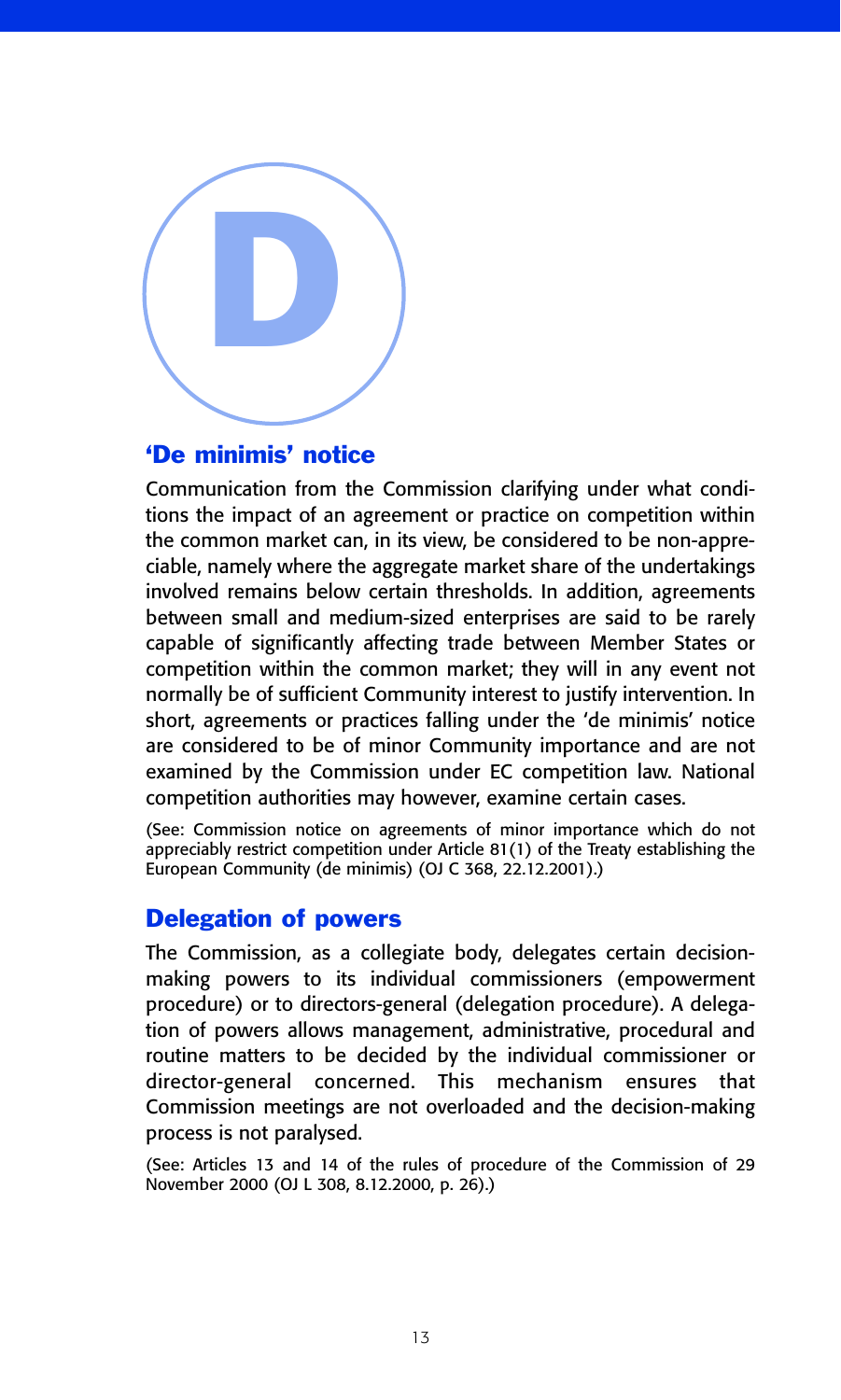## **Divestiture**

Decision by a firm to sell part of its current operations, divisions or subsidiaries as a result of business restructuring in order to concentrate on certain products or markets. Under EC competition law, divestiture may also be offered by firms as a commitment (- *Commitments*) to the Commission in order to eliminate competition concerns related to a notified agreement or concentration.

(See: Article 6(2) and 8(2) of the merger regulation, as well as Section III(1) of the Commission's notice on remedies (OJ C 68, 2.3.2001, p. 3).)

# Dominant position

competition rules do not allow companies to  $(\rightarrow)$  abuse their<br>dominant position. The European merger control system  $(\rightarrow)$  *Merger*<br>control procedure) differs from this principle, in so far as it prohibits<br>merged entities A firm is in a dominant position if it has the ability to behave independently of its competitors, customers, suppliers and, ultimately, the final consumer. A dominant firm holding such market power would have the ability to set prices above the competitive level, to sell products of an inferior quality or to reduce its rate of innovation below the level that would exist in a competitive market. Under EU competition law, it is not illegal to hold a dominant position, since a dominant position can be obtained by legitimate means of competition, for example, by inventing and selling a better product. Instead, competition rules do not allow companies to  $(\rightarrow)$  abuse their dominant position. The European merger control system (> Merger *control procedure*) differs from this principle, in so far as it prohibits merged entities from obtaining or strengthening a dominant position by way of the merger.

independent economic entities united by economic links in a specific market. This situation is called collective (or joint or oligopolistic) dominance. As the Court has ruled in the *Gencor* judgment, there is no reason, in legal or economic terms, to exclude from the notion of economic links the relationship of interdependence existing between the parties to a tight oligopoly within which those parties are in a position to anticipate each one another's behaviour and are therefore strongly encouraged to align their conduct in the market.

(See: Article 82 of the EC Treaty and Article 2(3) of the merger regulation; on collective dominance see also: Commission Decision No 97/26/EC of 24.4.1996 in Case IV/M.619 *Gencor/Lonrho* (OJ L 11, 14.1.1997, p. 30) and judgment of the Court of First Instance of 25.3.1999 in Case T-102/96 *Gencor Ltd* v *Commission* [1999] ECR, p. II-0753.)

- *Collusion, Oligopoly*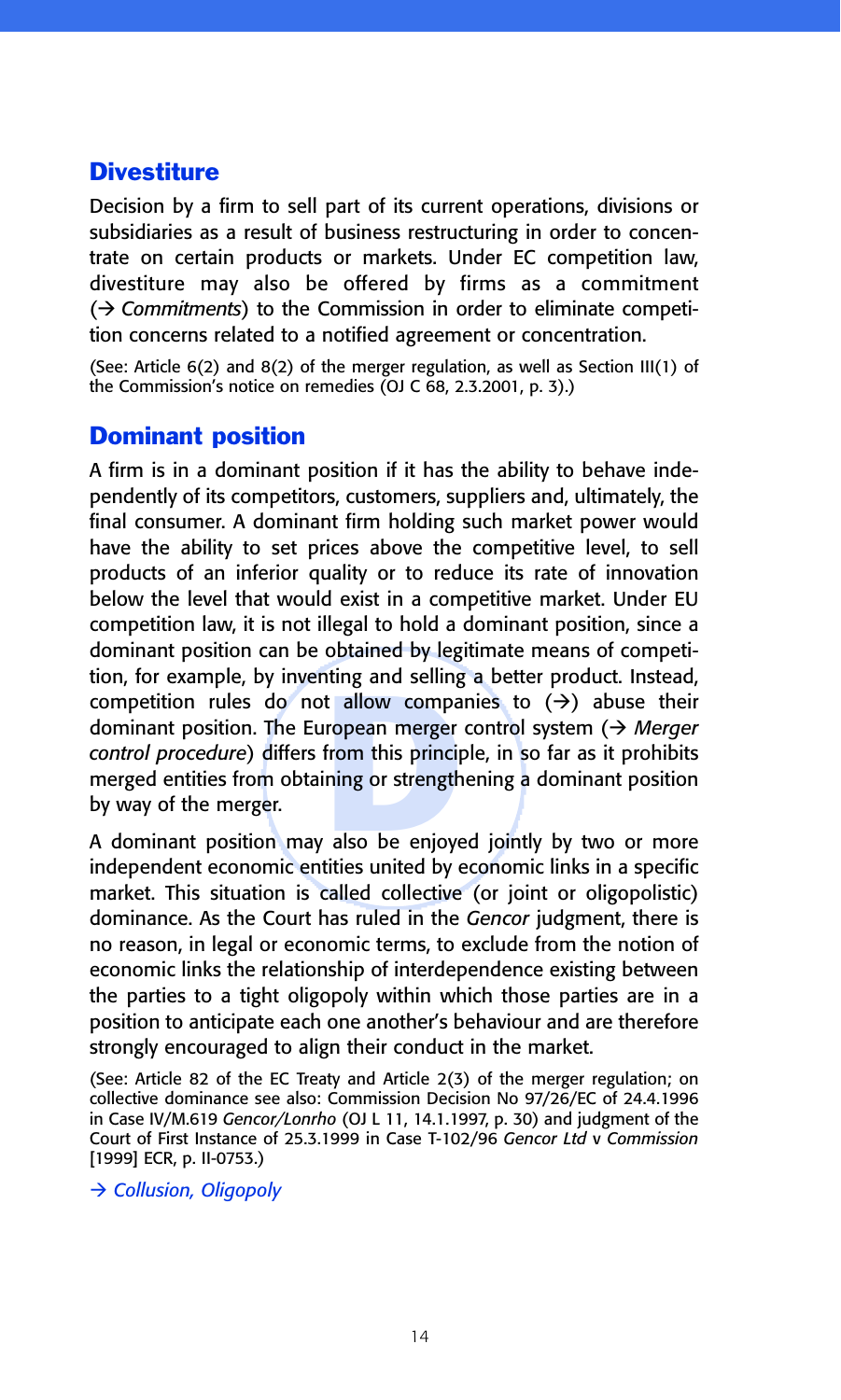#### Downstream market

Market at the next stage of the production/distribution chain, for example, the distribution and sale of motor vehicles would be a downstream market in relation to the production of motor vehicles.

## **Duopoly**

Special case of oligopoly: industry structure with two sellers. In competition cases the term is often also used for situations where two *main* sellers dominate the competitive structure and a fringe of smaller sellers adapts to their behaviour. The two main sellers are then referred to as the duopoly.



#### Economies of scale

Economies of scale occur when firms achieve per unit cost savings by producing more of a good or service (that is, when average costs decrease as output increases). Such effects arise when it is possible to spread fixed costs over a higher output. Examples of scale economies are the bigger lorry that transports more while still requiring only one driver or the larger plant that does not require more spare parts to be kept in stock than the smaller plant.

## Economies of scope

Economies of scope occur when firms achieve cost savings by increasing the variety of goods and services that they produce (joint production). Such effects arise when it is possible to share components and to use the same facilities and personnel to produce several products. For example, a bank may sell retail insurance products in its local branches in order to spread the fixed costs (like the office rent) over a larger number of products.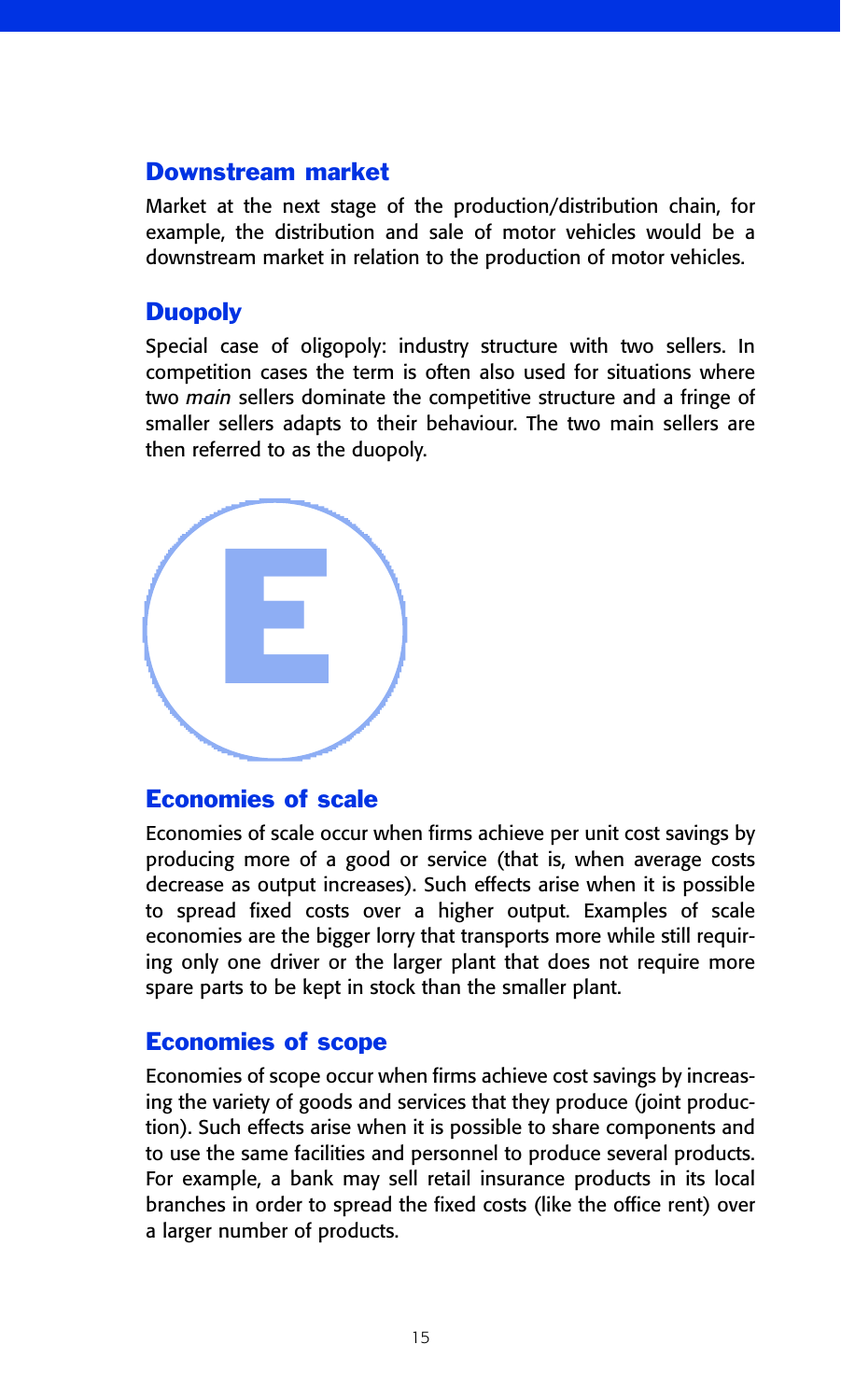# EEA

EEA stands for European Economic Area. The EEA agreement, to which all EU Member States and the EFTA members Iceland, Liechtenstein and Norway are parties, entered into force on 1 January 1994. The objective of the agreement is to establish a dynamic and homogeneous European Economic Area, based in substance on common rules and equal conditions of competition. Formally, two separate legal systems coexist within the EEA: the EEA agreement is applied when trade between EFTA members and the Community or between EFTA States is affected; Community law when trade between EU Member States is affected. The EEA agreement is applied both by the European Commission and by the EFTA Surveillance Authority  $(\rightarrow ESA)$ . The division of jurisdiction and a framework for cooperation between the Commission and ESA are laid down in the agreement.

(See: Decision of the Council and the Commission of 13 December 1993 on the conclusion of the agreement on the European Economic Area between the European Communities, their Member States and the Republic of Austria, the Republic of Finland, the Republic of Iceland, the Principality of Liechtenstein, the Kingdom of Norway, the Kingdom of Sweden and the Swiss Confederation (94/1/ECSC, EC) (OJ L 1, 3.1.1994), as amended following the non-ratification of the EEA agreement by Switzerland.)

# Effect on trade between Member States

**cen Mem**<br>e application<br>re only applic<br>al influence or<br>ber States of<br>national mar A necessary condition for the application of EU antitrust rules. Articles 81 and 82 of the EC Treaty are only applicable if there may be a direct or indirect, actual or potential influence on the flow or pattern of trade between at least two Member States of the EU. An effect on trade exists in particular where national markets are partitioned or the structure of competition within the common market is affected. Anticompetitive agreements or conduct that have no effect on trade, therefore, fall outside the scope of EU competition rules and may only be dealt with by national legislation.

The merger regulation, by contrast, applies where a concentration has a Community dimension defined in terms of  $(\rightarrow)$  turnover thresholds.

## Effects doctrine

According to this doctrine, domestic competition laws are applicable to foreign firms — *but also to domestic firms located outside the State's territory,* when their behaviour or transactions produce an 'effect' within the domestic territory. The 'nationality' of firms is irrelevant for the purposes of antitrust enforcement and the effects doctrine covers all firms irrespective of their nationality. The 'effects doctrine' was embraced by the Court of First Instance in the *Gencor*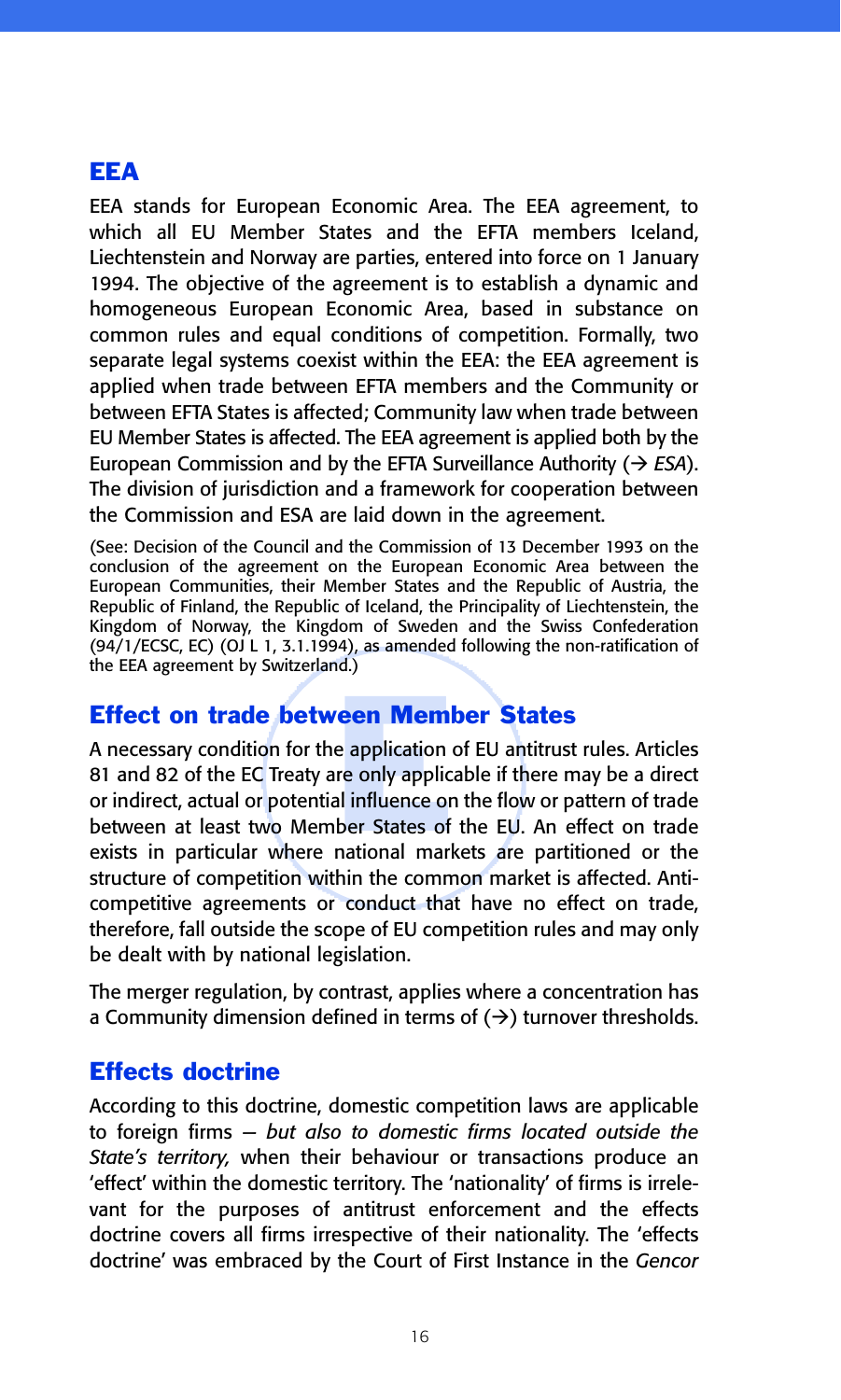judgment when stating that the application of the merger regulation to a merger between companies located outside EU territory 'is justified under public international law when it is foreseeable that a proposed concentration will have an immediate and substantial effect in the Community.'

(See: Judgment of the Court of First Instance of 25.3.1999 in Case T-102/96, *Gencor Ltd v Commission* [1999] ECR, p. II-0753, at paragraphs 89–92.)

## Enabling regulation

Legislative act by which the Council empowers the Commission to adopt secondary Community legislation (in the form of regulations or directives) such as, for example, block exemption regulations or implementing regulations.

# English clause

ntract enjoyed<br>
notal particularly<br>
notal particularly<br>
name of the<br>
is reason, 'Envirtularly<br>
e circumstand Contractual agreement in the context of  $(\rightarrow)$  single branding arrangements between a supplier and its customer (for example, a retailer), allowing the latter to purchase a product from other suppliers on more favourable terms, unless the 'exclusive' supplier accepts to supply the product under the same advantageous conditions. Despite the greater freedom to contract enjoyed by the customer, 'English clauses' tend to increase transparency between competing suppliers and thus facilitate collusion, particularly where such clauses oblige the customer to reveal the name of the alternative source to his 'exclusive' supplier. For this reason, 'English clauses' have to be looked at in the light of the circumstances of the particular case to assess their conformity with competition law.

# Entry barriers

Barriers to entry are factors that prevent or hinder companies from entering a specific market. Entry barriers may result, for instance, from a particular market structure (for example, sunk cost industry, brand loyalty of consumers to existing products) or the behaviour of incumbent firms. It is important to add that governments can also be a source of entry barriers (such as through licensing requirements and other regulations).

# ESA

ESA stands for EFTA Surveillance Authority. The authority was established under an agreement between the EFTA States, which contains basic provisions on the authority's organisation and lays down its tasks and competencies. The task of the ESA is to ensure, together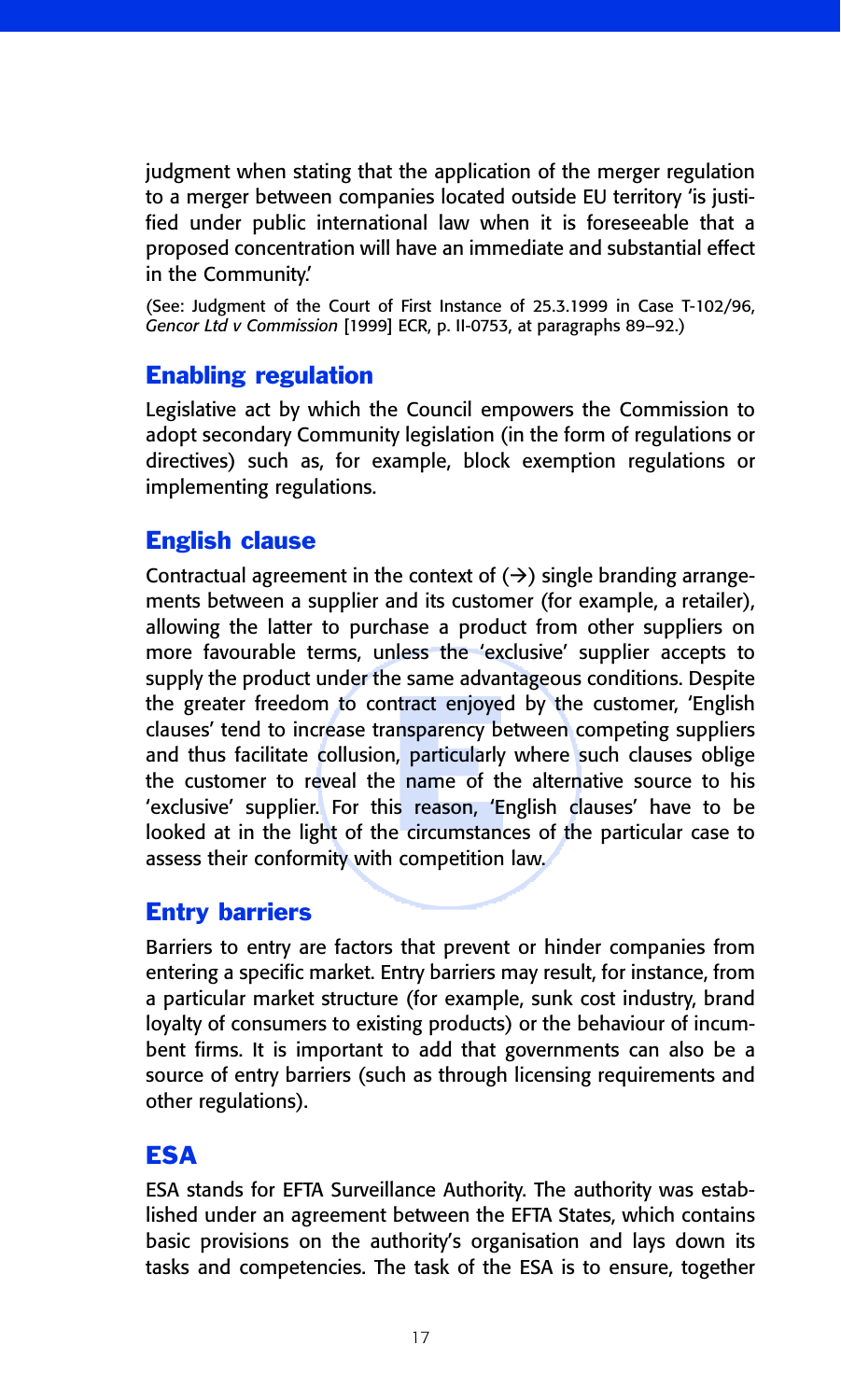with the European Commission, the fulfilment of the obligations set out in the  $(\rightarrow)$  EEA agreement. The authority has far-reaching competencies in the fields of competition and State aid.

# Essential facility

A facility or infrastructure which is necessary for reaching customers and/or enabling competitors to carry on their business. A facility is essential if its duplication is impossible or extremely difficult due to physical, geographical, legal or economic constraints. Take, for example, a national electricity power grid used by various electricity producers to reach the final consumers: since it would not be viable for these producers to build their own distribution network, they depend on access to the existing infrastructure. Denying access to an essential facility may be considered an  $(\rightarrow)$  abuse of a dominant position by the entity controlling it, in particular where it prevents competition in a  $(\rightarrow)$  downstream market.

#### Europe agreements

the Luropec<br>hand and eac<br>pe: Bulgaria, t<br>Poland, Roma<br>se the fact th<br>to accede to<br>ociated count Europe agreements are bilateral association agreements that have been concluded between the European Communities and their Member States on the one hand and each of the following countries of central and eastern Europe: Bulgaria, the Czech Republic, Estonia, Hungary, Latvia, Lithuania, Poland, Romania, Slovakia and Slovenia. Europe agreements recognise the fact that the ultimate objective of the associated countries is to accede to the European Union. Their purpose is to help the associated countries achieve that objective. Europe agreements include the establishment of a political dialogue, the creation of a free trade area, a commitment by the associated countries to approximate their legislation with that of the Community, as well as economic, cultural and financial cooperation. In trade between the Community and the associated country, competition disciplines similar to those of the EC Treaty apply.

#### Exclusionary practice

Practice by a dominant company that tends to impair the opportunities of competitors based on considerations other than competition on the merits. An example would be the decision, by a company dominant on the market for production of a certain product, not to supply a client, because he is a competitor active in the market for distribution of this product.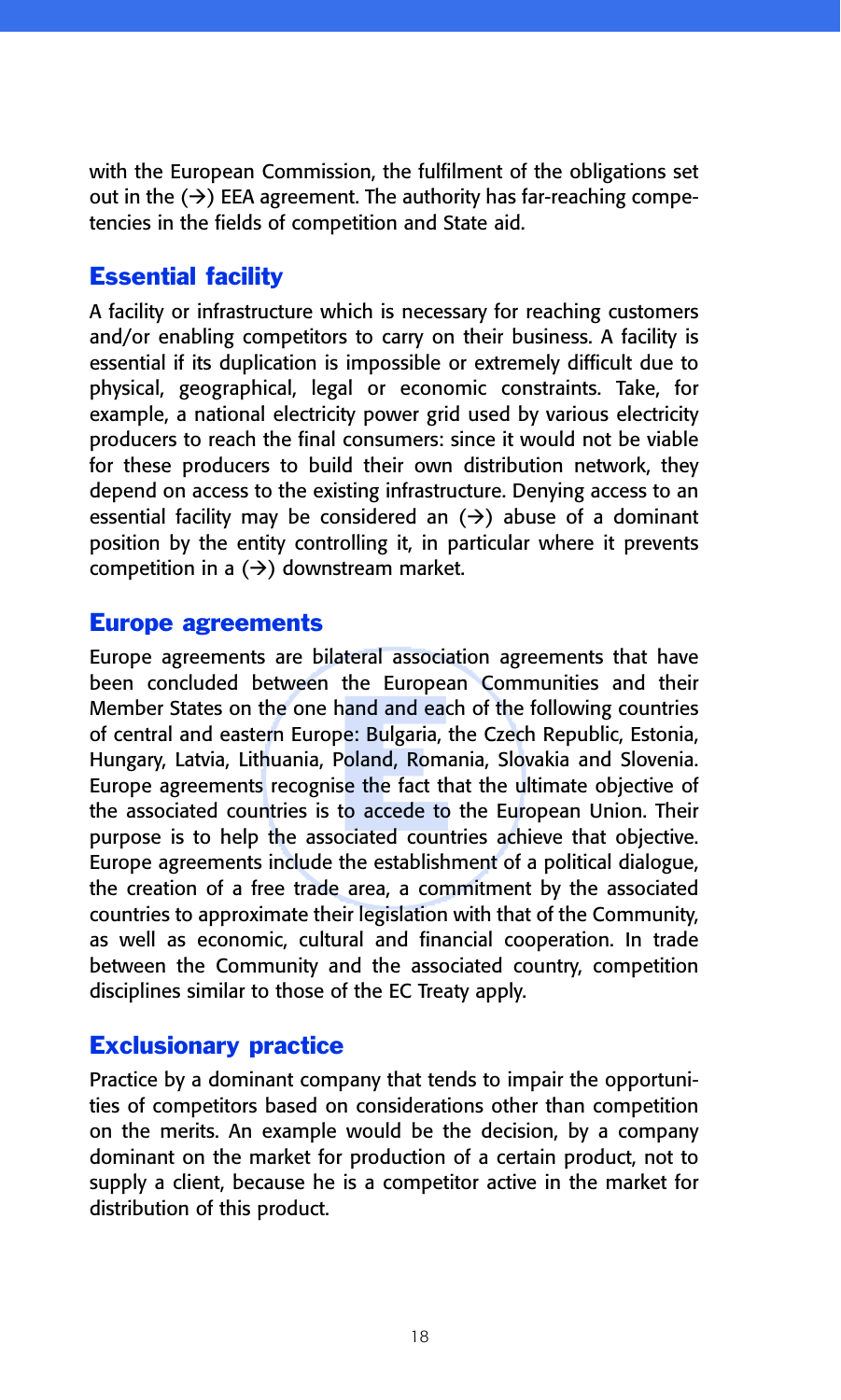# Exclusive distribution

A distribution system, in which a company grants exclusive rights on its products or services to another company. The most common forms include  $(\rightarrow)$  single branding and/or exclusive territory rights, whereby a single distributor obtains the right to market a supplier's product in a specific territory. The supplier's purpose in granting exclusivity is normally to provide the distributor with incentives to promote the product and provide better service to customers. In most cases, the distributor's market power is limited by  $(\rightarrow)$  inter-brand competition.

## **Exhaustion**

The principle of exhaustion does not apply with regard to products<br>put on the market in third countries.<br> $\rightarrow$  Intellectual property right<br>Extra-territoriality<br>Term normally used to describe the exercise by a sovereign Sta Intellectual property rights (IPRs) such as patents and trademarks give the developer certain exclusive rights over the exploitation of his work, such as in production and commerce. However, within the EU, the exclusive right cannot be used to artificially split up the common market along national borders. Therefore, the holder of an IPR in a Member State cannot oppose the import of a product protected by the IPR into that Member State, where that product was already put on the market in another Member State by the holder or with his consent. To this extent the holder's IPR is considered to be exhausted. put on the market in third countries.

- *Intellectual property right*

## Extra-territoriality

Term normally used to describe the exercise by a sovereign State of jurisdiction over foreigners in respect of acts done outside the borders of that State. One could say that  $-$  in a very broad sense  $-$  the EU applies its competition rules in an extra-territorial manner when it makes use of the  $(\rightarrow)$  effects doctrine.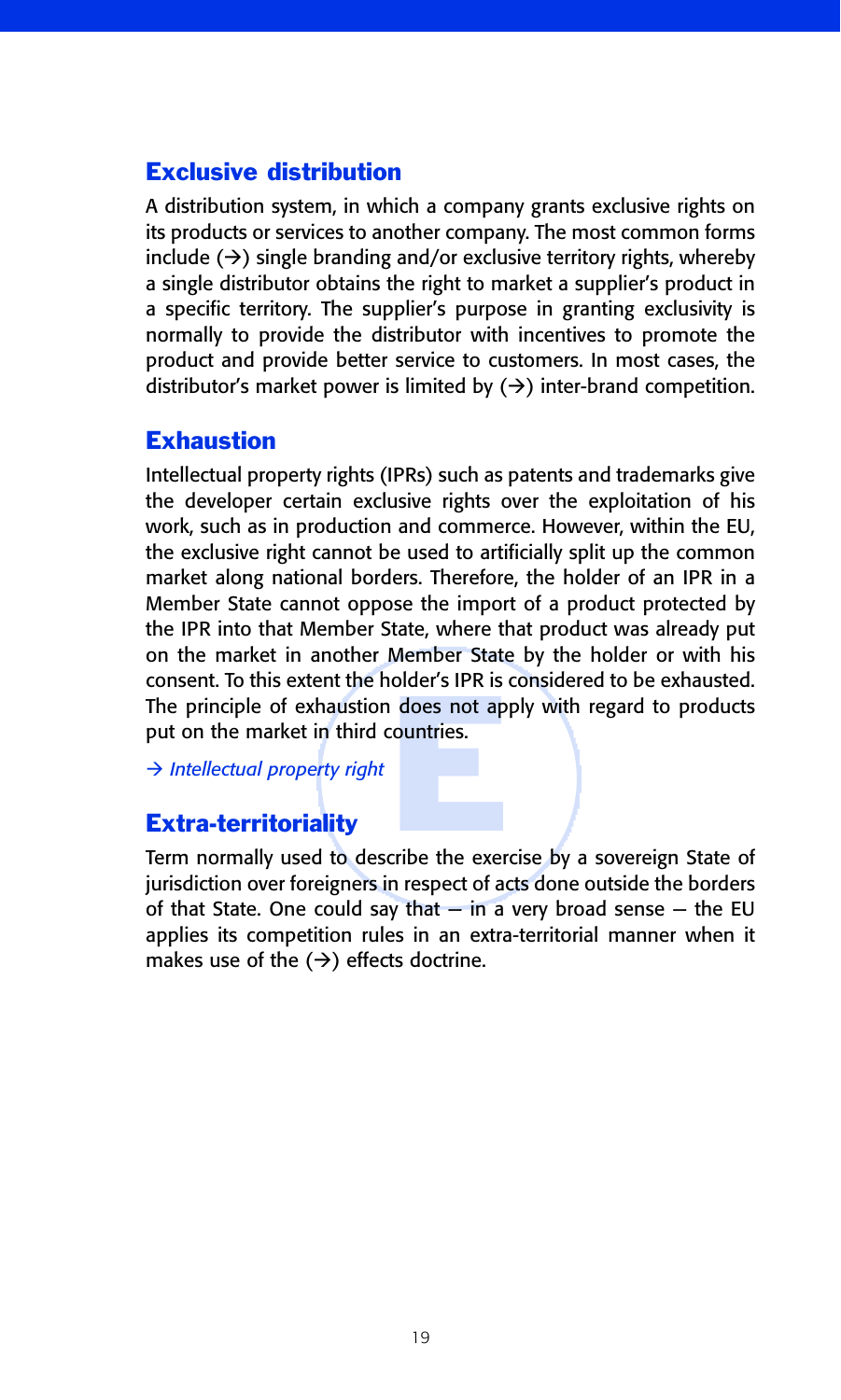

# Failing firm defence

- *Rescue merger*

## Fine

A monetary penalty imposed by a Commission decision on an undertaking, for a violation of EC competition rules.

(See in particular: Article 15 of Regulation No 17 and Article 14 of the merger regulation.)

# Fixed costs

Costs that do not vary with the amount of goods or services produced. Examples include interest payments on accumulated debt, property taxes and rent.

## **Foreclosure**

Strategic behaviour by a firm or group of firms to restrict market access possibilities of potential competitors either  $( \rightarrow )$  upstream or  $(\rightarrow)$  downstream. Foreclosure can take different forms, from absolute refusal to deal to more subtle forms of discrimination such as the degradation of the quality of access. A firm may, for example, preempt important sources of raw material supply and/or distribution channels through exclusivity contracts, thereby causing a foreclosure of competitors.

#### - *Entry barriers*

# Form A/B

Form which companies are obliged to use if they apply to the Commission for  $(\rightarrow)$  negative clearance or if they notify a restrictive agreement to the Commission in order to obtain an exemption (→ *Individual exemption*). Form A/B may also be used where compa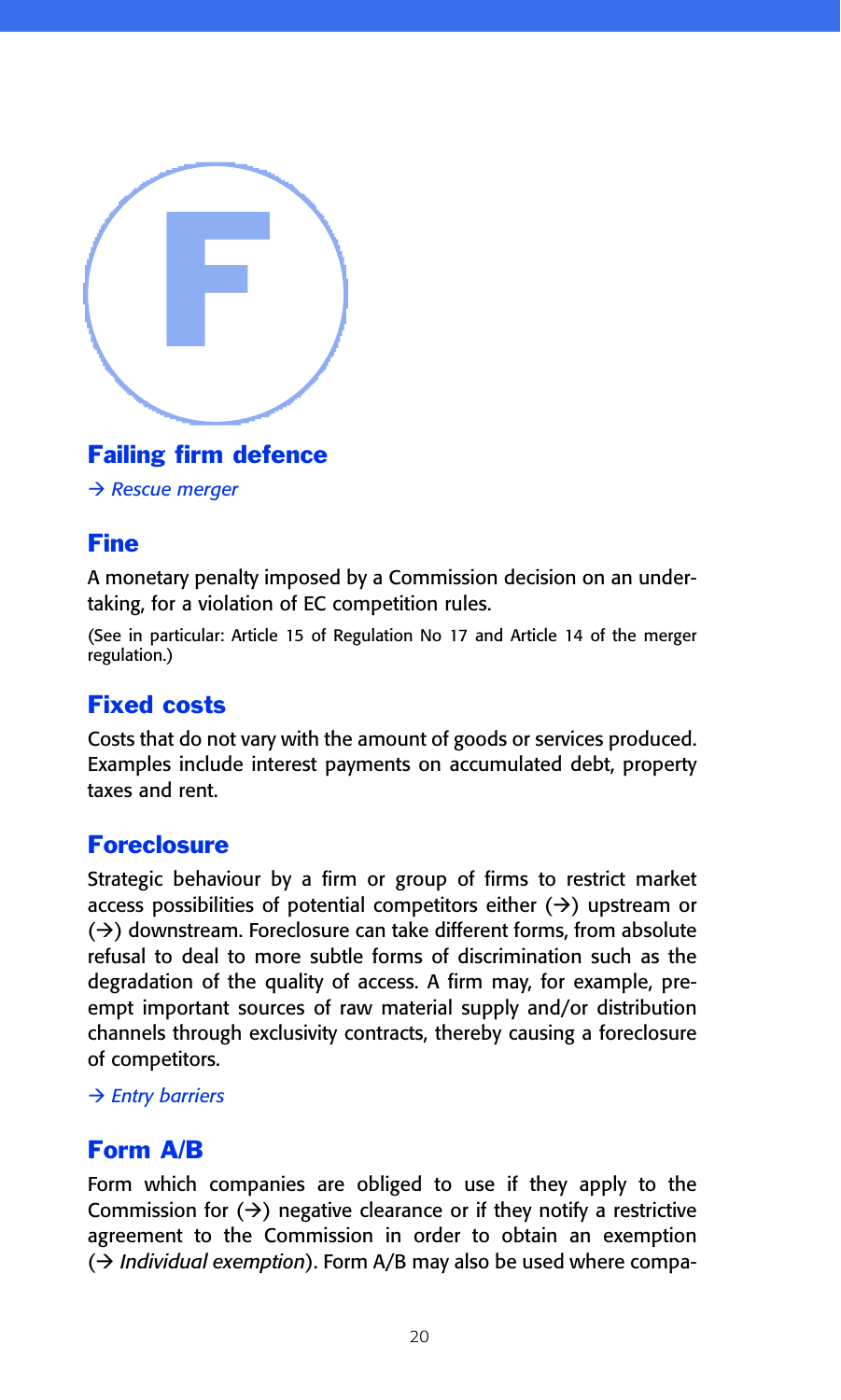nies wish to obtain a negative clearance with regard to the prohibition to abuse a dominant position under Article 82 of the EC Treaty. Form A/B is annexed to Commission Regulation No 3385/94/EC on formalities of applications and notifications provided for in Regulation No 17 (OJ L 377, 31.12.1994). It explains, in detail, how applications and notifications of agreements must be submitted, what information has to be given and what supporting documentation must be provided to the Commission.

# Form CO

Form which companies must use where a planned concentration has a Community dimension within the meaning of the merger regulation and therefore has to be notified to the Commission. Form CO is an annex to Commission Regulation (EC) No 447/98 (OJ L 61, 2.3.1998) which implements the merger regulation. It explains in detail how notifications of concentrations must be submitted and what information and supporting documentation must be provided to the Commission.

# **Franchising**

A special type of agreement whereby one undertaking (the franchiser) grants to the other (the franchisee), in exchange for direct or indirect financial consideration, the right to exploit a package of industrial or intelle A special type of agreement whereby one undertaking (the franchiser) grants to the other (the franchisee), in exchange for direct or indirect financial consideration, the right to exploit a package of industrial or intellectual property rights (franchise) for the purposes of producing and/or marketing specified types of goods and/or services. utility models, designs, copyrights, know-how or patents. A franchise agreement usually contains obligations relating to (1) the use of a common name/shop sign and a uniform presentation of contract premises and/or means of transport, (2) the communication by the franchiser to the franchisee of know-how, (3) the continuing provision by the franchiser to the franchisee of commercial and technical assistance during the life of the agreement.

# Free riding

Free riding occurs when one firm (or individual) benefits from the actions and efforts of another without paying for or sharing the costs. For example, a retail store may initially choose to incur costs of training its staff to demonstrate to potential customers how a particular kitchen appliance works, in order to expand its sales. However, the customers may later choose to buy the product from another retailer who is able to sell it at a lower price because his business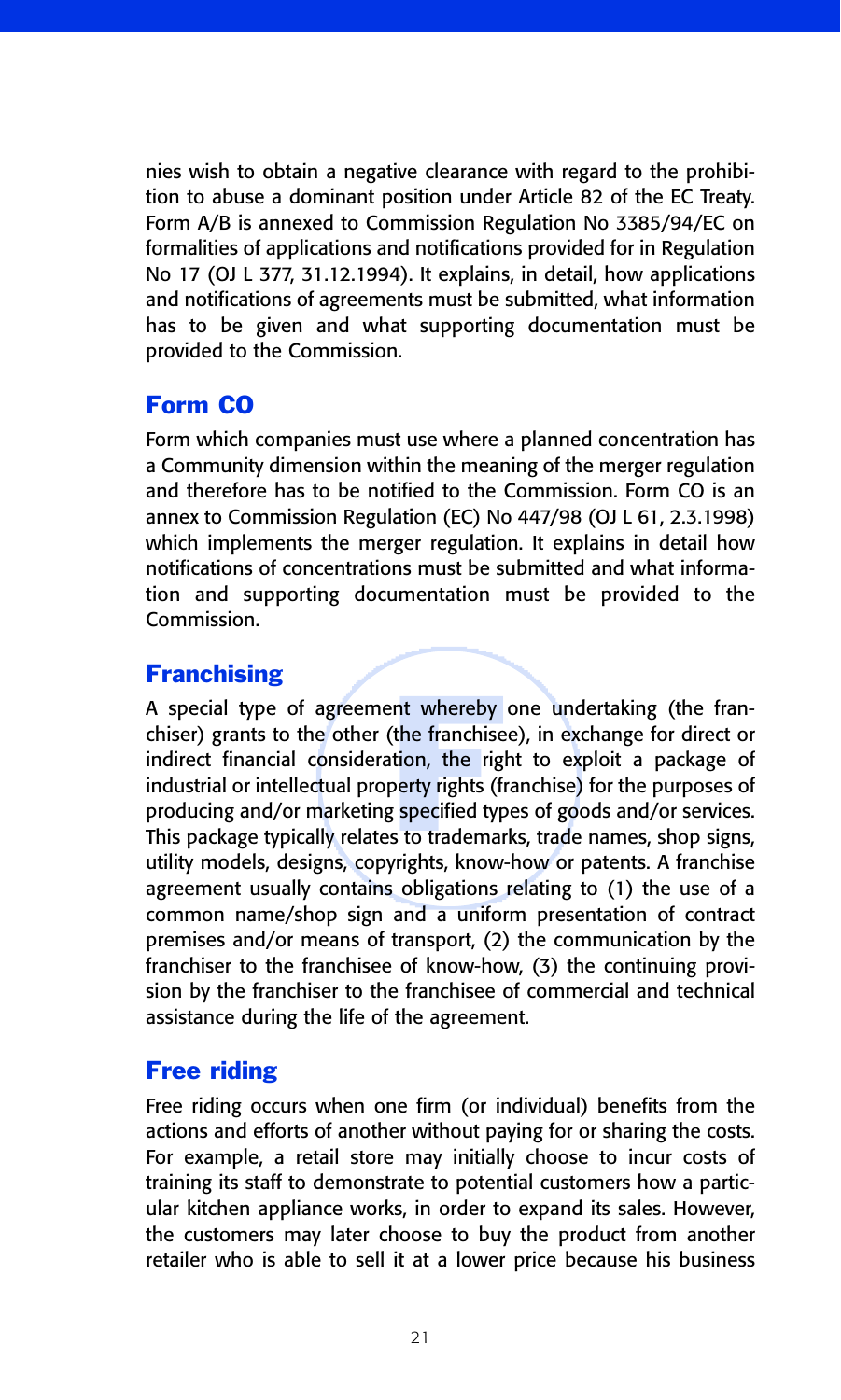strategy is to do without such training and demonstration, thus avoiding the costs involved. This second retailer is thus viewed as 'free-riding' on the efforts and costs incurred by the first retailer, who will lose the incentive to continue demonstrating the product.



#### Hard-core restrictions

Refers to restrictions of competition by agreements or business practices, which are seen by most jurisdictions as being particularly serious and normally do not produce any beneficial effects. They therefore almost always infringe competition law. Under EU law, the most prominent examples on the horizontal level include agreements between competitors that fix prices, allocate markets or restrict the quantities of goods or services to be produced, bought or supplied. Examples of hard-core restrictions in vertical relationships (that is, between undertakings operating at different levels of the production or distribution chain) are  $(\rightarrow)$  resale price maintenance and certain territorial restrictions. Provisions of an agreement that contain such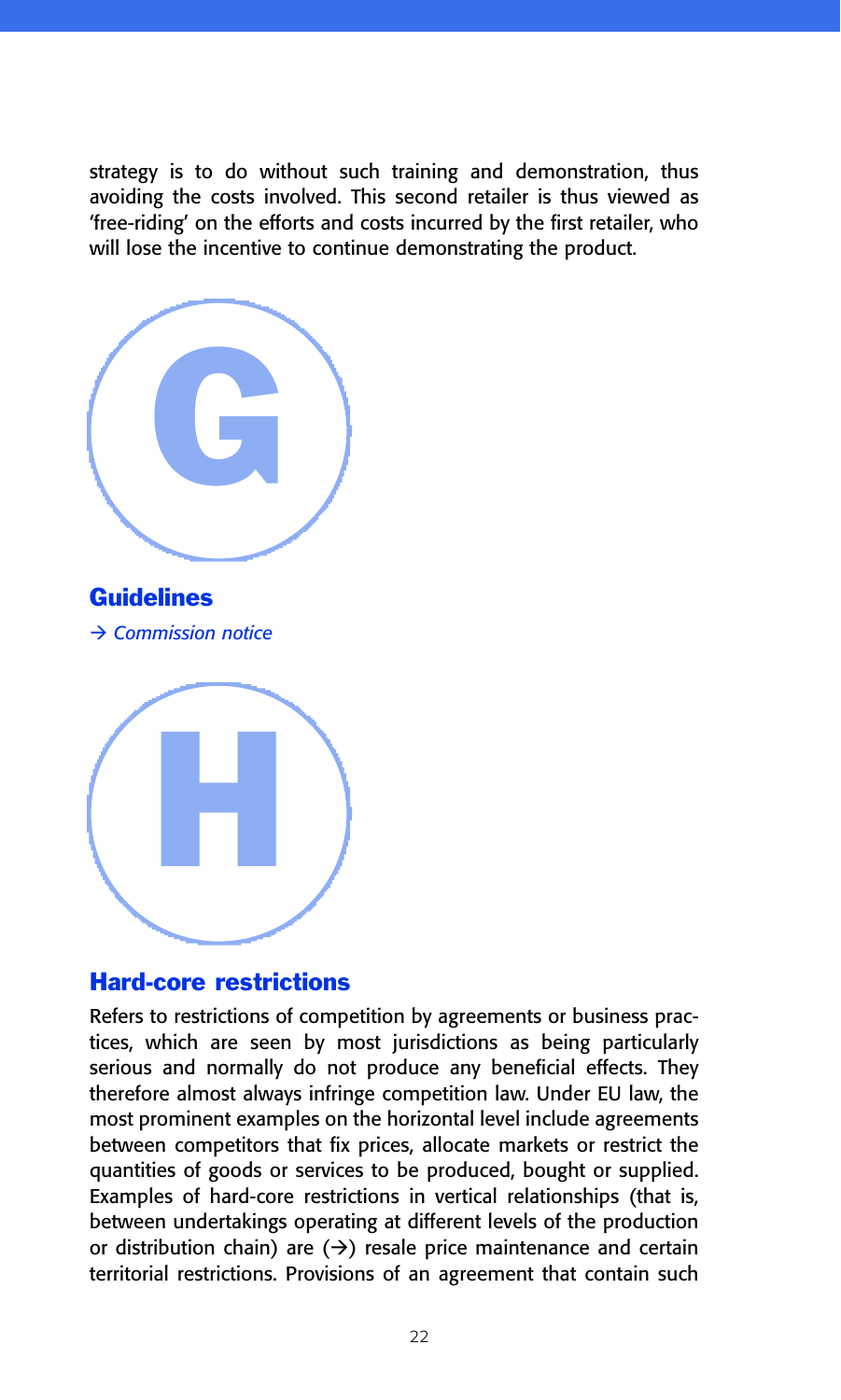restrictions are also referred to as black clauses and prevent the agreement from benefiting from a block exemption. Furthermore, agreements containing black clauses can only exceptionally be exempted on the basis of an individual assessment.

- *Block exemption, Individual exemption*

# **Hearing**

and thin pand<br>heard in writing<br>ir views at the<br>official who is<br>ng that they are Opportunity for parties, to whom the Commission has addressed objections for violation of EU competition law, to make their views known. In order to respect the parties' right to be heard, the Commission must in its final decisions only deal with objections on which the parties were afforded the possibility to present their position. This is normally done in writing and — upon the parties' request — orally in a meeting with the Commission services where representatives of Member States are also present. The oral hearing is conducted by the  $(\rightarrow)$  hearing officer. Likewise, where the Commission rejects a complaint, or, conversely, raises objections relating to an issue in respect of which it received a complaint, it must give the complainant the opportunity to make his views known. Moreover complainants, and third parties showing a sufficient interest, have a right to be heard in writing and may also be given the opportunity to develop their views at the oral hearing.

# Hearing officer

An independent senior official who is charged with organising hearings and with ensuring that they are properly conducted. The hearing officer thus contributes to the objectivity of the hearing itself, the observance of due process, the respect of the parties' rights of defence and the objectivity of any decision taken subsequently. The tasks of the hearing officer also include resolving disputes between the Commission services and the parties concerned about the confidentiality of documents and access to the file which one or more of the parties claim in order to prepare their defence. The hearing officer reports to the Commissioner with special responsibility for competition; his final report on a competition case is attached to the decision and published in the Official Journal. The terms of reference of the hearing officer are laid down in a Commission decision.

(See: Commission decision of 23 May 2001 on the terms of reference of hearing officers in certain competition proceedings (OJ L 162, 19.6.2001, p. 21); as regards the respect of fundamental rights, especially the right to be heard and the right of access to the file, in the context of the Commission's enforcement action in competition matters, see also Articles 41 and 48 of the Charter of Fundamental Rights of the European Union (OJ C 80, 10.3.2001, p. 1).)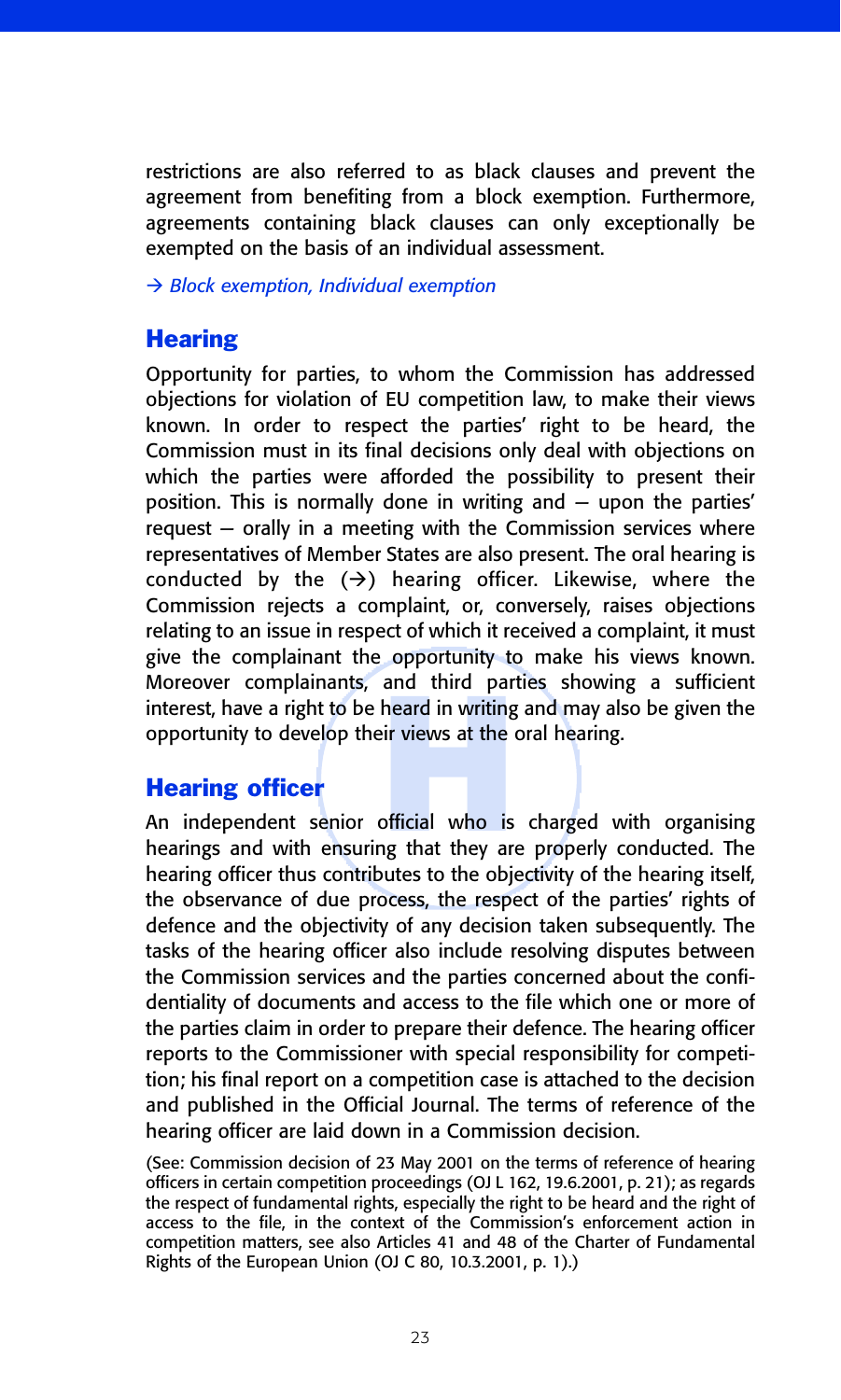# Herfindahl-Hirschmann Index (HHI)

Specific measurement of market concentration, that is, of the extent to which a small number of firms account for a large proportion of output. The HHI is used as one possible indicator of market power or competition among firms. It measures market concentration by adding the squares of the market shares of all firms in the industry. Where, for example, in a market five companies each have a market share of 20 %, the HHI is  $400 + 400 + 400 + 400 + 400 = 2000$ . The higher the HHI for a specific market, the more output is concentrated within a small number of firms. In general terms, with an HHI below 1 000, the market concentration can be characterised as low, between 1 000 and 1 800 as moderate and above 1 800 as high.

#### Horizontal agreement

Enamig, or where the manket power resulting from the nonlemant<br>cooperation causes negative market effects with respect to prices,<br>output, innovation or the variety and quality of products. On the other<br>hand, horizontal coo Arrangement between actual or potential competitors, that is, undertakings operating at the same level of the production or distribution chain, covering, for example, research and development, production, purchasing or commercialisation. Horizontal agreements may restrict competition in particular where they involve price fixing or market sharing, or where the market power resulting from the horizontal output, innovation or the variety and quality of products. On the other hand, horizontal cooperation can be a means to share risk, save costs, pool know-how and launch innovation faster. In particular for small and medium-sized enterprises, cooperation can be important means to adapt to the changing market place.

(See so-called 'horizontal guidelines': Commission notice — guidelines on the applicability of Article 81 to horizontal cooperation agreements (OJ C 3, 6.1.2001,  $p. 2)$ .)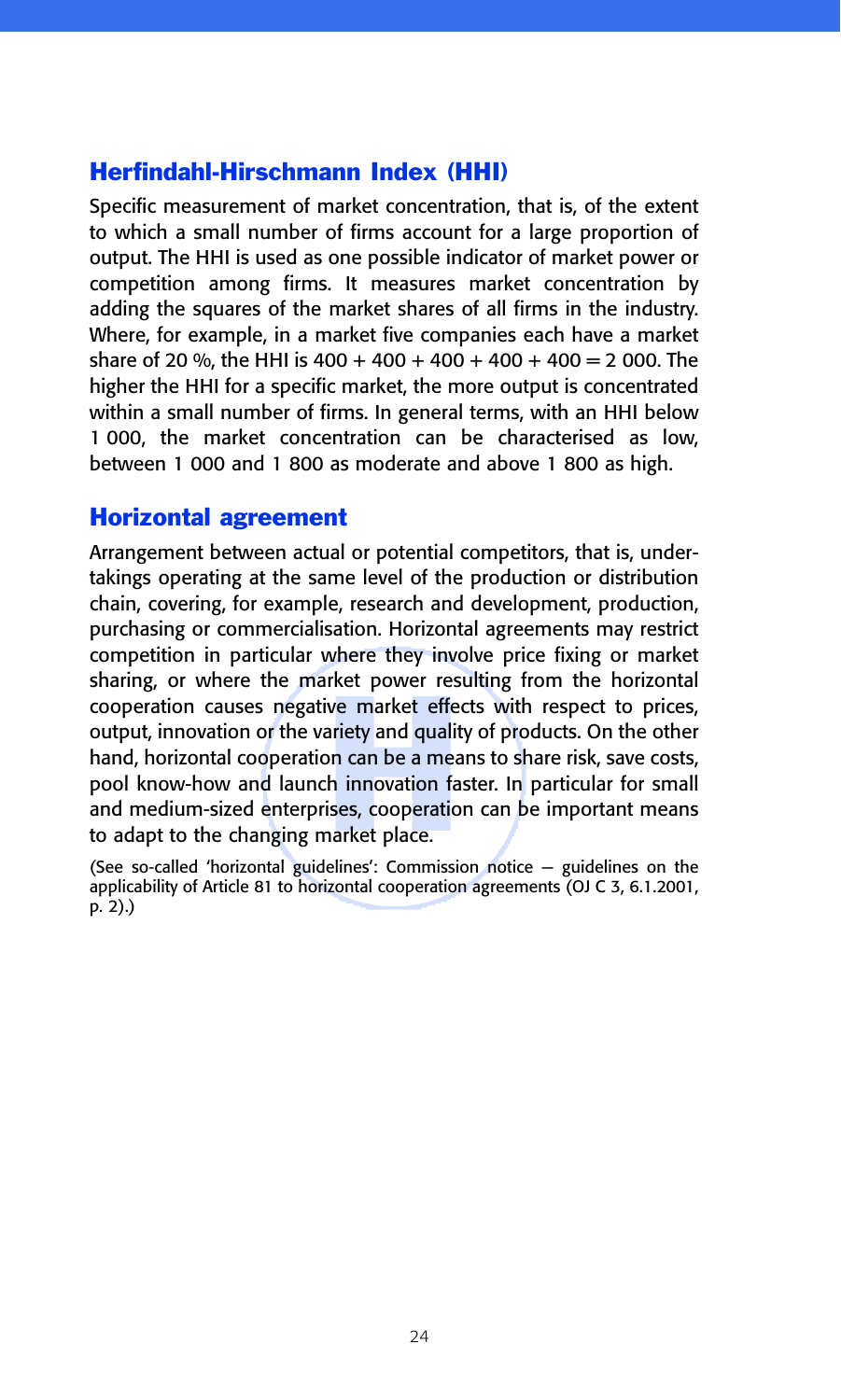

#### Implementing regulation

Legislative act by the Commission, based on an enabling regulation by the Council, which specifies Community law provisions. Examples of such secondary legislation adopted by the Commission in the area of competition law are Commission Regulation No 2842/98 on the hearing of parties in antitrust proceedings (OJ L 354, 30.12.1998), Commission Regulation No 447/98 on certain aspects of the merger control procedure (OJ L 61, 2.3.1998) and the various block exemption regulations adopted by the Commission.

#### Individual exemption

Decision of the Commission pursuant to Article 81(3) of the EC Treaty to exempt notified agreements between companies from the prohibition of Article 81(1) of the EC Treaty, on the basis of an individual assessment ( $\leftarrow$  > *Block exemption regulation*). In broad terms, restrictive agreements qualify for exemption if their benefits to general welfare (product improvement, technical or economic progress, benefits to consumer) outweigh their restrictive effects on competition.

## Infringement proceeding

An infringement proceeding is an action against a Member State, which fails to fulfil an obligation under the EC Treaty or under secondary EU legislation. The Commission leads the proceeding on its own initiative or at the request of another Member State. Individuals do not have the possibility to force the Commission to start an infringement proceeding. If justified, the proceeding can result in a judgment of the European Court of Justice, stating that the Member State in question has indeed committed an infringement. In case of nonrespect of such a judgment, the Court can impose a penalty payment on the failing Member State in a separate proceeding.

(See: Articles 226–228 of the EC Treaty.)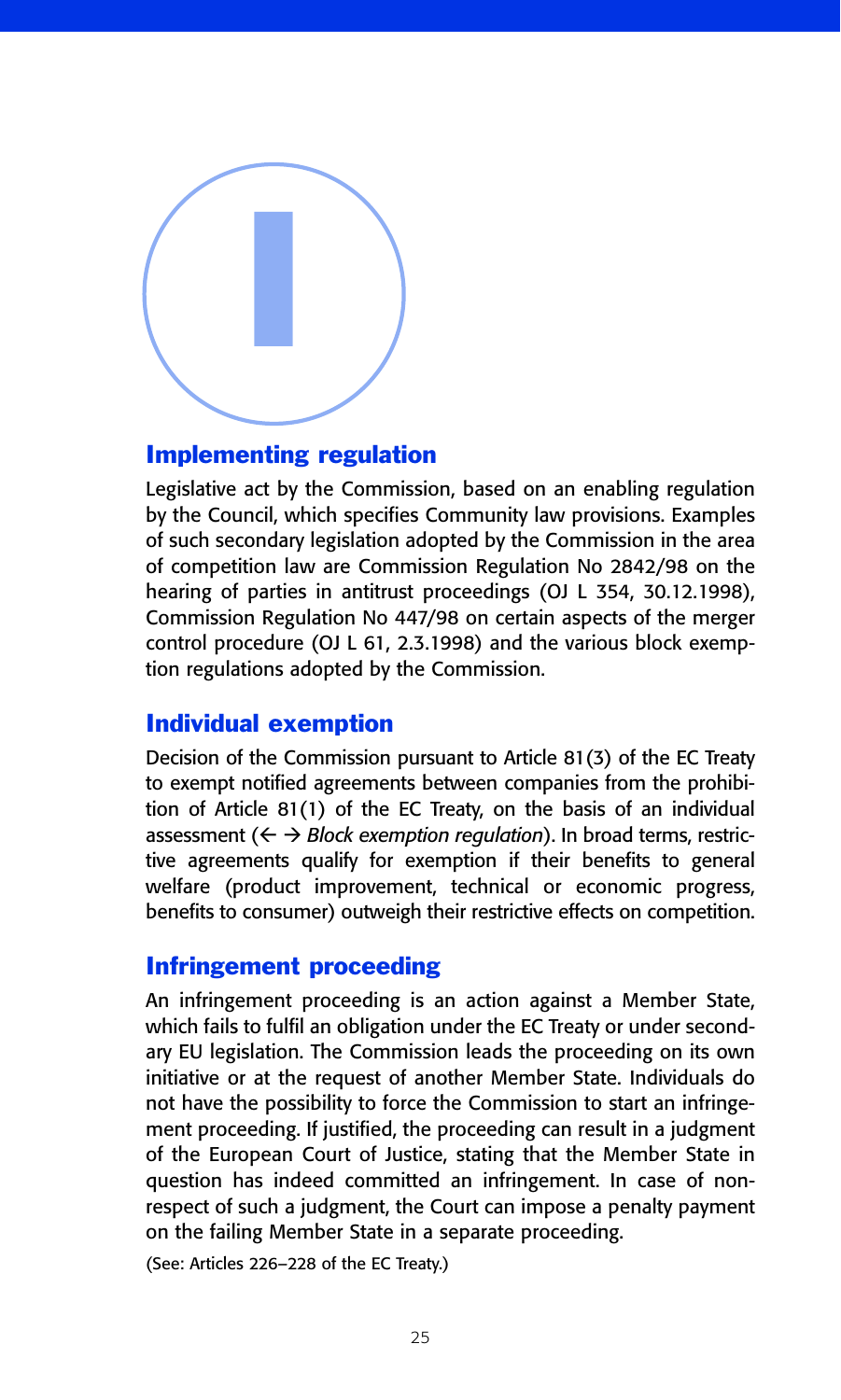# Intellectual property right (IPR)

General term for the assignment of property rights through, for example, patents, copyrights or trademarks. These property rights give the holder the exclusive right to exploit the innovation. The holder thus has monopoly power on the use of the item, normally for a specified period of time and within a specific geographic area. This power allows the holder of an intellectual property right to restrict imitation and duplication of the product concerned. IPRs prevent  $(\rightarrow)$  free riding by other companies and constitute an incentive to undertake R & D efforts.

## Inter-brand competition

Competition between firms that have developed brands or labels for their products in order to distinguish them from other brands sold in the same market segment. Although not perceived as being fully equivalent by consumers, branded products nevertheless compete with each other, but normally to a lesser degree. Coca-Cola versus Pepsi is an example of inter-brand competition.

- *Intra-brand competition*

#### Interim measures

bosed of<br>ise, in wed yet, in<br>ed yet, in<br>eversible<br>the take 1. Conservatory measures imposed on firms by the Commission in relation to a competition case, in which a final decision on the substance has not been reached yet, in order to avoid anti-competitive behaviour leading to irreversible damage before being sanctioned. Interim measures may be taken on the Commission's own initiative, but are often requested together with a formal complaint. They can only be granted if the two following conditions are both met:

- a firm's behaviour *prima facie* constitutes an infringement of competition rules, and
- there is urgency, that is, a risk of serious and irreparable harm to the applicant.

For instance, a company whose existence is threatened by a potentially anti-competitive conduct of another company may request that the Commission investigate the matter under competition law, and in addition ask that the Commission prohibit the conduct in question until the investigation is terminated by a formal decision.

(See: Order of the European Court of Justice in Case 792/97 *R Camera Care* v *Commission* [1980] ECR, p. 119, at paragraph 12–21).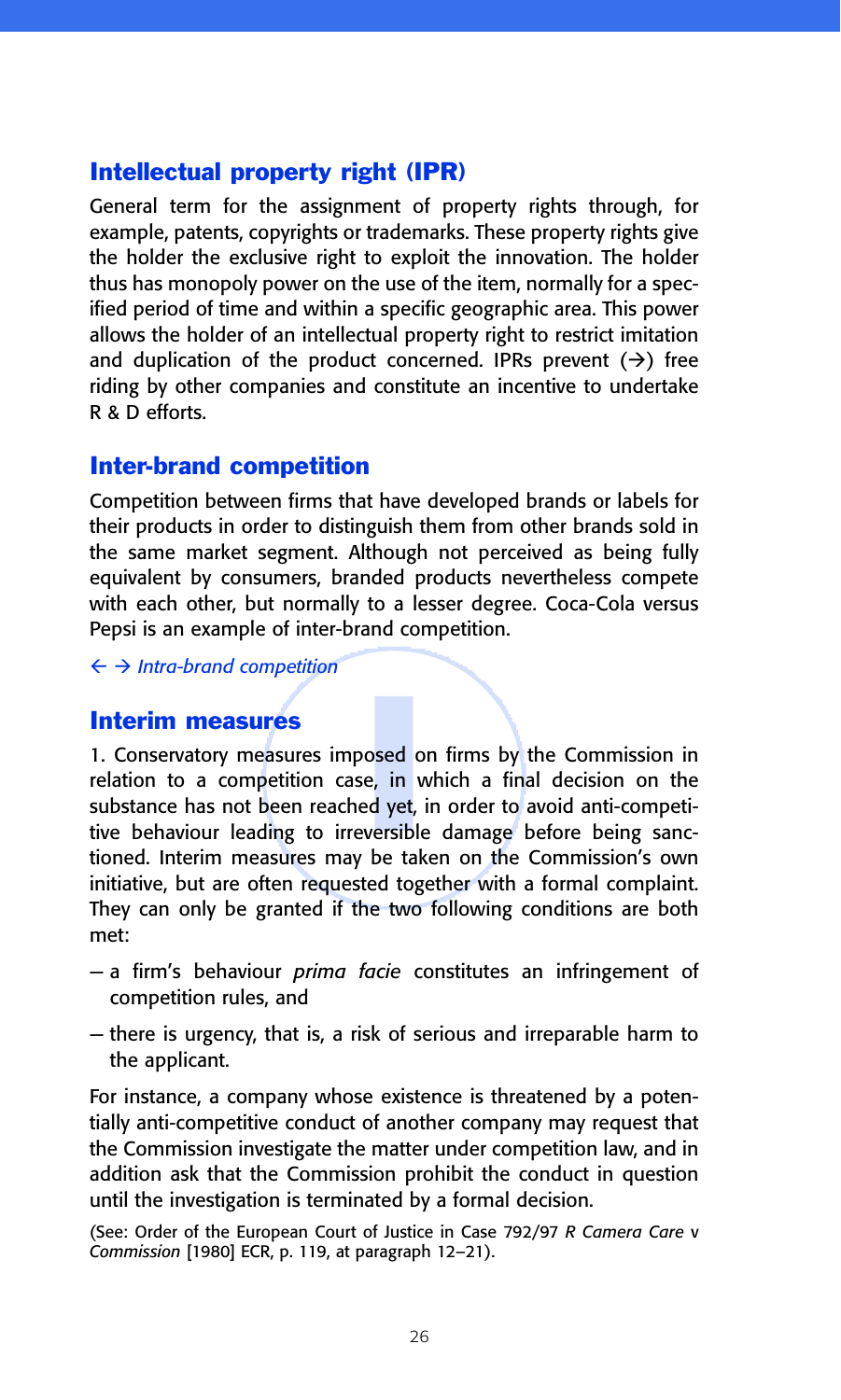The Commission can also take interim measures in merger cases in order to prevent the implementation of concentrations before the Commission has cleared them. The merger regulation prohibits the implementation prior to the Commission's authorisation, to avoid irreversible changes to the market structure before it is certain that the conditions for clearing a concentration are actually assembled.

(See: Articles 7 and 8(4) of the merger regulation.)

2. Interim measures can also be granted by the president of the Court of First Instance, to prevent a company from suffering serious and irreparable harm through the enforcement of a Commission decision, the legality of which is challenged by that same company in a main action.

(See: Articles 104–110 of the rules of procedure of the Court of First Instance.)

#### International competition network (ICN)

ation of<br>tion. The<br>fork and<br>invector in the correction<br>is a second of the correction A project-oriented, consensus-based, informal network of antitrust agencies from developed and developing countries. The ICN serves to share experiences and exchange views on competition issues deriving from an ever-increasing globalisation of the world economy, as well as to encourage the dissemination of antitrust experience and best practices, promote the advocacy role of antitrust agencies and seek to facilitate international cooperation. The ICN was announced publicly on 25 October 2001 in New York and will address antitrust enforcement and policy issues of common interest and formulate proposals for procedural and substantive convergence through a resultsoriented agenda and structure. Any national or regional competition agency responsible for the enforcement of antitrust laws may become a member of the ICN. The network will also actively seek advice and contributions from the private sector and various non-governmental organisations. The ICN is intended as a virtual structure without any permanent secretariat, flexibly organised around its projects, guided by a steering group which will identify projects and devise work plans for approval of the ICN as a whole. There will be one ICN conference per year, which will bring together heads of antitrust agencies.

(More information can be obtained at: www.internationalcompetitionnetwork.org)

#### International cooperation

Cooperation in the area of competition policy and enforcement, between competition agencies in two (bilateral) or more countries (trilateral, plurilateral), which mostly takes place in an informal way, but sometimes on the basis of formal cooperation agreements. It aims to exchange information in specific antitrust or merger cases of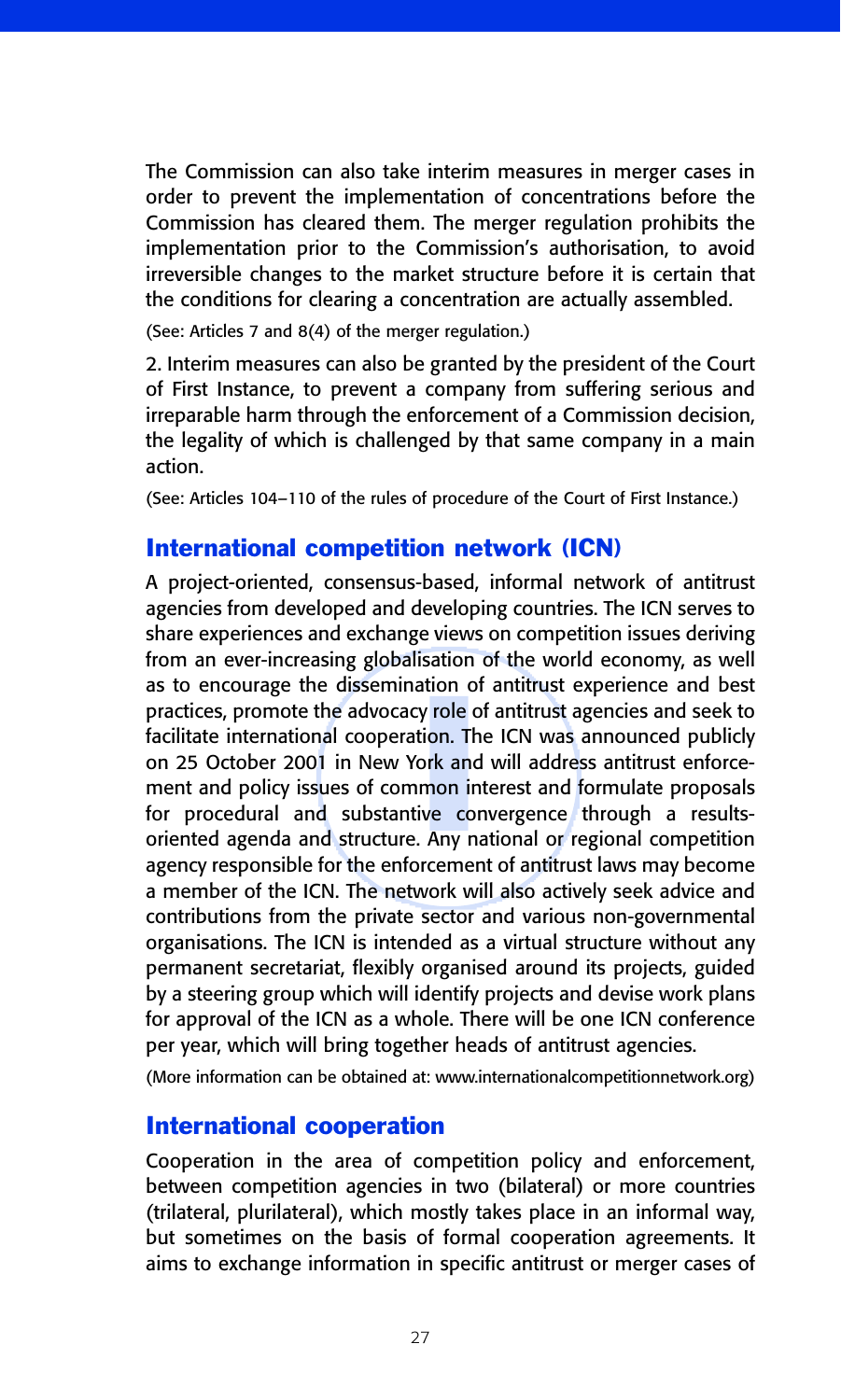mutual interest to the agencies, to coordinate the respective approaches in a number of key items — such as market definition, remedies, etc. — and to provide each other with assistance in enforcement activities.

Beyond this daily case-related cooperation, competition agencies cooperate within multilateral and international forums — such as the OECD Competition Committee, the Unctad Intergovernmental Group of Competition Experts and the WTO Working Group on Trade and Competition — to exchange views on various policy matters, promote consensus on best practices and agree upon policy recommendations addressed to their governments and to the private sector.

## Intra-brand competition

Competition among distributors or retailers of the same branded product, be it on price or non-price terms. For example, a pair of Levi's jeans may be sold at a lower price in a discount store as compared to a department store, but often without the amenities in services that the latter provides.

- *Inter-brand competition*



#### Joint control

Joint control exists where two or more undertakings or persons have the possibility of exercising decisive influence over another undertaking. Decisive influence in this sense normally means the power to block actions that determine the strategic commercial behaviour of an undertaking. Joint control can be acquired legally or de facto.

(See further: Commission notices on the concept of full-function joint ventures and on the concept of concentration (OJ C 66, 2.3.1998, pp. 1 and 5).)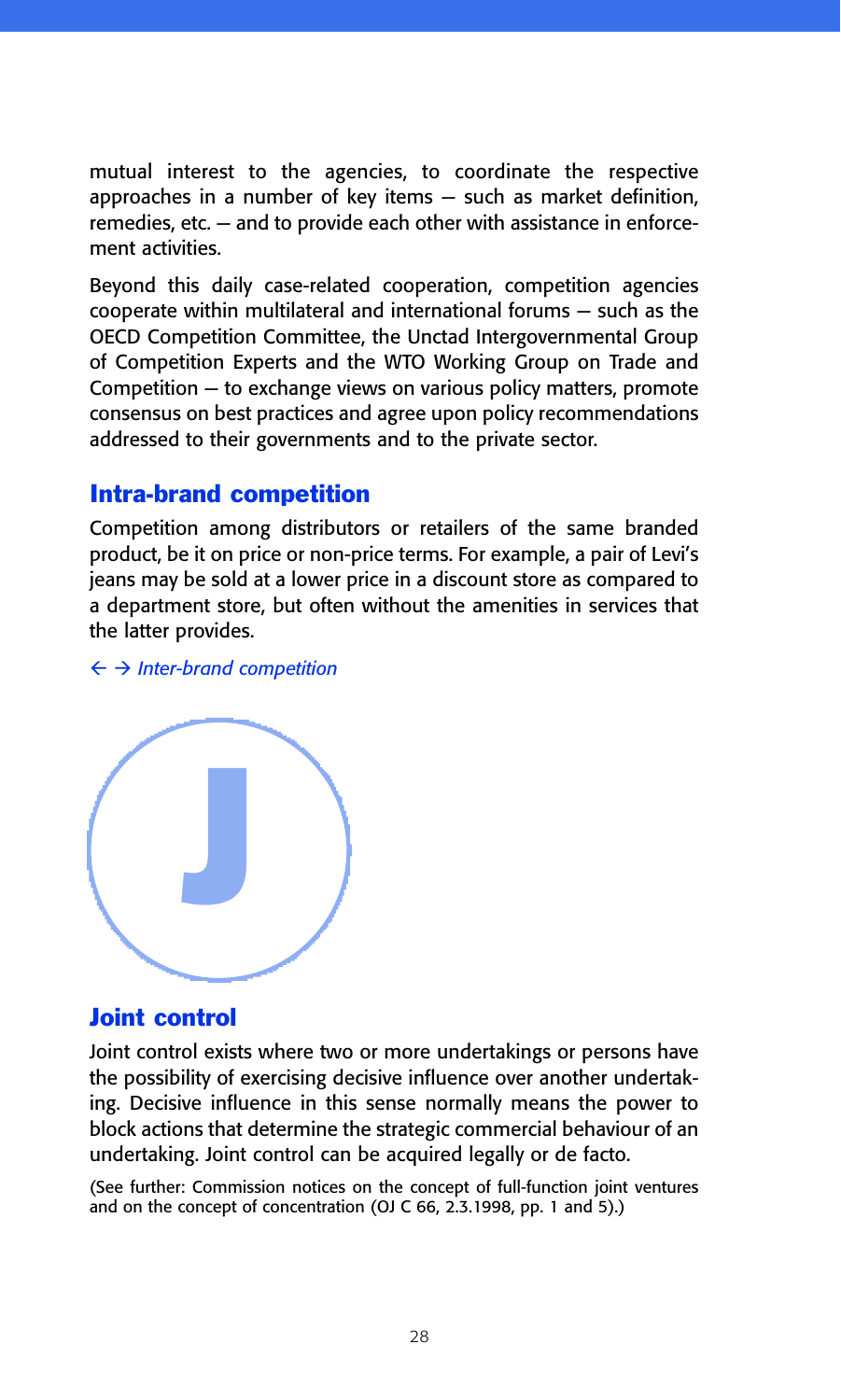#### Joint venture

Association of firms or individuals formed to undertake a specific business project. Under the Community competition rules, joint ventures are undertakings that are jointly controlled by two or more other undertakings. In practice joint ventures encompass a broad range of operations, from merger-like operations to cooperation for particular functions such as R & D, production or distribution. Fullfunction joint ventures, which act on the market independently from their mother companies, are treated as concentrations under the merger regulation.

(See: Article 3(2) of the merger regulation.)



- *Joint control*

#### Know-how

Specific knowledge held by an individual or a company on a product or production process, often obtained through extensive and costly research and development (R & D). Under the Community competition rules know-how is normally deemed to be a body of technical information that is secret, substantial and identified. 'Secret' means that the know-how package as a body, or in the precise configuration and assembly of its components, is not generally known or easily accessible. 'Substantial' means that the know-how includes information that must be useful. 'Identified' means that the know-how is described or recorded in such a manner as to make it possible to verify that it satisfies the criteria of secrecy and substantiality.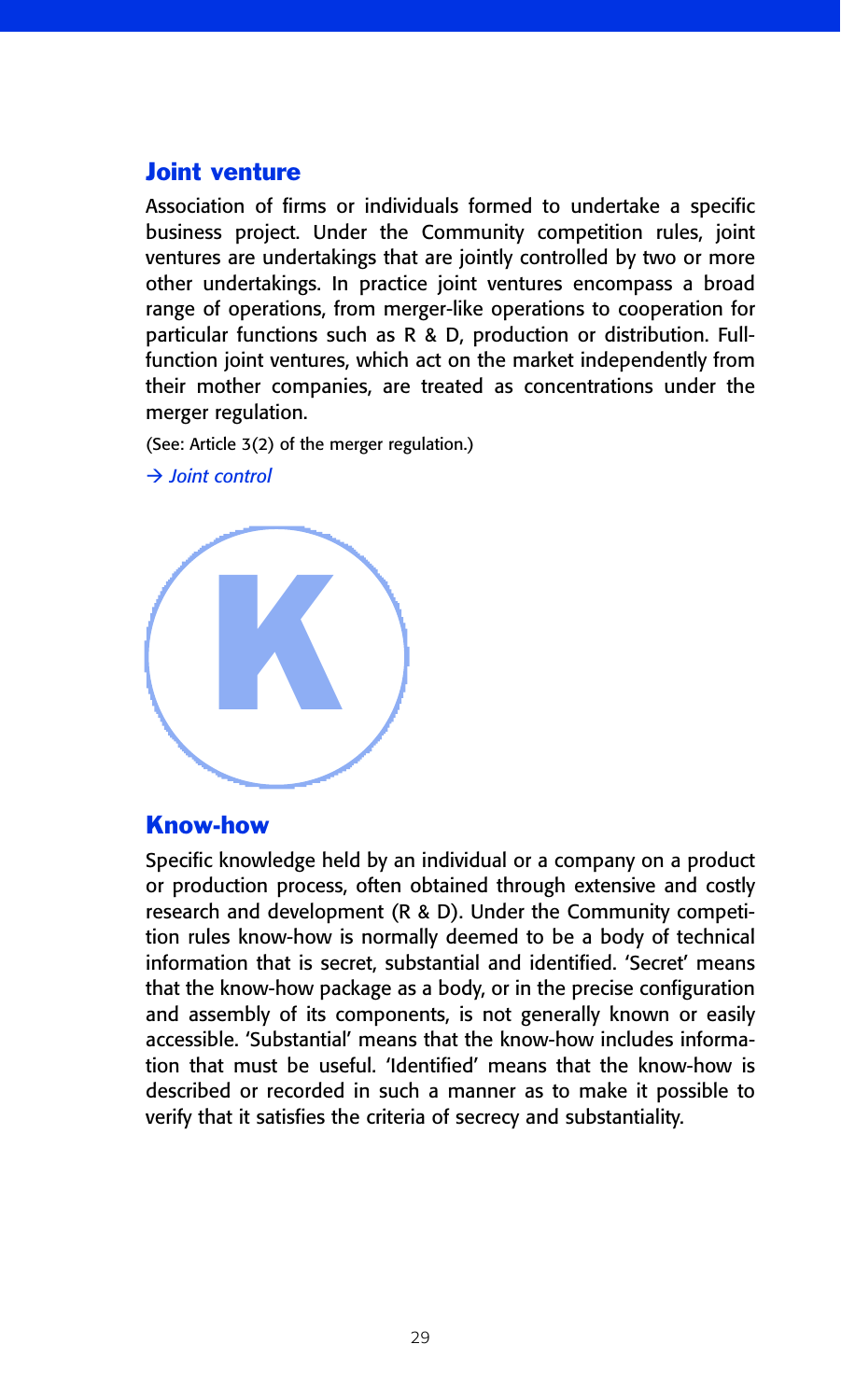

## Leniency (programme)

General term for the total or partial reduction of fines applied to firms that cooperate with antitrust authorities in cartel investigations.

The current leniency programme of the Commission is the 2002 notice on immunity from fines and reduction of fines in cartel cases, which replaces the 1996 notice on the non-imposition or reduction of fines in cartel cases.

(See: OJ C 45, 19.2.2002; the new notice is also available on the web site of Competition DG at http://europa.eu.int/comm/competition/antitrust/leniency.)

# Letter of formal notice

Letter the Commission sends to a Member State, in particular in application of Article 86 of the EC Treaty, when it is alleged that the Member State enacts or maintains in force a measure which is contrary to EU competition rules. A letter of formal notice is the procedural equivalent to a  $(\rightarrow)$  statement of objections sent to undertakings.

(See: Article 226 of the EC Treaty.)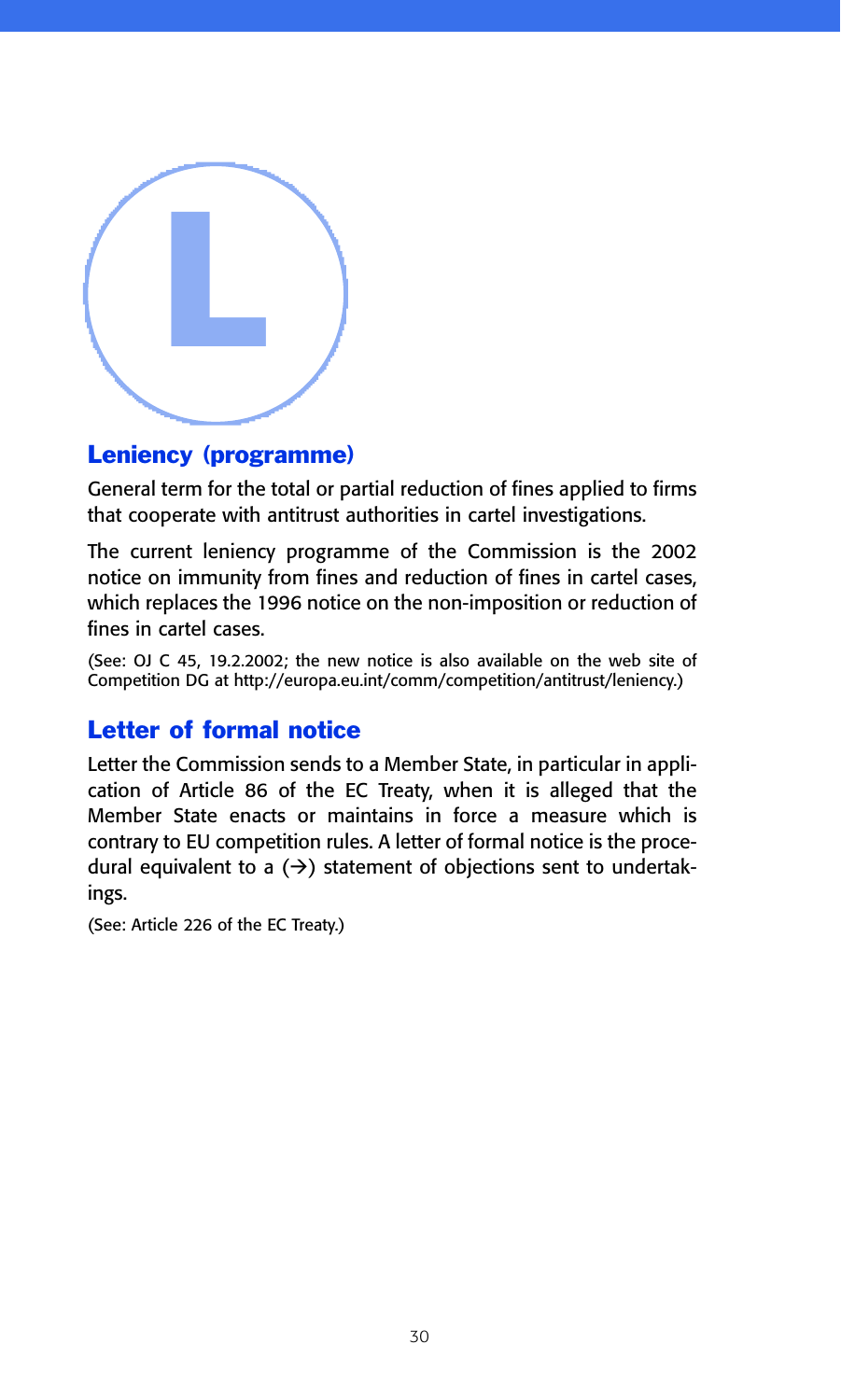

#### Marginal costs

Costs born by a firm of producing an additional unit of output. Marginal costs are a function of variable costs only, since fixed costs do not vary with output.

#### Market power

Strength of a firm in a particular market. In basic economic terms, market power is the ability of firms to price above marginal cost and for this to be profitable. In competition analysis, market power is determined with the help of a structural analysis of the market, notably the calculation of  $(\rightarrow)$  market shares, which necessitates an examination of the availability of other producers of the same or of substitutable products ( $\rightarrow$  Substitutability). An assessment of market power also needs to include an assessment of barriers to entry or growth ( $\rightarrow$  *Entry barriers*) and of the rate of innovation. Furthermore, it may involve qualitative criteria, such as the financial resources, the vertical integration or the product range of the undertaking concerned.

## Market share

Measure for the relative size of a firm in an industry or market, in terms of the proportion of total output, sales or capacity it accounts for. In addition to profits, one of the frequently cited business objectives of firms is to increase market share. This is because market share, economies of scale and profits are often positively correlated in market economies. In competition policy analysis, market shares are an important indicator for the existence of market power. In this respect, one should not only look at the absolute market share level, but also at the market share level relative to competitors. However, even firms with large market shares do not necessarily possess market power, for example, in cases where barriers to enter the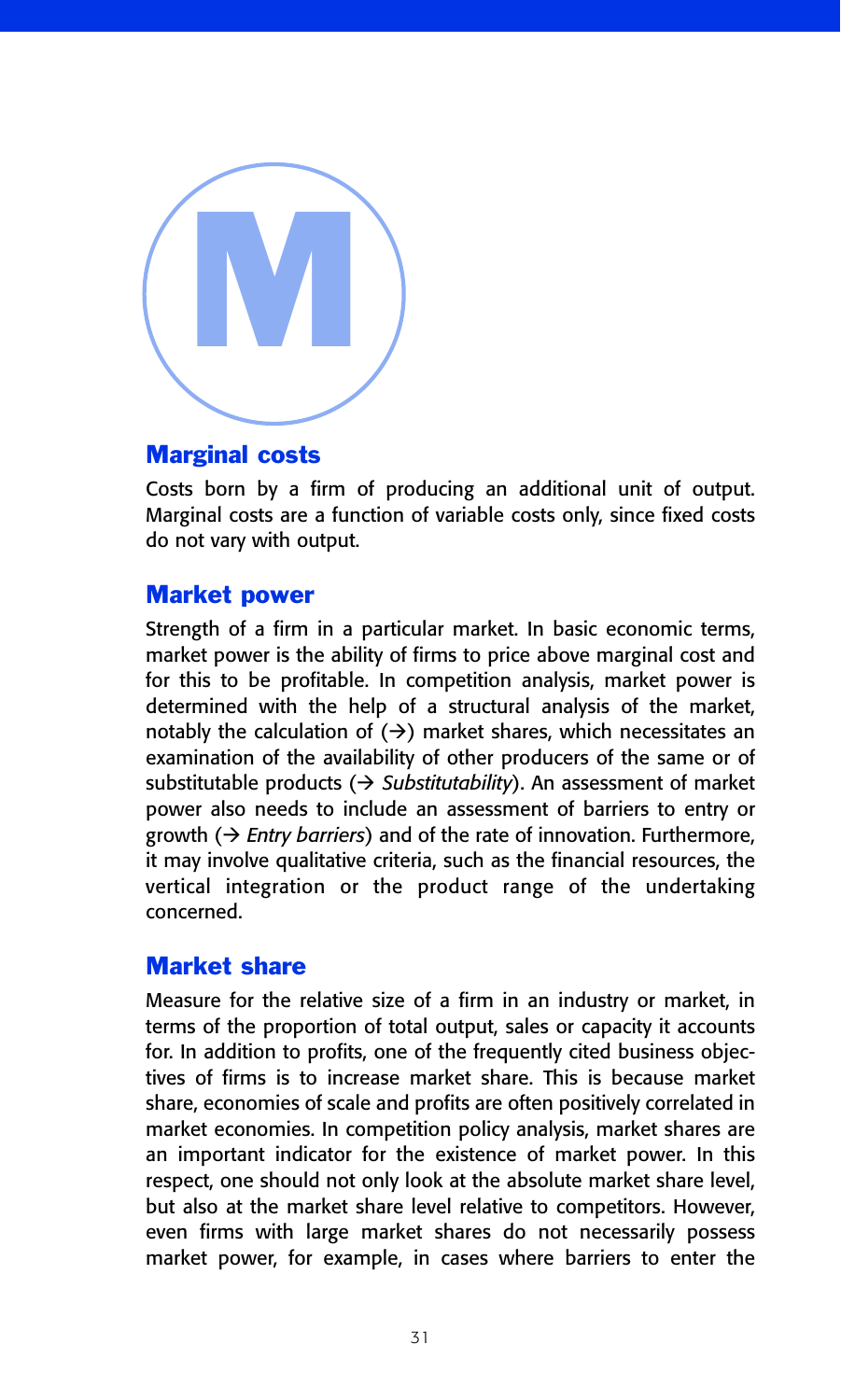market concerned ( $\rightarrow$  *Entry barriers*) are very low and the threat of entry prevents the exercise of market power.

## Merger control procedure

The merger control procedure under EC law is laid down in the merger regulation (which was amended once), and in the implementing regulation. The merger regulation confers on the Commission the sole authority to assess concentrations with a Community dimension.

Concentrations, which meet the turnover thresholds of the merger regulation, must be notified to the Commission within a week of the conclusion of the agreement, the announcement of the public bid or the acquisition of a controlling interest. Such concentrations may not be implemented before the Commission takes a clearance decision. Violations of these obligations may lead to fines being imposed by the Commission.

bility of a concentration with the common market, it undertakes a<br>more detailed, so-called second phase investigation for which a<br>further four months are allowed. If the Commission does not take a<br>decision within these dea From the date of the notification, the Commission has, in general, a period of one month to make an initial assessment of the notified transaction. If the Commission has serious doubts as to the compatibility of a concentration with the common market, it undertakes a more detailed, so-called second phase investigation for which a further four months are allowed. If the Commission does not take a decision within these deadlines, the operation is deemed to have been authorised.

(See: Council Regulation (EEC) No 4064/89 of 21 December 1989 on the control version OJ L 257, 21.9.1990, p. 13), as amended by Council Regulation (EC) No 1310/97 of 30 June 1997 (OJ L 180, 9.7.1997, p. 1, with a corrigendum in OJ L 40, 13.2.1998, p. 17), commonly referred to as 'the merger regulation'; Commission Regulation (EC) No 447/98 of 1 March 1998 on the notifications, time limits and hearings provided for in Council Regulation (EEC) No 4064/89 on the control of concentrations between undertakings (OJ L 61, 2.3.1998, p. 1), commonly referred to as 'the implementing regulation'.)

# **Monopoly**

Market situation with a single supplier (monopolist) who — due to the absence of competition — holds an extreme form of market power. It is tantamount to the existence of a dominant position. Under monopoly, output is normally lower and price higher than under competitive conditions. A monopolist may also be deemed to earn supra-normal profits (that is, profits that exceed the normal remuneration of the capital). A similar situation on the demand side of the market, which is with a single buyer only, is called monopsony.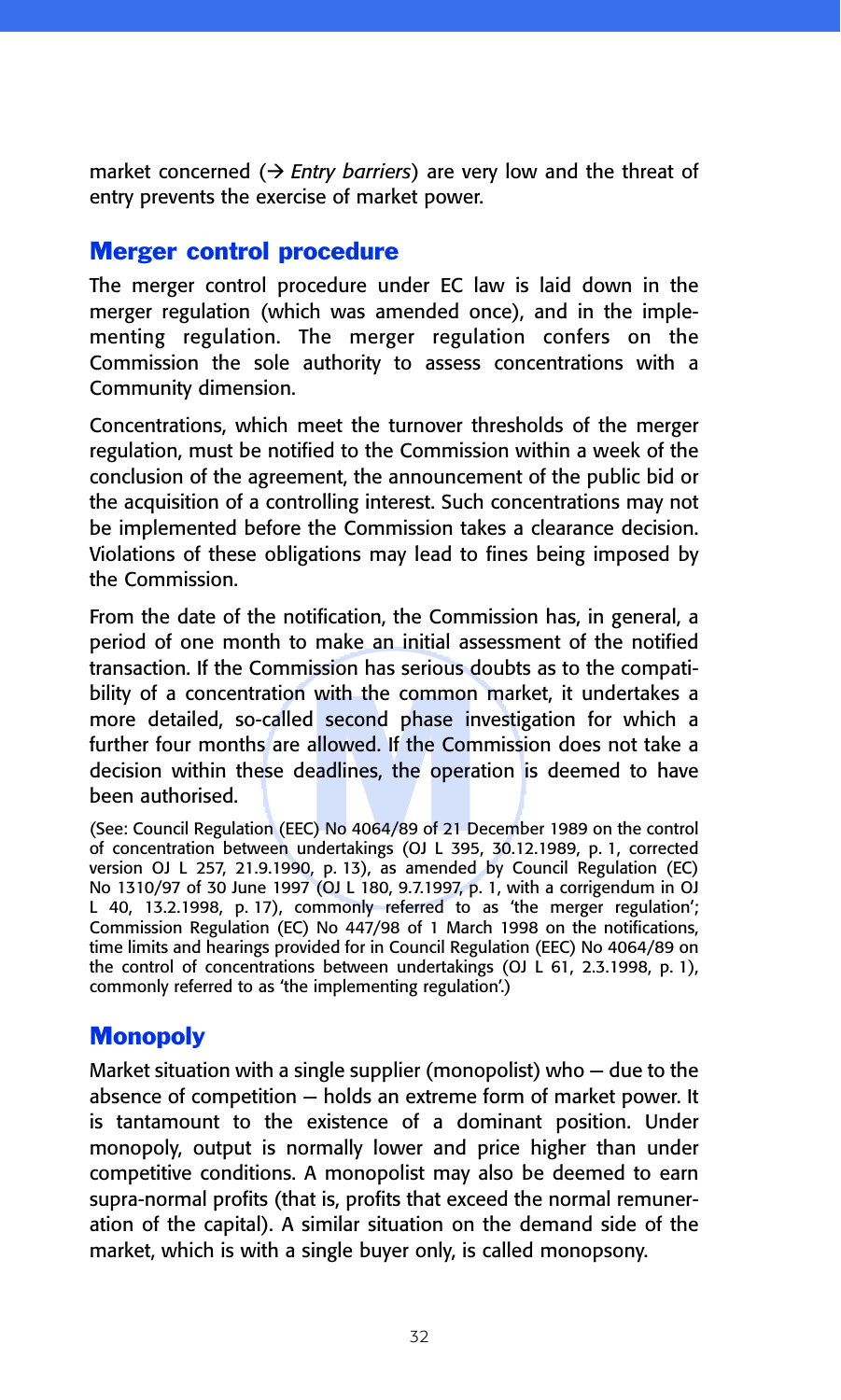

#### Negative clearance

When the Commission, on the basis of the facts presented to it, comes to the conclusion that there are no grounds under Article 81(1) or 82 of the EC Treaty to take action in respect of an agreement or practice, the Commission issues a negative clearance either as a formal decision or informally by way of a  $(\rightarrow)$  comfort letter. In Article 81 cases, companies usually combine their application for negative clearance with a notification for exemption.

#### Network effect

Network effects arise when a product is more valuable to a user, the more users adopt the same product or compatible ones. Economists refer to this phenomenon as a network externality, because when additional consumers join the network of current consumers they have a beneficial 'external' impact on the consumers who are already part of the network.

#### Non-compete obligation

- *Single branding*

#### Non-competition clause

Contractual clause bringing about a direct or indirect obligation causing the parties to an acquisition agreement, or at least one of them, not to manufacture, purchase, sell or resell independently goods or services which compete with the contract goods or services. Such an obligation on the seller of the assets guarantees that the acquirer receives the full value of the assets transferred and hence is normally considered as ancillary to the main agreement.

- *Non-compete obligation*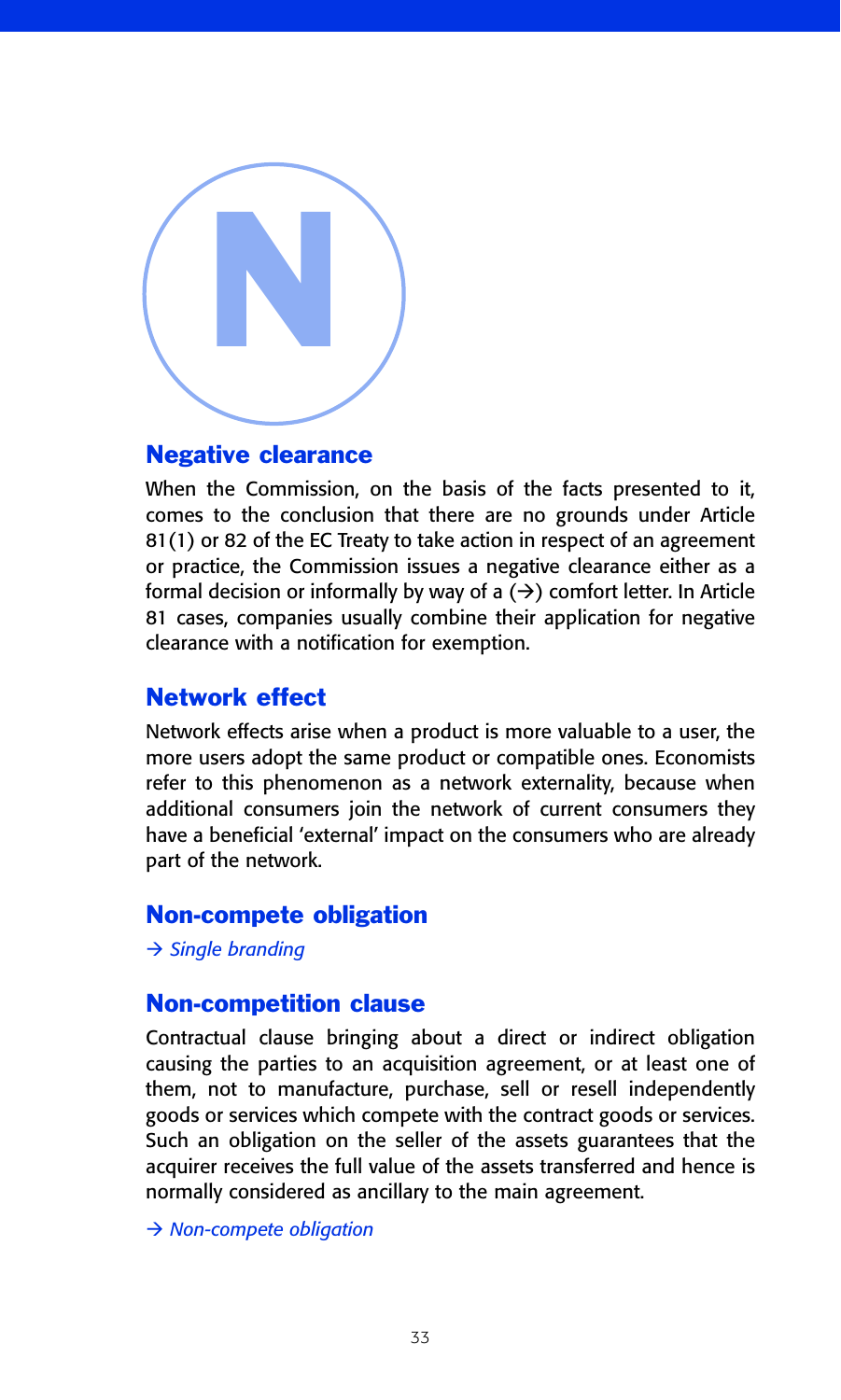## Non-opposition procedure

Special procedure laid down in certain  $(\rightarrow)$  block exemption and other  $(\rightarrow)$  implementing regulations to simplify exemption procedures, by not raising objections to a notified agreement within a period defined in these regulations. In this way the Commission either grants individual exemptions (in the transport regulations) or considers agreements block exempted (in the technology transfer regulation).

(See: Council Regulation No 1017/68 of 19.7.1968 on rail, road and inland waterway transport (OJ L 175, 23.7.1968, p. 1); Council Regulation No 4056/86 of 22.12.1986 on maritime transport (OJ L 378, 31.12.1986, p. 4); Council Regulation No 3975/87 of 14.12.1987 on air transport (OJ L 374, 31.12.1987, p. 1); Commission Regulation No 240/96 of 31.12.1996 on certain categories of technology transfer agreements (OJ L 31, 9.2.1996, p. 2).)

# **Notification**

Formal information that firms provide to the Commission under EU antitrust and merger law in certain situations and that concern agreements they plan or have concluded.

to effect risk the  $I(1)$  of the EC 1<br>ation of Article 8<br>ational cartel au<br>mes) on the ba<br>wish to bene<br>or to obtain  $\frac{1}{2}$ Notification of restrictive agreements is not compulsory, but undertakings which put them into effect risk that civil law courts will find them contrary to Article 81(1) of the EC Treaty and will not enforce them  $(\rightarrow$  *Nullity*) in application of Article 81(2). There is also the risk that the Commission or national cartel authorities adopt prohibition decisions (possibly with fines) on the basis of Article 81 of the EC Treaty. If undertakings wish to benefit from an exemption  $(\rightarrow$  *Individual exemption*) or to obtain a  $(\rightarrow)$  negative clearance, they have to notify the agreement to the Commission under  $(\rightarrow)$  Regulation No 17 on the basis of  $(\rightarrow)$  form A/B. However, notification for exemption is not necessary if the agreement in question is covered by a  $(\rightarrow)$  block exemption regulation. Notification of an agreement affords the companies concerned immunity from fines under Article 15 of Regulation No 17.

The merger regulation obliges undertakings to notify any concentration with a Community dimension to the Commission on the basis of  $(\rightarrow)$  form CO, normally within one week of the conclusion of the concentration agreement. The participating undertakings are not allowed to put the concentration into effect before its notification and before the Commission has declared it compatible with the common market.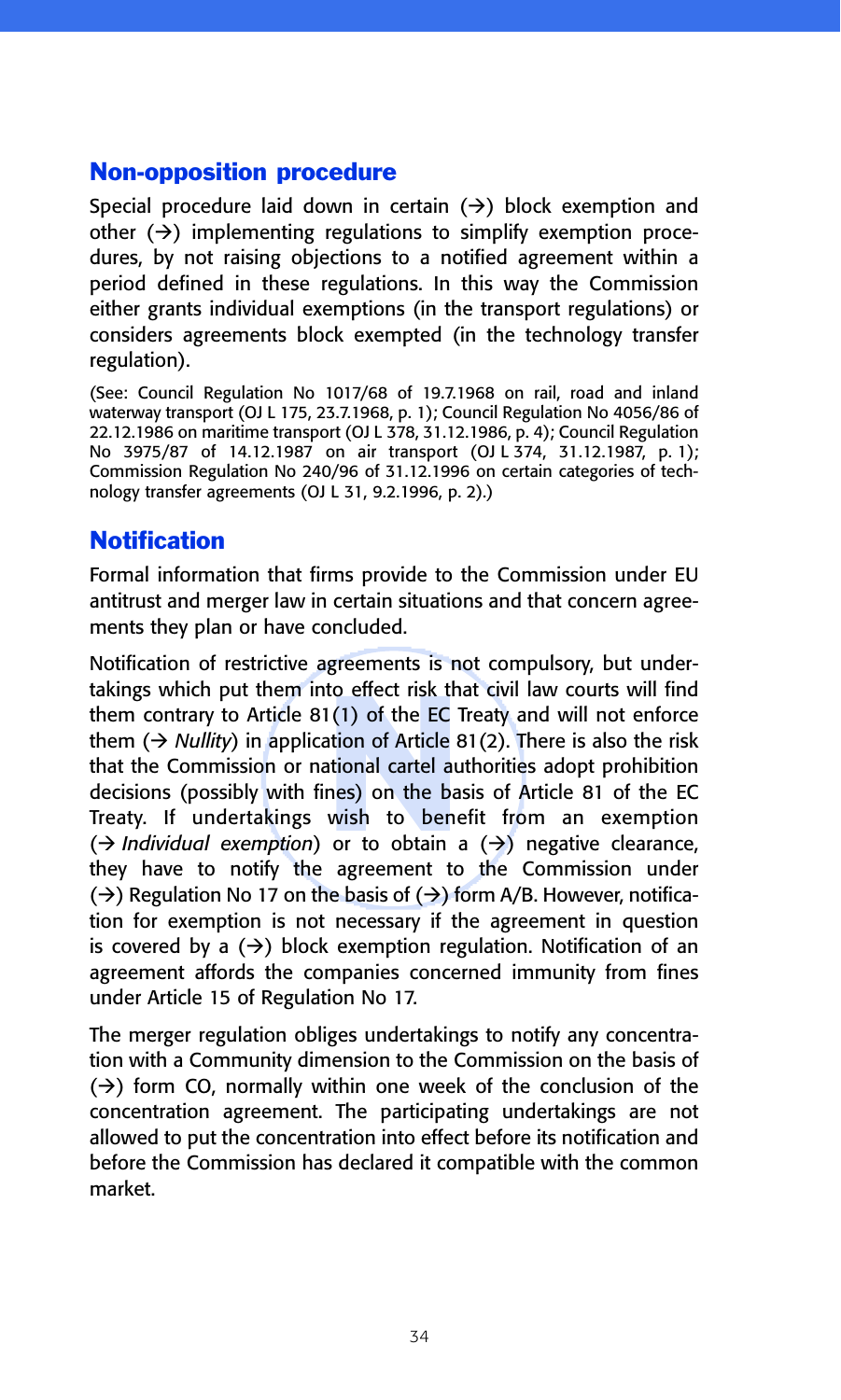## **Nullity**

Under Article 81(1) of the EC Treaty, agreements between undertakings that restrict competition and may affect trade between Member States are prohibited. According to Article 81(2) of the EC Treaty they are void unless they are exempted from the prohibition under certain conditions laid down in Article 81(3) of the EC Treaty.



## **Obligations**

Requirements the Commission imposes on undertakings in order to be able to exempt a notified agreement or to declare a notified concentration compatible with the common market  $(\rightarrow$  Conditions). The breach of such obligations may result in the revocation of the Commission's decision.

(See: Article 8 of Regulation No 17; Articles 6(2) and 8(2) of the merger regulation; Commission notice on remedies (OJ C 68, 2.3.2001, p. 3).)

# **Oligopoly**

A market structure with few sellers, who realise their interdependence in taking strategic decisions, for instance on price, output and quality. In an oligopoly, each firm is aware that its market behaviour will distinctly affect the other sellers and their market behaviour. As a result, each firm will take the possible reactions from the other players expressly into account. In competition cases, the term is often also used for situations where a few big sellers jointly dominate the competitive structure and a fringe of smaller sellers adapt to their behaviour. The big sellers are then referred to as the oligopolists. In certain circumstances this situation may be considered as one of collective (also joint or oligopolistic) dominance.

- *Collusion*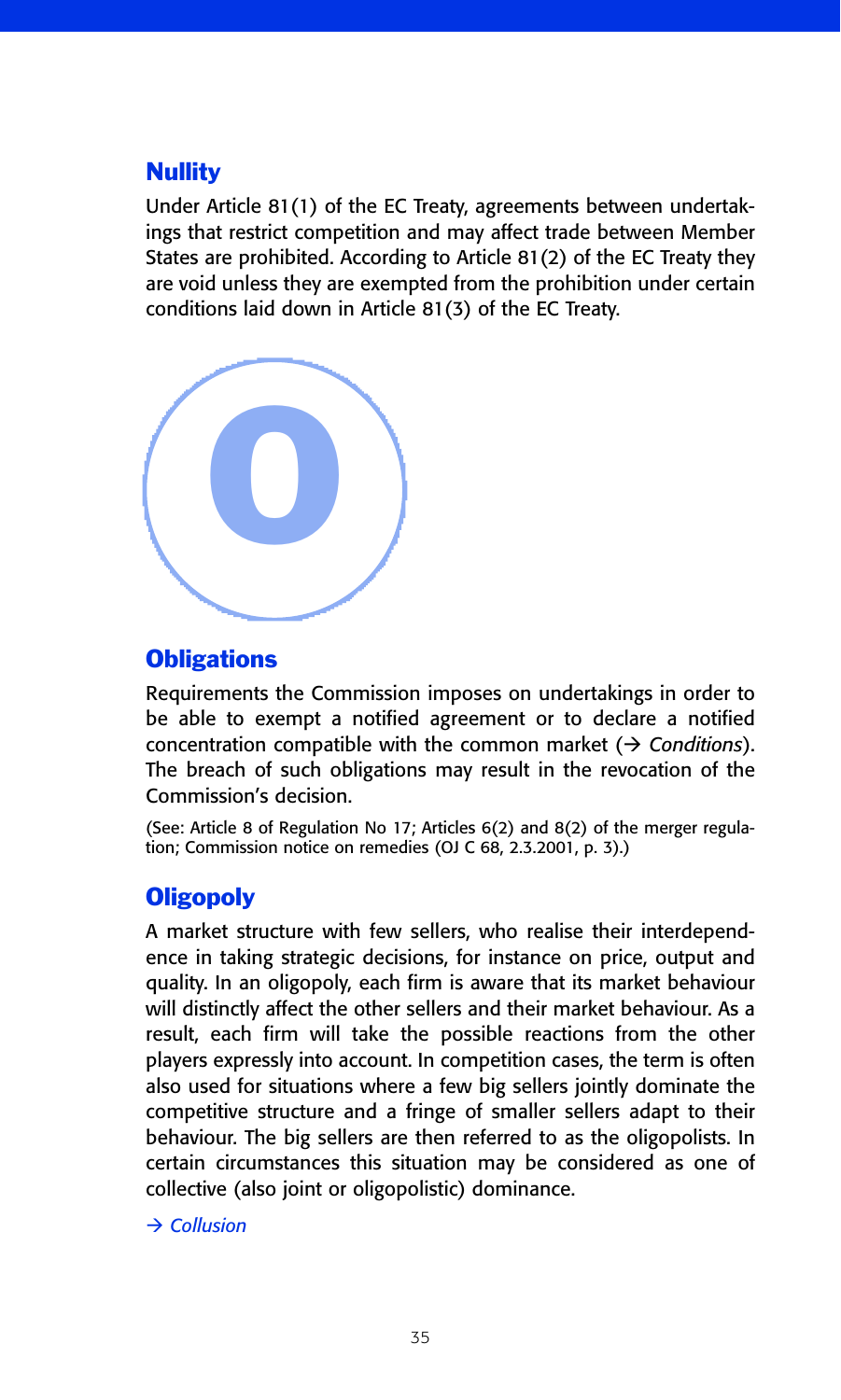

#### Parallel trade (parallel imports)

Trade in products, which takes place outside the official distribution system set up by a particular firm. Through their own distribution system, firms may cause differences in prices for different countries, exploiting national differences in the behaviour of consumers. Parallel traders buy products in countries where they are sold at lower prices and sell them in high-price countries. The flow of products thereby created is called parallel trade.

#### Passive sales

Sales in response to unsolicited requests from individual customers, including delivery of goods or services to such customers. Sales generated by general advertising or promotion in the media or on the Internet that reaches customers in other distributors' exclusive territories or customer groups, but is at the same time a reasonable way to reach customers outside those territories or customer groups (for instance, in non-exclusive territories or in one's own territory), are normally considered passive. Restrictions on passive sales in vertical agreements are hard-core restrictions and fall outside the Commission's block exemption regulation on vertical restraints.

(See: Commission Regulation 2790/99 on the application of Article 81(3) of the Treaty to categories of vertical agreements and concerted practices (OJ L 336, 22.12.1999); Commission notice — guidelines on vertical restraints (OJ C 291, 13.10.2000).)

- *Active sales*

#### Periodic penalty payment

The Commission may, by decision, impose periodic penalty payments in order to compel an undertaking to stop an infringement of competition rules in accordance with an earlier decision. In such a case, a daily amount is fixed which has to be paid for every day the infringement continues after the date stipulated in that decision.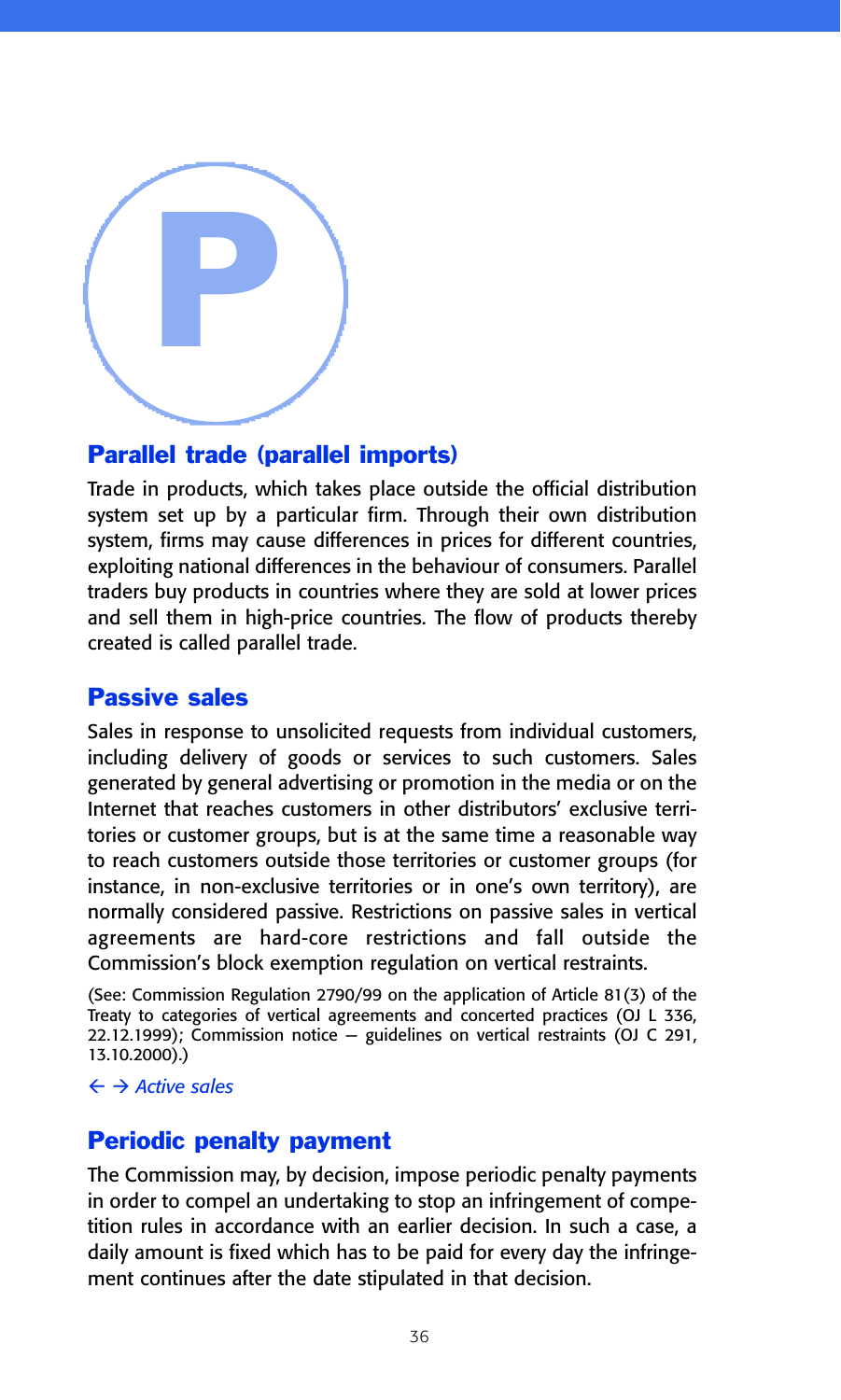The Commission enjoys the same power where an undertaking refuses to supply complete and correct information that has been requested by decision or to submit to an investigation which has been ordered by decision.

(See: Article 16 of Regulation No 17; Article 15 of the merger regulation.)

#### Potential competition

Pressure exercised upon incumbent firms by the possibility that new or existing firms will enter a specific market (> Potential competitor). New entrants may be attracted by above-normal profits made in this market by incumbent firms, possibly as a result of weak competition. Additional firms entering the market will increase the overall quantity supplied with the effect that prices fall and above-normal profits disappear. Thus, the possibility of market entry has a certain 'disciplinary effect' on the behaviour of incumbents. However, the threat of potential competition is relatively small when  $(\rightarrow)$  entry barriers are high.

# Potential competitor

an compenion<br>
sary switching<br>
sary switching<br>
all and perma<br>
d on realistic<br>
arket is not su<br>
st so that the t A firm is treated as a potential competitor if there is evidence that this firm could and would be likely to undertake the necessary additional investments or other necessary switching costs to enter the relevant market in response to a small and permanent increase in prices. This assessment has to be based on realistic grounds: the mere theoretical possibility to enter a market is not sufficient. Market entry needs to take place sufficiently fast so that the threat of potential entry is a constraint on the market participants' behaviour. Normally, this means that entry has to occur within a short period, for example, a period of maximum one year for the purposes of the block exemption regulation on vertical restraints. However, in individual cases longer time periods can be taken into account. The time period needed by companies already active on the market to adjust their capacities can be used as a yardstick to determine this period.

(See: Commission notice on the definition of the relevant market for the purposes of Community competition law, paragraph 24 (OJ C 372, 9.12.1997, p. 5); Commission Decision 90/410/EEC in Case *Elopak/Metal Box–Odin* (OJ L 209, 8.8.1990, p. 15); guidelines on vertical restraints, paragraph 26 (OJ C 291, 13.10.2000, p. 1).)

## Predatory pricing

A (deliberate) strategy, usually by a dominant firm, of driving competitors out of the market by setting prices below production costs. If the predator succeeds in driving existing competitors out of the market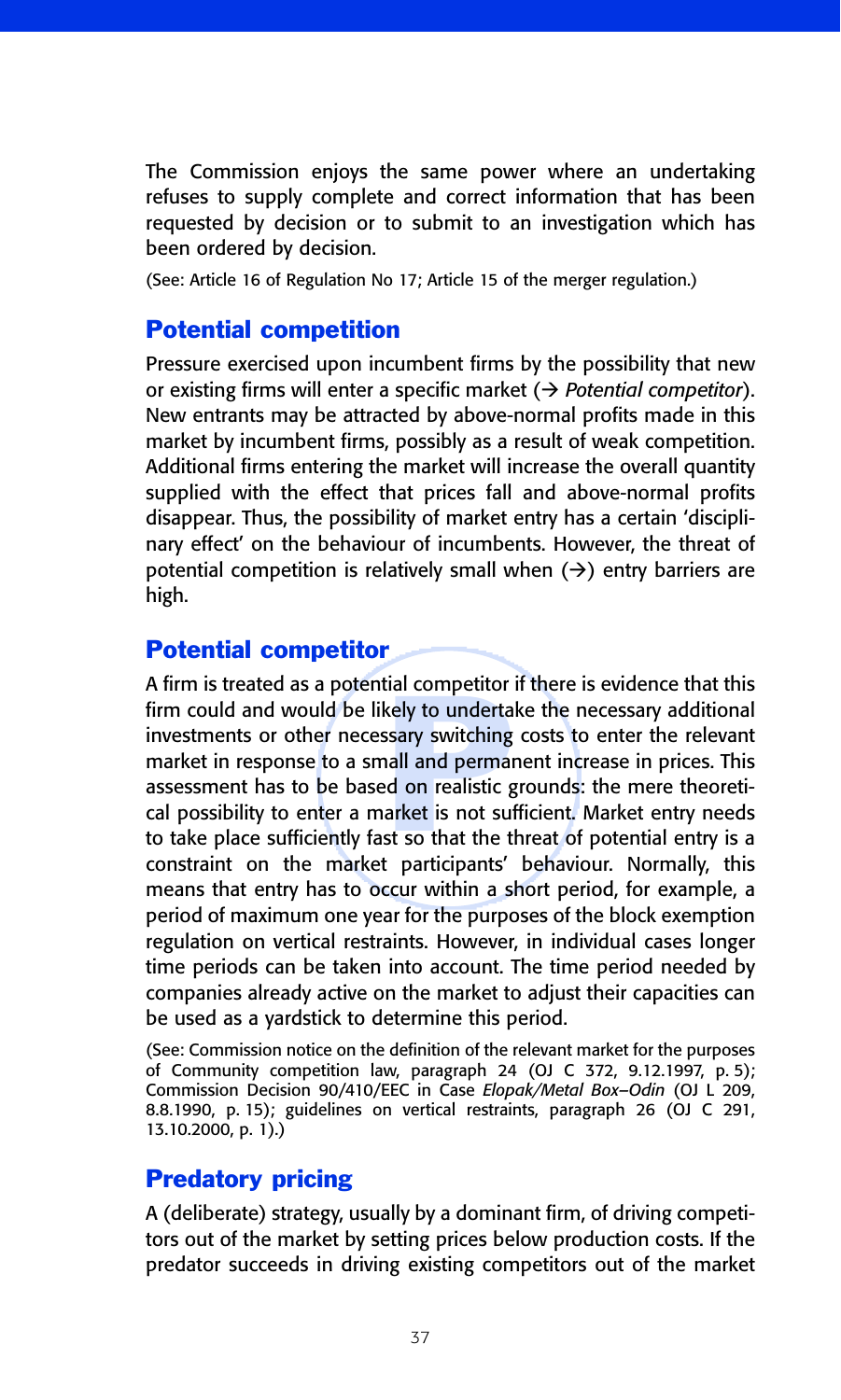and in deterring the future entry of new firms, he can subsequently raise prices and earn higher profits. Predatory pricing by dominant firms is prohibited by EU competition law as  $(\rightarrow)$  abuse of a  $(\rightarrow)$  dominant position. Prices set below average variable costs can be presumed to be predatory, because they have no other economic rationale than to eliminate competitors, since it would otherwise be more rational not to produce and sell a product that cannot be priced above average variable cost. Where prices are set below average total (but above variable) costs, some additional elements proving the predator's intention need to be established in order to qualify them as predatory, given that other commercial considerations, like a need to clear stocks, may lie at the heart of the pricing policy.

#### Public undertaking

An undertaking over which the public authorities directly or indirectly exercise dominant influence by virtue of their ownership, financial participation, or the rules which govern it. A dominant influence of public authorities is presumed in particular when they: a) hold the major part of the undertaking's subscribed capital, b) control the majority of the votes attached to shares issued by the undertaking or c) are in a position to appoint more than half of the members of the undertaking's administrative, managerial or supervisory body.



## R & D agreement

Agreement between firms to jointly undertake research and development (R & D) activities, in order to pool know-how and to share the costs and risks of inventing new products. An R & D agreement normally covers the acquisition of know-how relating to products or processes; the carrying out of theoretical analysis, systematic study or experimentation, including experimental production, technical testing of products or processes; and the establishment of the necessary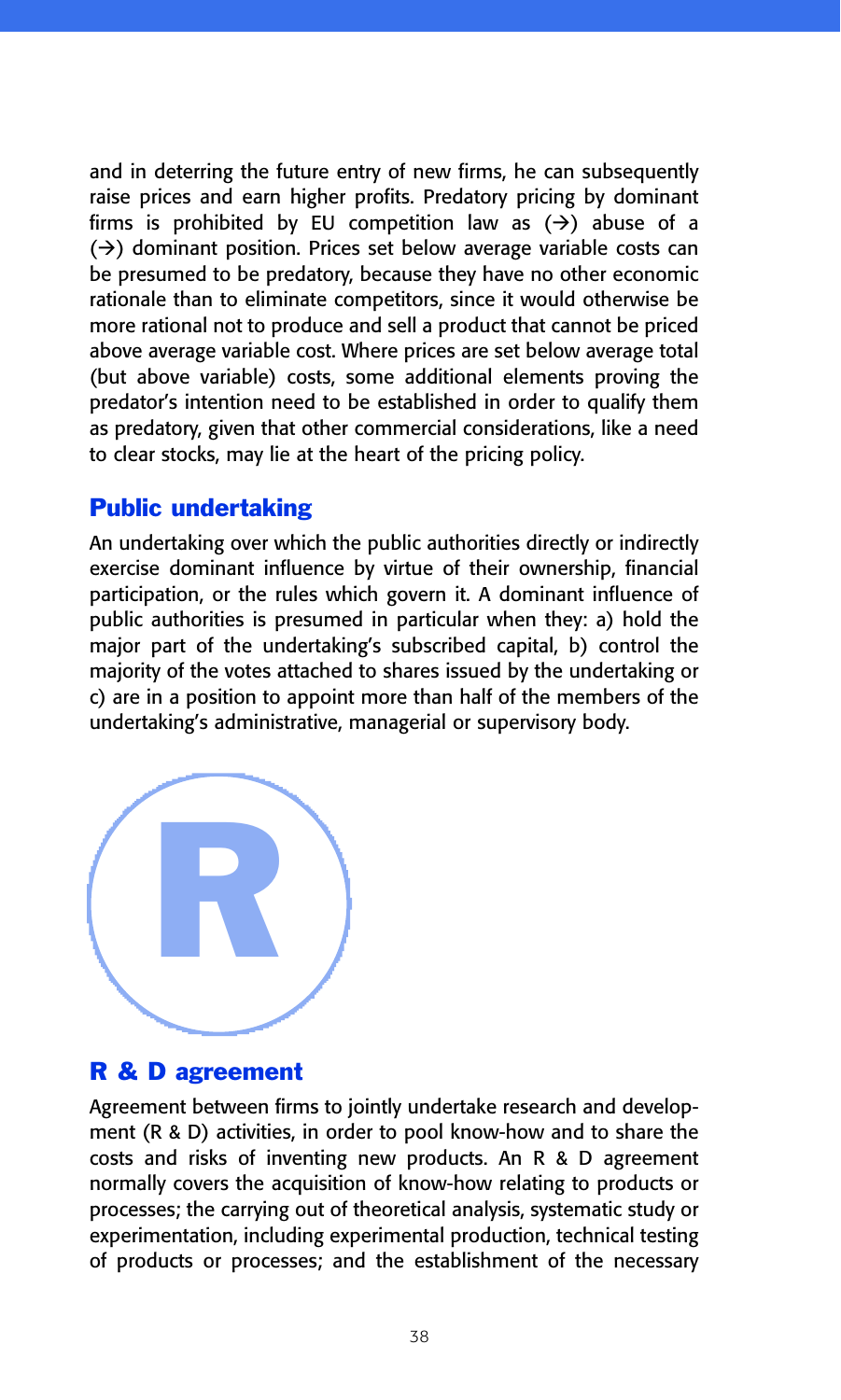facilities and obtaining intellectual property rights for the results. Such agreements may allow products or services to be introduced on the market more quickly, at better quality and/or at lower cost, thus promoting technical progress for the benefit of consumers. The Commission needs to take these positive effects into account when analysing possible restrictions on competition arising from such agreements, especially when concluded between competitors.

## Regulation No 17

First implementing regulation in the field of EU competition law, setting out the system of  $(\rightarrow)$  notifications, procedural instruments for the enforcement of antitrust law and vesting the European Commission with far-reaching powers, in particular as regards investigation, penalising of infringements by undertakings and exemption of agreements under Article 81(3) of the EC Treaty.

The ongoing revision of Regulation No 17 aims at increasing involvement of national courts and competition authorities in the enforcement of EU antitrust law (decentralisation) and would allow the Commission to focus its limited resources on the most serious infringements and on policy development. Adoption of a new basic regulation by the Council is envisaged in the course of year 2002.

s envisaged in t<br>
No 17: First regularity<br>
Persian (OJ 13, 21.<br>
Persian translation of the state of the state of the state of the state of the state of the state of the state of the state of the state of the state of the s (See: Council Regulation (EEC) No 17: First regulation implementing Articles 85 and 86 (*now 81 and 82*) of the Treaty (OJ 13, 21.2.1962, p. 204).)

## Relevant market

The definition of a relevant market is a tool to identify and define the boundaries of competition between firms. It establishes the framework within which the Commission applies competition policy principles. The main purpose of market definition is to identify in a systematic way the competitive constraints that the undertakings involved face. Market definition makes it possible, inter alia, to calculate the respective  $(\rightarrow)$  market shares of the undertakings active on the relevant market, which convey meaningful information regarding  $(\rightarrow)$ market power for the purposes of assessing dominance (> Dominant *position*). A relevant market is defined according to both product and geographic factors. In general terms, a relevant product market comprises all those products and/or services which are regarded as interchangeable or substitutable (> Substitutability) by reason of product characteristics, prices and intended use. Products and/or services that could readily be put on the market by other producers without significant switching cost or by potential competitors at reasonable cost and within a limited time span also need to be taken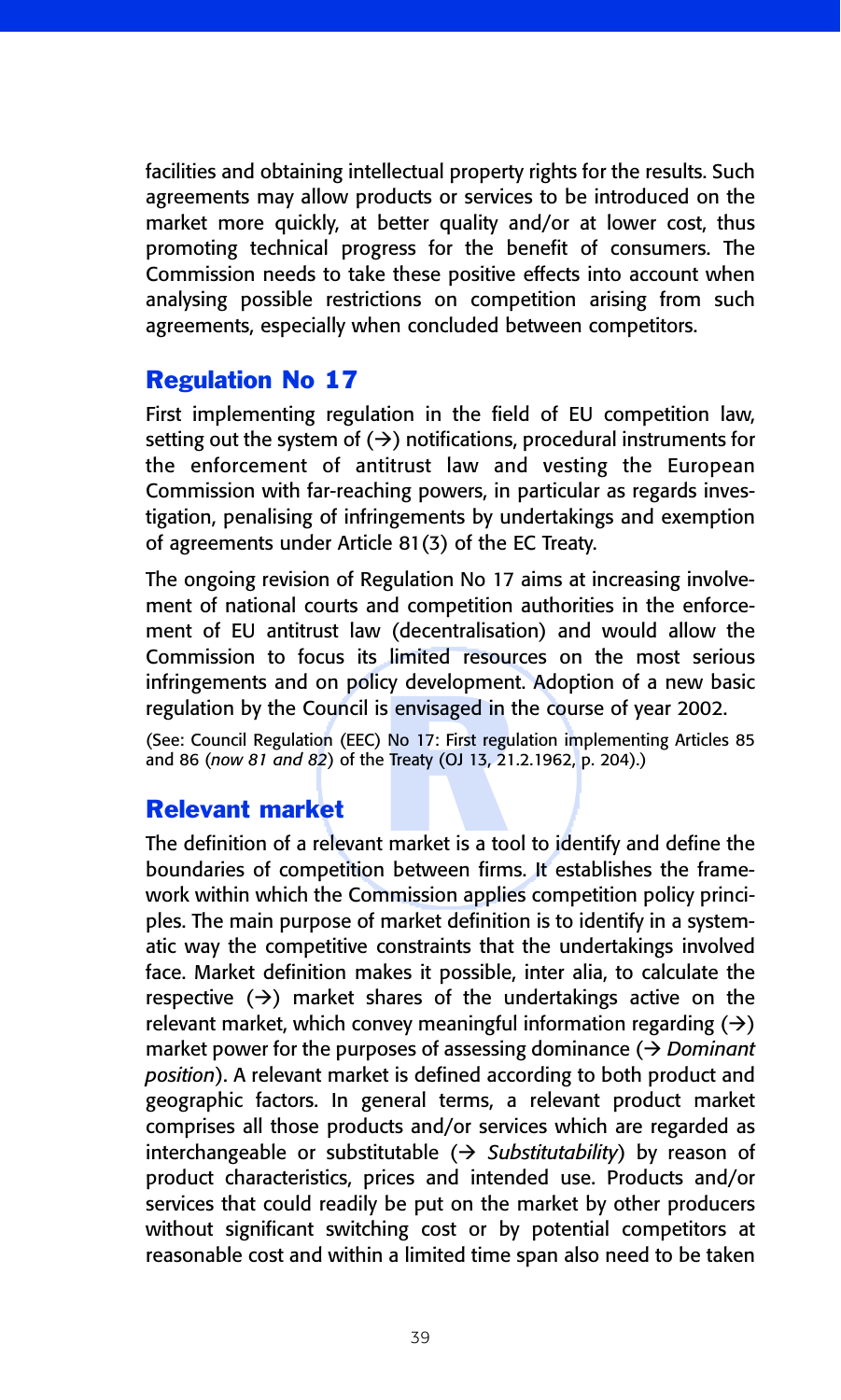into account. The relevant geographic market comprises the area in which the undertakings concerned are involved in the supply and demand of products or services, in which the conditions of competition are sufficiently homogeneous and which can be distinguished from neighbouring areas, because the conditions of competition are appreciably different in those areas.

(See: Commission notice on the definition of relevant market for the purposes of Community competition law (OJ C 372, 9.12.1997, p. 5).)

#### Remedies

#### - *Commitments*

#### Resale price maintenance

rever, resale pric<br>means: for exam<br>um level of dis<br>ice level; by ma<br>omotional costs<br>linking the pres Agreements or concerted practices between a supplier and a dealer with the object of directly or indirectly establishing a fixed or minimum price or price level to be observed by the dealer when reselling a product/service to his customers. A provision which foresees resale price maintenance will generally be considered to constitute a  $(\rightarrow)$  hard-core restriction. In the case of contractual provisions or concerted practices that directly establish the resale price, the restriction is clear-cut. However, resale price maintenance can also be achieved through indirect means: for example, by fixing the distribution margin or the maximum level of discount the distributor may grant from a prescribed price level; by making the supplier's rebates or his reimbursement of promotional costs subject to the observance of a given price level; by linking the prescribed resale price to the resale prices of competitors; or by threats, warnings, or even sanctions against a dealer who does not respect a certain price level (such as penalties, delay or suspension of deliveries or termination of contracts).

#### Rescue merger

The concept of the rescue merger, also referred to as 'failing firm defence', enables the Commission to clear a concentration even though a dominant position is created or strengthened in its aftermath, provided that there is no causal link between the concentration and the dominant position, that is to say, the merger does not lead to a deterioration of the competitive structure of the market. The Commission has developed the following criteria for the application of the rescue merger concept: (1) the undertaking to be acquired must be ' failing' (that is, it would, in any event, be forced out of the market); (2) there is no alternative buyer who could provide for a less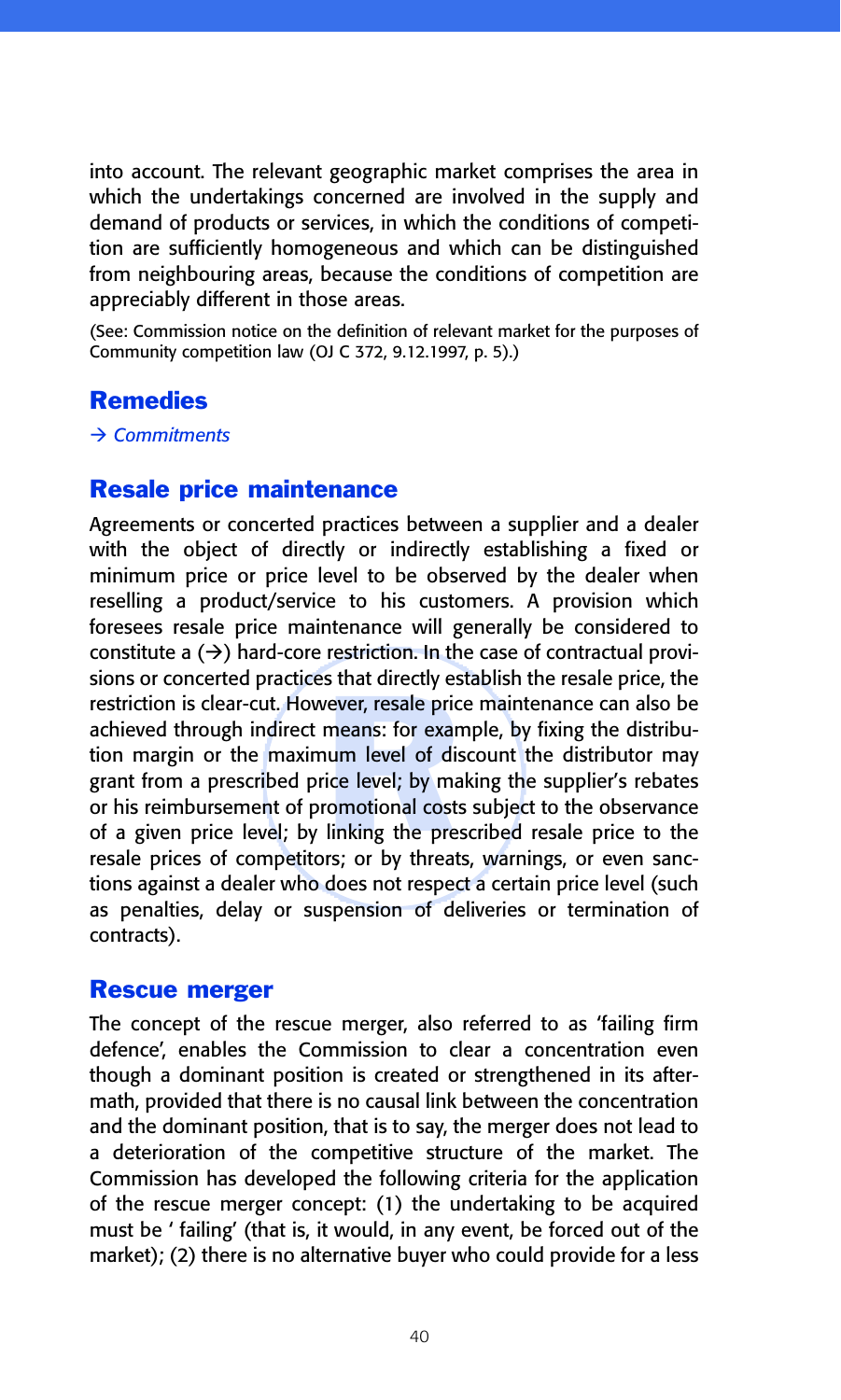anti-competitive solution; (3) the market share of the acquired undertaking would, in any event, be taken over by the acquiring undertaking, or its assets would inevitably exit the market if not taken over by another undertaking. So far, the concept of the rescue merger has been applied rarely.

(See: Commission decision of 14 December 1993 in Case IV/M.308 — *Kali+Salz* (OJ L 186, 21.7.1994, p. 38); Commission decision of 11 July 2001 in Case COMP/M.2314 — *BASF/Eurodiol/Pantochim.*)

## Retailer

Firm at the end of the distribution chain, which normally buys a product from a wholesaler in order to sell it to the final consumer.

S

## Selective distribution

Distribution system whereby a supplier enters into (vertical) agreements with a limited number of selected dealers in the same geographic area. Selective distribution agreements, on the one hand, restrict the number of authorised distributors. On the other hand, they prohibit sales to non-authorised distributors: this leaves authorised dealers only other appointed dealers and final customers as possible buyers. Selective distribution is almost always used to distribute branded final products.

The possible competition risks are a reduction in intra-brand competition, the facilitation of  $($   $\rightarrow)$  collusion between suppliers or buyers and the foreclosure of certain type(s) of distributors, especially in the case of cumulative effects of parallel networks of selective distribution in a market. Purely qualitative selective distribution is, in general, considered to fall outside the prohibition of Article 81(1) of the EC Treaty, provided three conditions are satisfied. Firstly, the nature of the product in question must necessitate a selective distribution system. Secondly, resellers must be chosen on the basis of objective criteria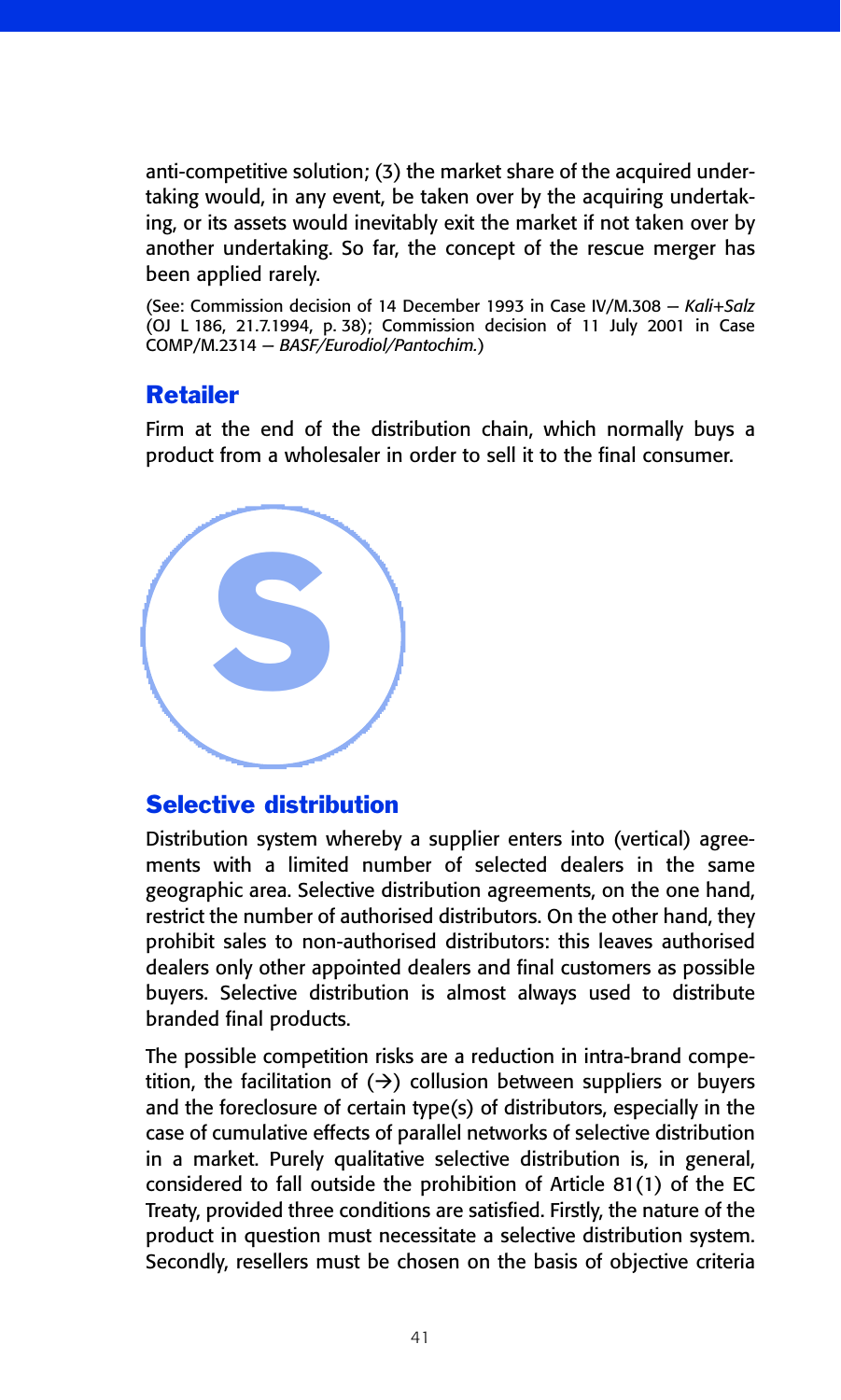of a qualitative nature. Thirdly, the criteria laid down must not go beyond what is necessary.

- *Vertical agreement*

## Services of general economic interest

Services of an economic nature, the provision of which can be considered to be in the general interest. For example, basic, publicly accessible supply of energy, telecommunication, postal services, transport, water and waste-disposal services. The Member States are primarily responsible for defining what they regard as services of general economic interest on the basis of the specific features of the activities concerned. However, their definitions are subject to the Commission's control for manifest errors where Member States specifically entrust undertakings within the meaning of Article 86(2) of the EC Treaty with services of general economic interest. The precise definition of the particular task assigned to the entrusted undertaking is an important element for assessing whether, and to what extent, it is justified for the State to grant exclusive rights or funds to that undertaking in order to ensure the fulfilment of the task.

Ireaty; communi<br>al interest in I<br>sen European Co<br>3 final).)<br>Compete obligatio (See also: Article 16 of the EC Treaty; communication from the Commission of 20.9.2000, services of general interest in Europe (OJ C 17, 19.1.2001); Commission report to the Laeken European Council of 17.10.2001, services of general interest (COM(2001)598 final).)

# Single branding

This term covers both non-compete obligations and quantity forcing. A non-compete obligation is an obligation or incentive scheme in a supply or distribution agreement which causes the buyer not to manufacture, purchase, sell or resell products which compete with the contract products or to purchase at least 80 % of his requirements of that type of product from the supplier. Quantity forcing on the buyer is a weaker form of a non-compete obligation, where incentives or obligations agreed between the supplier and the buyer make the latter concentrate his purchases to a large extent, but less than 80 %, on the brand(s) of one supplier. Single branding may take the form of a direct obligation not to purchase competing brands (often called 'ties'), but may, for example, also take the form of minimum purchase requirements, quantity rebate schemes or loyalty rebate schemes. The possible competition risks are  $(\rightarrow)$  foreclosure of the market to competing suppliers, facilitation of  $( \rightarrow )$  collusion between suppliers in the case of cumulative use and, where the buyer is a retailer, a loss of in-store  $(\rightarrow)$  inter-brand competition.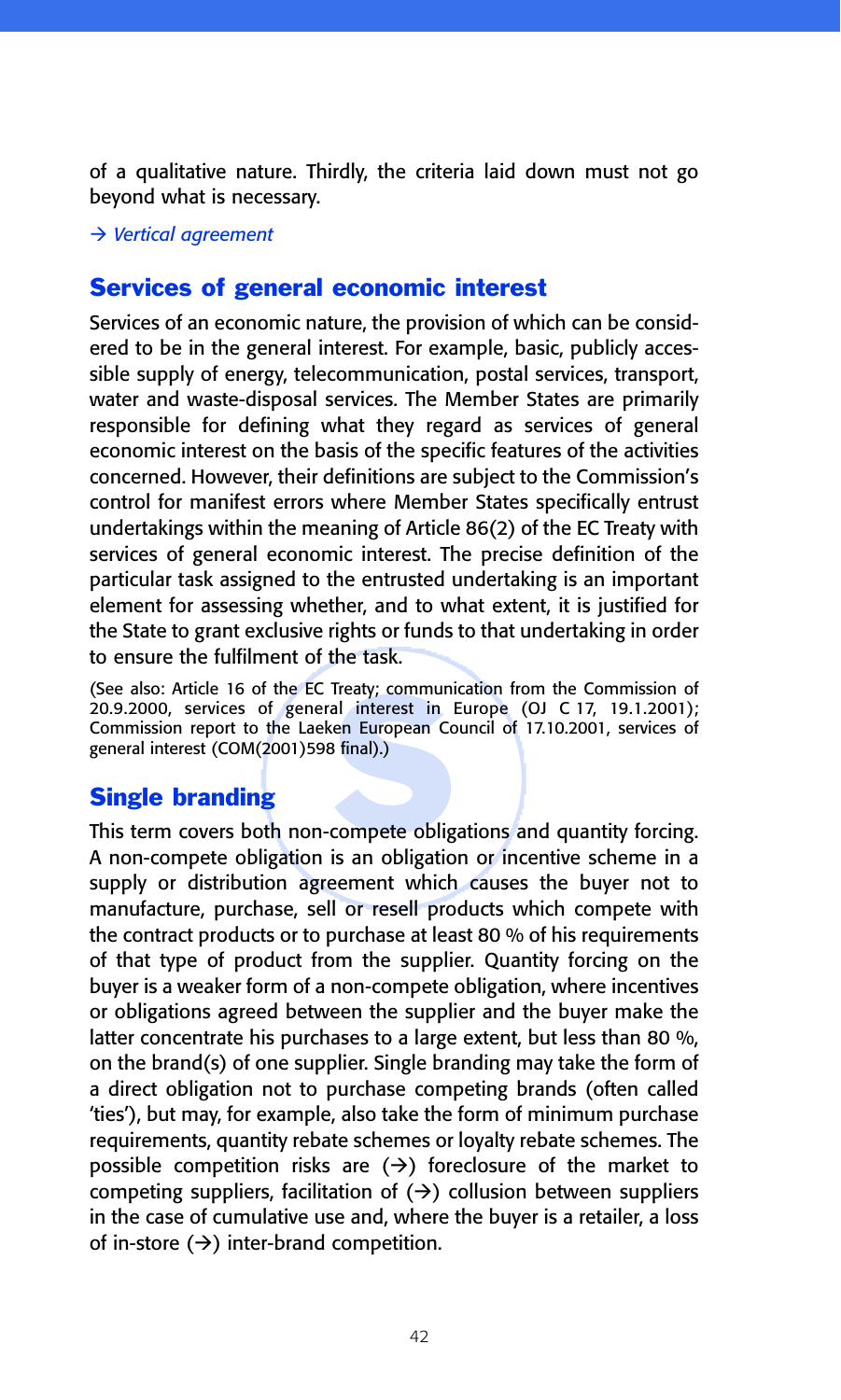## Specialisation agreement

An agreement between undertakings relating to the conditions under which they specialise in the production of a narrow or specific range of goods and/or services. Agreements on specialisation can contribute to improving the production or distribution of goods, because the undertakings concerned can concentrate on the manufacture of certain products and thus operate more efficiently and supply the products more cheaply. Specialisation agreements are divided into agreements whereby one participant gives up the manufacture of certain products, or provision of certain services in favour of another participant (unilateral specialisation); agreements whereby each participant gives up the manufacture of certain products, or provision of certain services in favour of another participant (reciprocal specialisation); and agreements whereby the participants undertake jointly to manufacture certain products, or provide certain services (joint production). The issue is covered by a specific block exemption regulation.

(See: Council Regulation (EC) No 2658/2000 of 29 November 2000 on the application of Article 81(3) of the Treaty to categories of specialisation agreements (OJ L 304, 5.12.2000).)

## Spillover effects

**Spillover effects**<br>Side effects of an agreement or a merger between two or several<br>firms, which affect competition between them in another relevant<br>market than the one covered by the agreement or the merger in<br>question. S Side effects of an agreement or a merger between two or several firms, which affect competition between them in another relevant market than the one covered by the agreement or the merger in question. Spillover effects are referred to in Article 2(4) of the merger its object or effect the coordination of the competitive behaviour of undertakings that remain independent. In that case, the Commission shall appraise this coordination also taking into account whether two or more parent companies retain, to a significant extent, activities in a market which is  $(\rightarrow)$  downstream or  $(\rightarrow)$  upstream from that of the joint venture or in a neighbouring market closely related to this market.

## Start-up costs

Costs faced by a firm that intends to start economic activity in a specific market segment. These costs include, for example, the expenditure to undertake research and development (R & D) activities, the costs of acquiring production and/or distribution facilities, as well as the costs of marketing the product (i.e. advertising).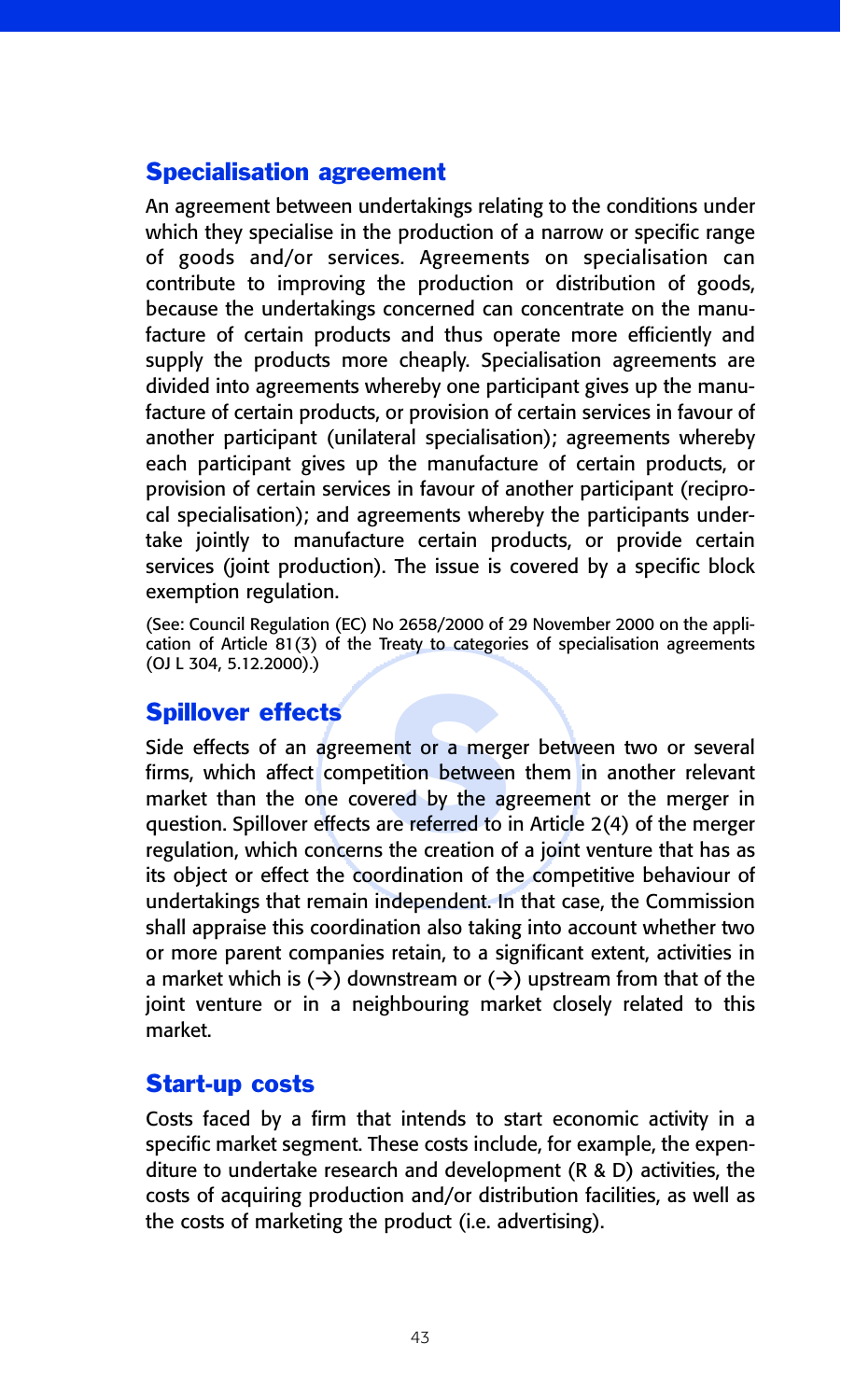#### State measure

Law, ministerial decree, decision or other administrative act adopted by a Member State. A Member State's omission to act may also constitute a measure. The Commission may start  $(\rightarrow)$  infringement proceedings if State measures, taken in relation to  $(\rightarrow)$  public undertakings and undertakings to which Member States grant special or exclusive rights, contravene EU competition law.

## Statement of objections (SO)

Written communication, which the Commission has to address to persons or undertakings before adopting a decision that negatively affects their rights. This obligation of the Commission flows from the addressee's rights of defence, which require that they be given the opportunity to make their point of view known on any objection the Commission may wish to make in a decision. The SO must contain all objections on which the Commission intends to rely upon in its final decision. The SO is an important procedural step foreseen in all competition procedures in which the Commission has the right to adopt negative decisions.

(See: Article 19(1) of Regulation No 17; Article 18(3) of the merger regulation.)

# **Substitutability**

Which production<br>which production<br>product is distement of product<br>ther product, v Measure of the extent to which products may be seen as interchangeable from the viewpoint of producers or consumers. A firm's pricing policy for a specific product is disciplined if consumers have the possibility to buy another product, which they judge as being equivalent by its nature, use and/or price (demand-side substitution). Additional competitive constraint on the firm may stem from producers of other products capable of switching their production without delay towards the product in question at negligible cost and willing to enter into competition on the market segment concerned (supplyside substitution). Product substitutability is an important element in defining the relevant product market ( $\rightarrow$  *Relevant market*).

#### Sunk costs

Sunk costs are  $(\rightarrow)$  fixed costs that have already been incurred and cannot be recovered. They arise because some activities require specialised assets that cannot readily be diverted to other uses. Second-hand markets for such assets are therefore limited. Examples of sunk costs are investments in equipment that can only produce a specific product, the development of products for specific customers, advertising expenditures and R & D expenditures.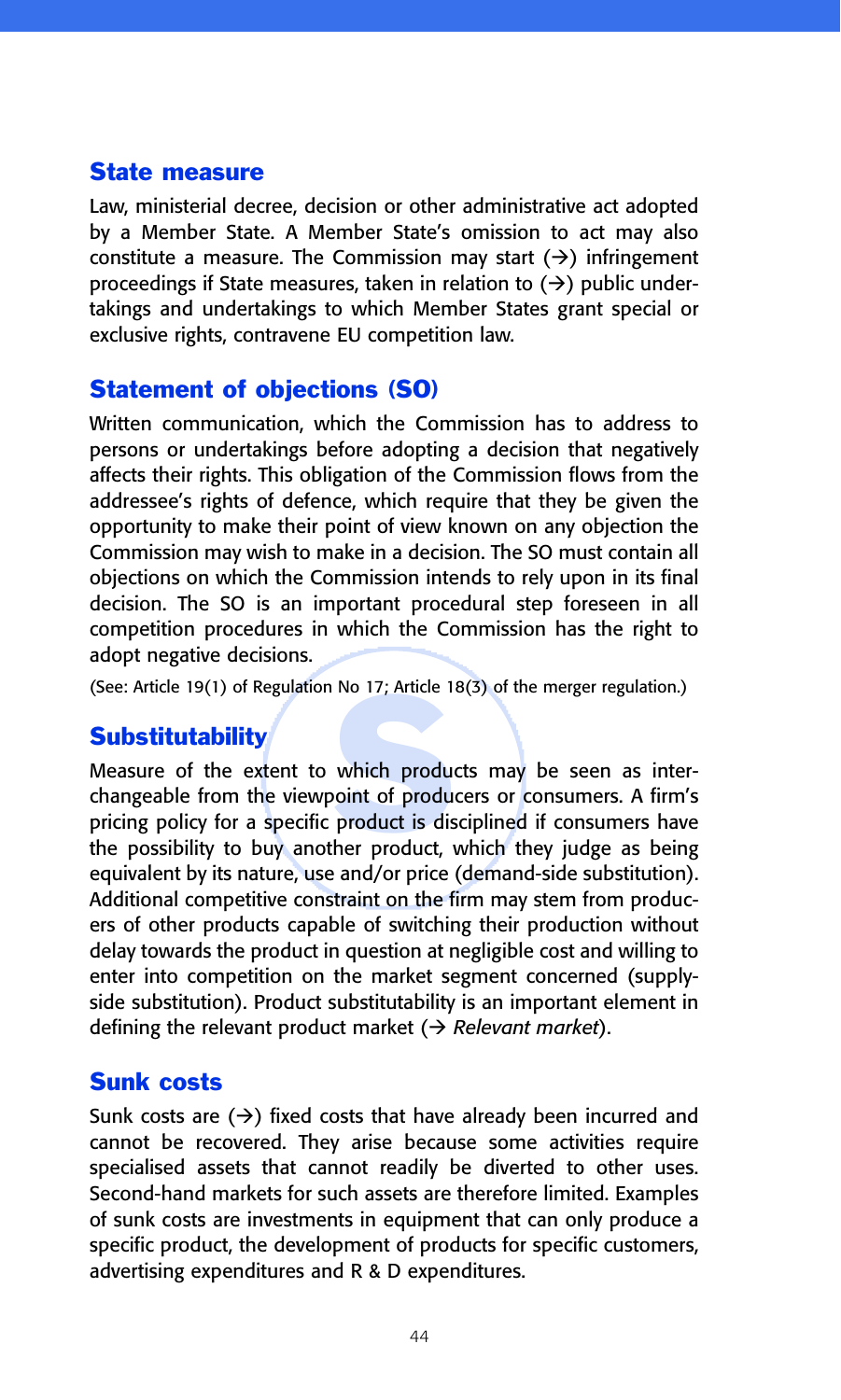

#### Take or pay contracts

Contract between a buyer and a seller, whereby the former agrees to purchase from the latter a fixed quantity of a product for a given price over a certain period of time. Irrespective of the quantity which is finally needed and transferred, the buyer is bound by its commitments and is required to pay for the whole volume of sales at the contractual terms agreed upon.

#### **Trustee**

A legal or natural person appointed in merger cases to oversee the implementation of  $(\rightarrow)$  commitments, and to contribute to their implementation where required. The trustee is appointed by the parties who have offered commitments to the Commission with the Commission's approval. His powers and duties are set out in the trustee mandate, an agreement between the trustee and the parties — again subject to the Commission's approval. The trustee normally has the power to propose, and if necessary impose, measures on the parties to ensure compliance with the commitments, as well as an irrevocable mandate to effect the divestiture of the business or businesses to be sold, at no minimum price, if the parties fail to do so within a given period.

(See: Commission notice on remedies (OJ C 68, 2.3.2001, p. 3).)

#### Turnover threshold

The combined annual turnover of the parties is used in the field of merger control as a criterion to divide competence between Member States and the Commission. Concentrations where the parties' combined turnover exceeds the thresholds set in Article 1 of the merger regulation are considered to be of 'Community dimension' and will be assessed by the Commission.

- *Merger control procedure*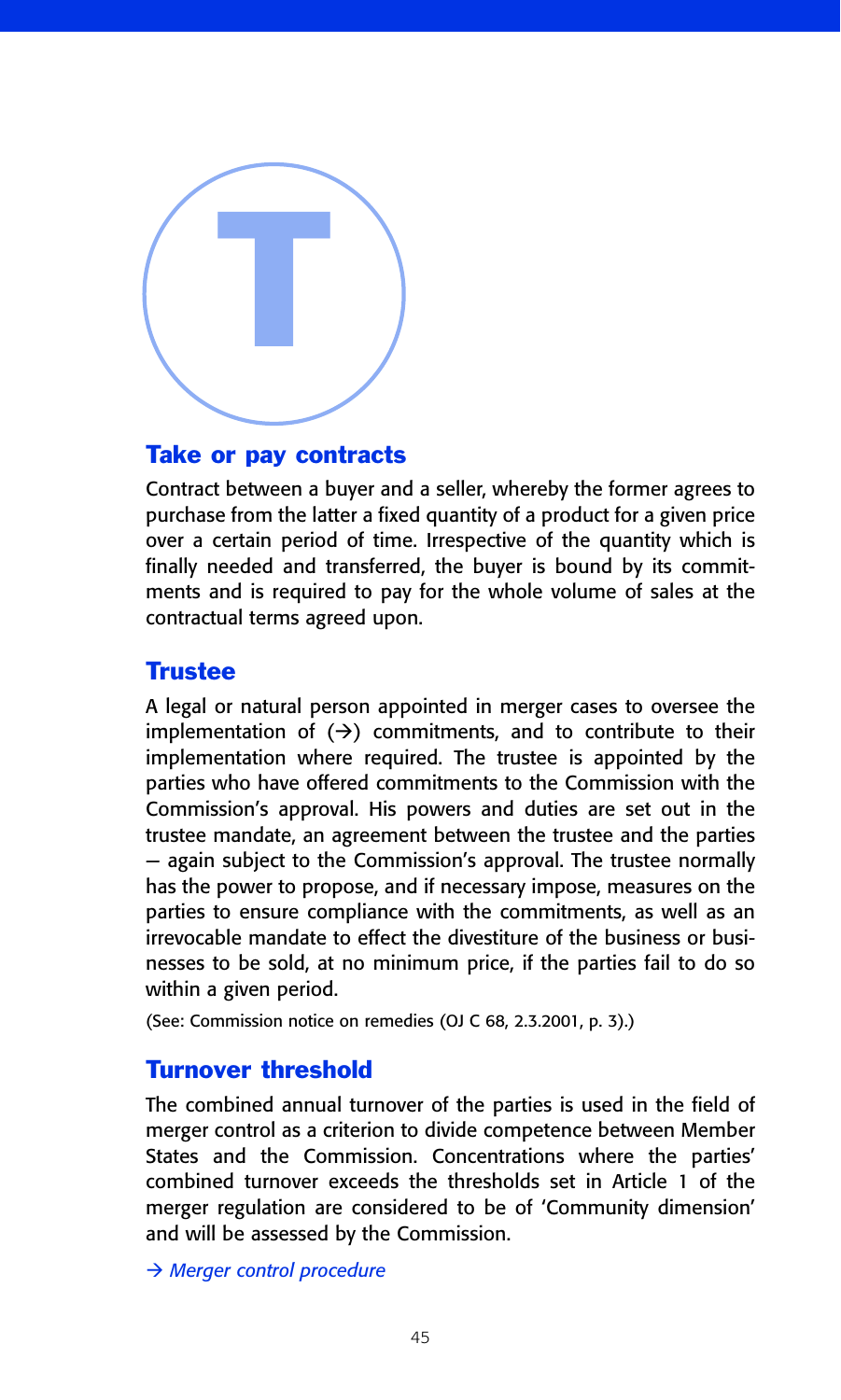# Tying or tied selling

Commercial practice of conditioning the sale of one product on the purchase of another product. If tying is not objectively justified by the nature of the products or their commercial usage, such practice may restrict competition. Economic theory suggests that a firm which enjoys (->) market power in one market (tying market) may, under certain conditions, be able to lever this market position or dominance into another market (tied market), squeeze competitors out of this second market and then raise prices above the competitive level. In a competition analysis perspective, the main negative effect of tying on competition is, therefore, possible  $(\rightarrow)$  foreclosure on the market of the tied product. In addition tying may lead to higher prices for both the tying and the tied product.



## Unbundling

Separation of the various components of production, distribution and service in order to introduce greater elements of competition to these segments of an industry. 'Functional unbundling' requires monopolistic utilities to provide access to (part of) their distribution or service network, in exchange for an access fee. 'Structural unbundling' makes complete vertical separation necessary and obliges monopolistic utilities to divest their production, their distribution or their service assets.

## Undertaking

For the purpose of EU antitrust law, any entity engaged in an economic activity, that is, an activity consisting in offering goods or services on a given market, regardless of its legal status and the way in which it is financed, is considered an undertaking. To qualify, no intention to earn profits is required, nor are public bodies by definition excluded.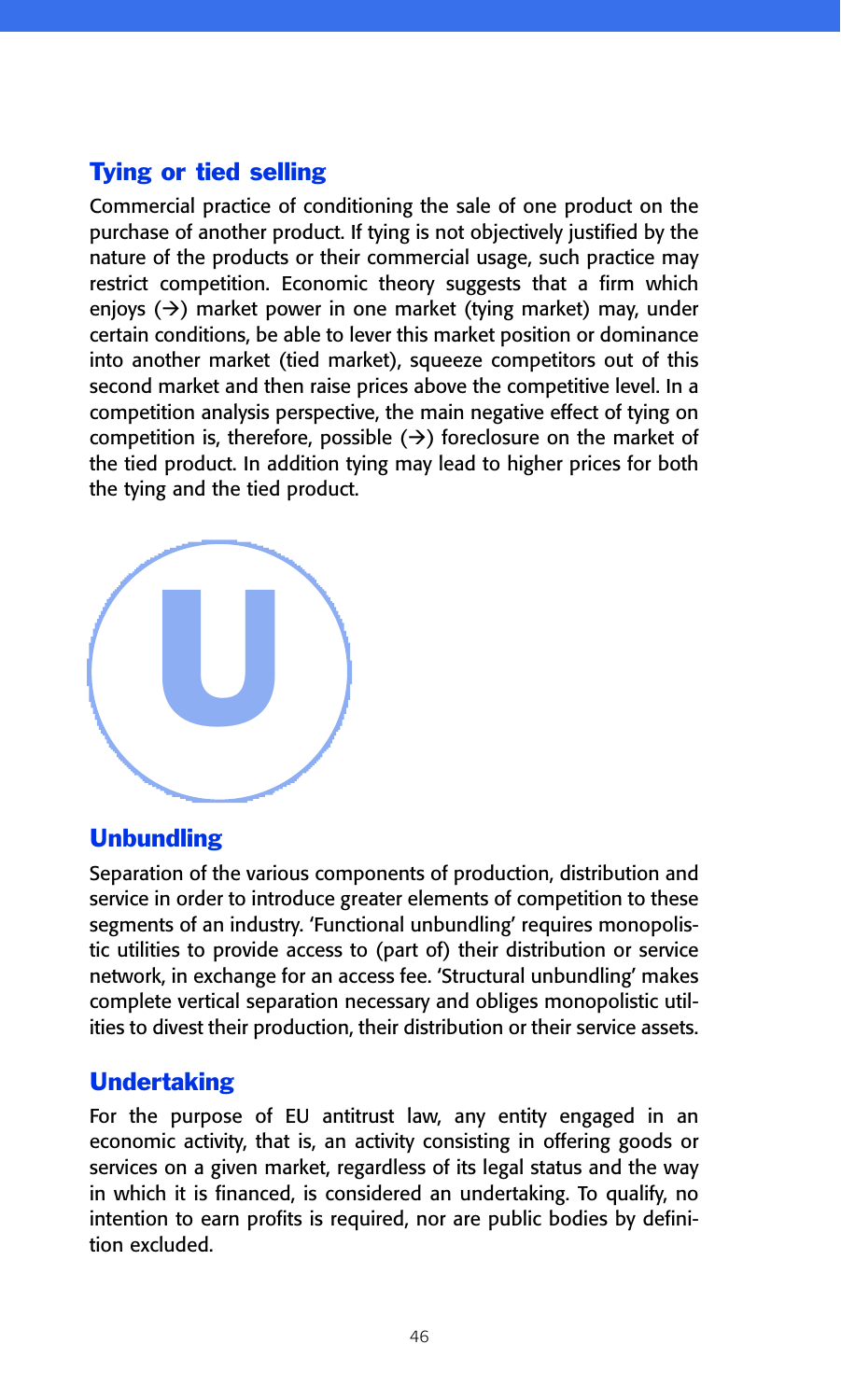The rules governing concentrations speak of 'undertakings concerned', that is, the direct participants in a merger or in the acquisition of control.

(See for details: Commission notice on the concept of undertakings concerned (OJ C 66, 2.3.1998).)

## Upstream market

Market at the previous stage of the production/distribution chain, for example, the production, distribution and marketing of motor vehicles would be an upstream market in relation to the sale of motor vehicles to final consumers.



#### Variable costs

Costs that vary with the amount of production. Examples are the costs of material and energy used in the production process.

#### Vertical agreement

Agreement or concerted practice entered into between two or more undertakings each of which operates, for the purposes of the agreement, at a different level of the production or distribution chain, and relating to the conditions under which the parties may purchase, sell or resell certain goods or services.

(See so-called 'vertical guidelines': Commission notice — guidelines on vertical restraints (OJ C 291, 13.10.2000, p. 1).)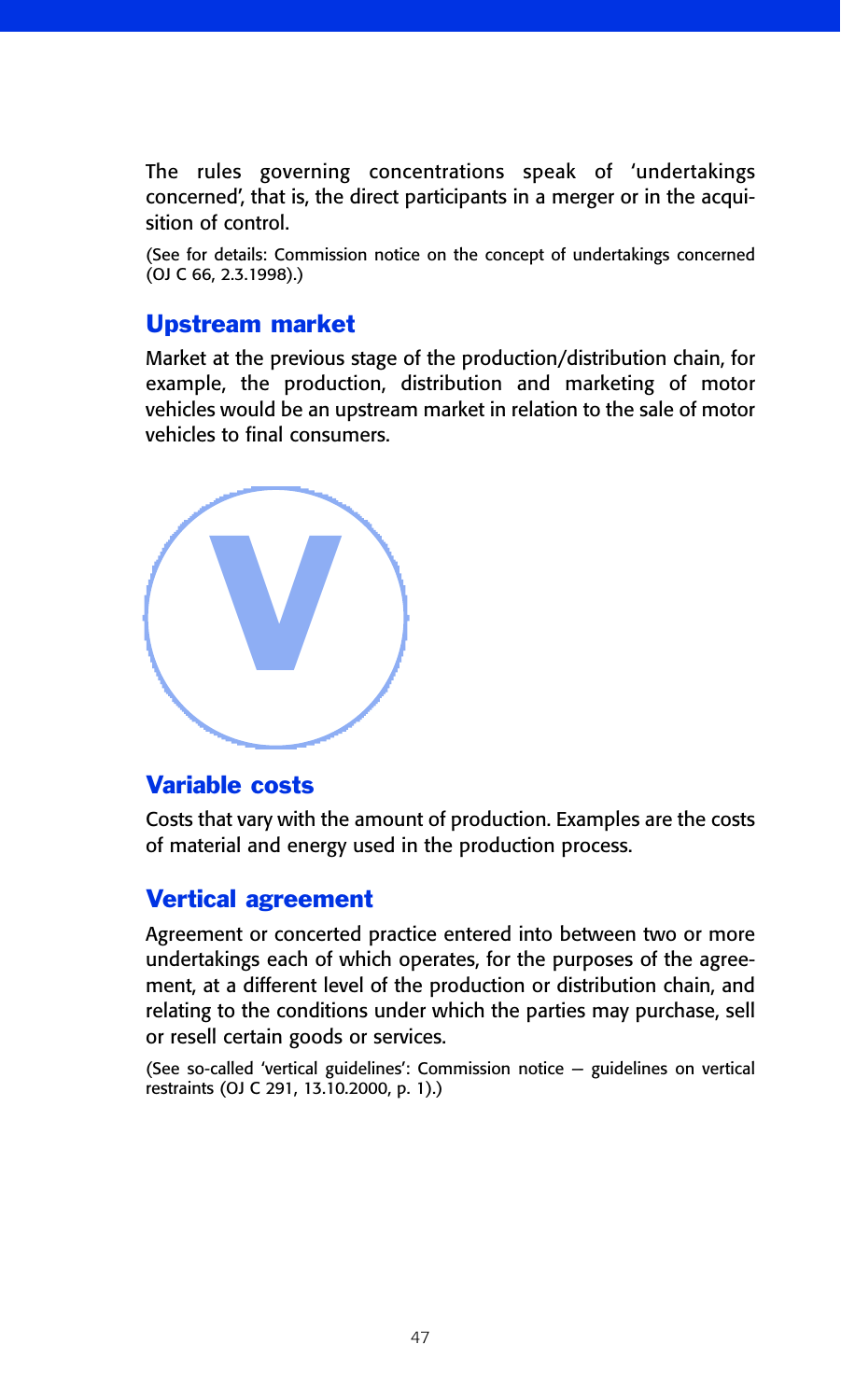

# White clause

Provision contained in certain block exemption regulations, listing agreements or practices that are presumed not to prevent, restrict or distort competition within the common market and that are therefore generally considered compatible with EC competition law. The more recent block exemption regulations do not contain white clauses any more.

- *Black clause*

# **Wholesaler**

Intermediate in the distribution chain that buys the product in mass quantity from the manufacturer, and sells it in smaller quantities to distributors or retailers.

## Withdrawal (of the benefit of a block exemption)

Possibility for the Commission (or in certain cases for the national competition authorities) to withdraw the benefit of exemption from the prohibition of Article 81(1) of the EC Treaty, granted to an agreement by a  $(\rightarrow)$  block exemption regulation. The Commission may withdraw the benefit of a block exemption if it considers that specific circumstances, which are mentioned by the relevant block exemption regulation, bring about the need for a closer examination of possible anti-competitive effects of the agreement.

(See: Article 7 of Council Regulation No 19/65/EEC as amended by Article 1(4) of Council Regulation (EC) No 1215/1999 of 10 June 1999.)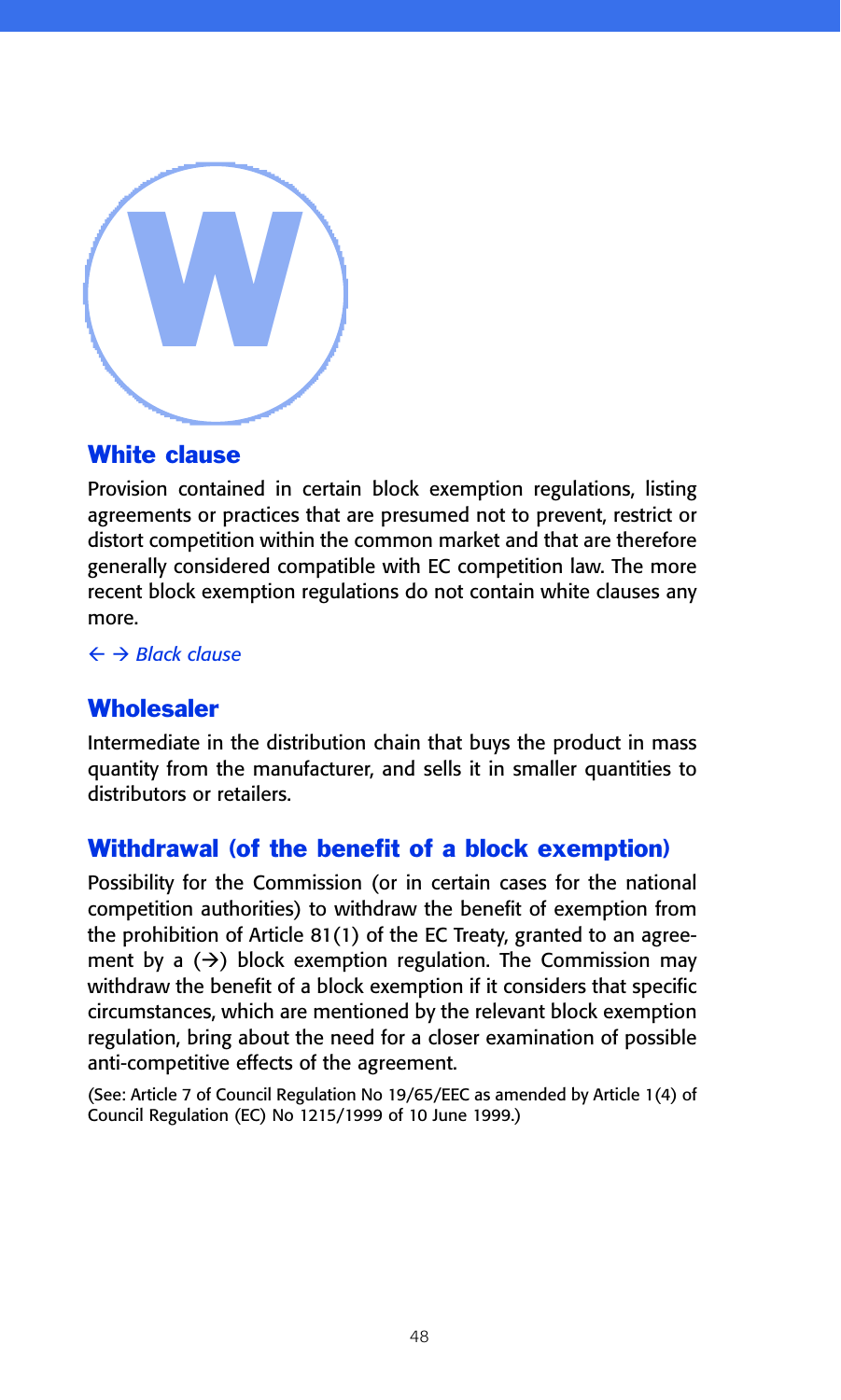# **Index**

#### A

A/B, Form ~, 20 absolute territorial protection, 3 abuse of a dominant position, 3 access to the Commission's file, 3 active sales, 4 actual competitor, 4 Advisory Committee, 4 agreement, horizontal ~, 24 agreement, R & D  $\sim$ , 38 agreement, specialisation ~, 43 agreement, vertical ~, 47 agreements, Europe ~, 18 AKZO procedure, 5 ancillary restraints, 5 antitrust, 6 Article 11 letter, 6 Article 19(3) notice, 6 Article 6 letter, 6

#### B

barriers, entry ~, 17 benefit of a block exemption, withdrawal of the  $\sim$ , 48 bid rigging, 7 black clause, 7 block exemption (regulation), 7 block exemption, withdrawal of the benefit of a  $\sim$ , 48 branding, single  $\sim$ , 42 buyer power, 7

#### C

Carlsberg notice, 8 cartel, 8 clause, black ~, 7, 23 clause, English ~, 17 clause, non-competition ~, 33 clause, white ~, 48 clearance, negative ~, 33 CO, Form ~, 21 cooperation, international ~, 27 collecting society, 9 collusion, 9 comfort letter, 9 comity, 9 Commission notice, 10 Commission's file, access to the ~, 3 commitments (or remedies), 10 Committee, Advisory ~, 4 competition, 10 competition, inter-brand ~, 26 competition, intra-brand ~, 28 Competition Network (ICN), International ~, 27 competition, potential ~, 37 competitor, actual ~, 4 competitor, potential ~, 37 complaint, 10 compliance programme, 11 concentration, 11 concerted practice, 11 conditions, 12 consortium, 12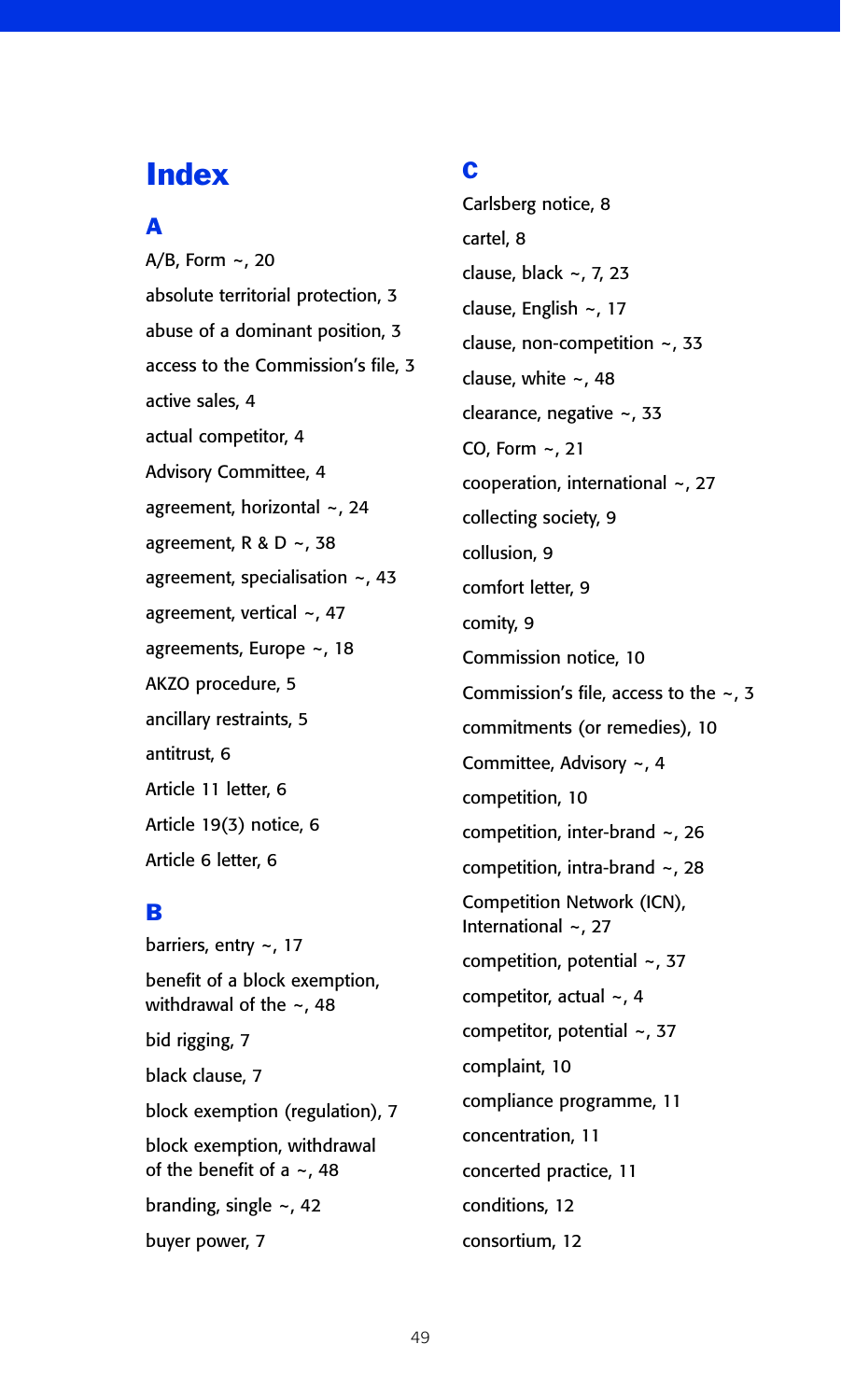contracts, take or pay  $\sim$ , 45 control, joint ~, 28 control procedure, merger ~, 32 costs, fixed  $\sim$ , 20 costs, marginal ~, 31 costs, start-up  $\sim$ , 43 costs, sunk  $\sim$ , 44 costs, variable ~, 47

#### D

defence, failing firm ~, 20, 40 delegation of powers, 13 de minimis notice, 13 distribution, exclusive ~, 19 distribution, selective ~, 41 divestiture, 14 doctrine, effects ~, 16 dominant position, 14 dominant position, abuse of a  $\sim$ , 3 downstream market, 15 duopoly, 15

#### E

economic interest, services of general ~, 42 economies of scale, 15 economies of scope, 15 EEA, 16 effect, network ~, 33 effect on trade between Member States, 16 effects doctrine, 16 effects, spill-over ~, 43

enabling regulation, 17 English clause, 17 entry barriers, 17 ESA, 17 essential facility, 18 Europe agreements, 18 exclusionary practice, 18 exclusive distribution, 19 exemption, individual ~, 25 exemption (regulation), block ~, 7 exemption, withdrawal of the benefit of a block ~, 48 exhaustion, 19 extra-territoriality, 19

#### F

facility, essential ~, 18 failing firm defence, 20, 40 file, access to the Commission's  $\sim$ , 3 fine, 20 fixed costs, 20 foreclosure, 20 Form A/B, 20 Form CO, 21 formal notice, letter of ~, 30 franchising, 21 free riding, 21

#### G

general economic interest, services of  $\sim$ , 42 guidelines, 22, 10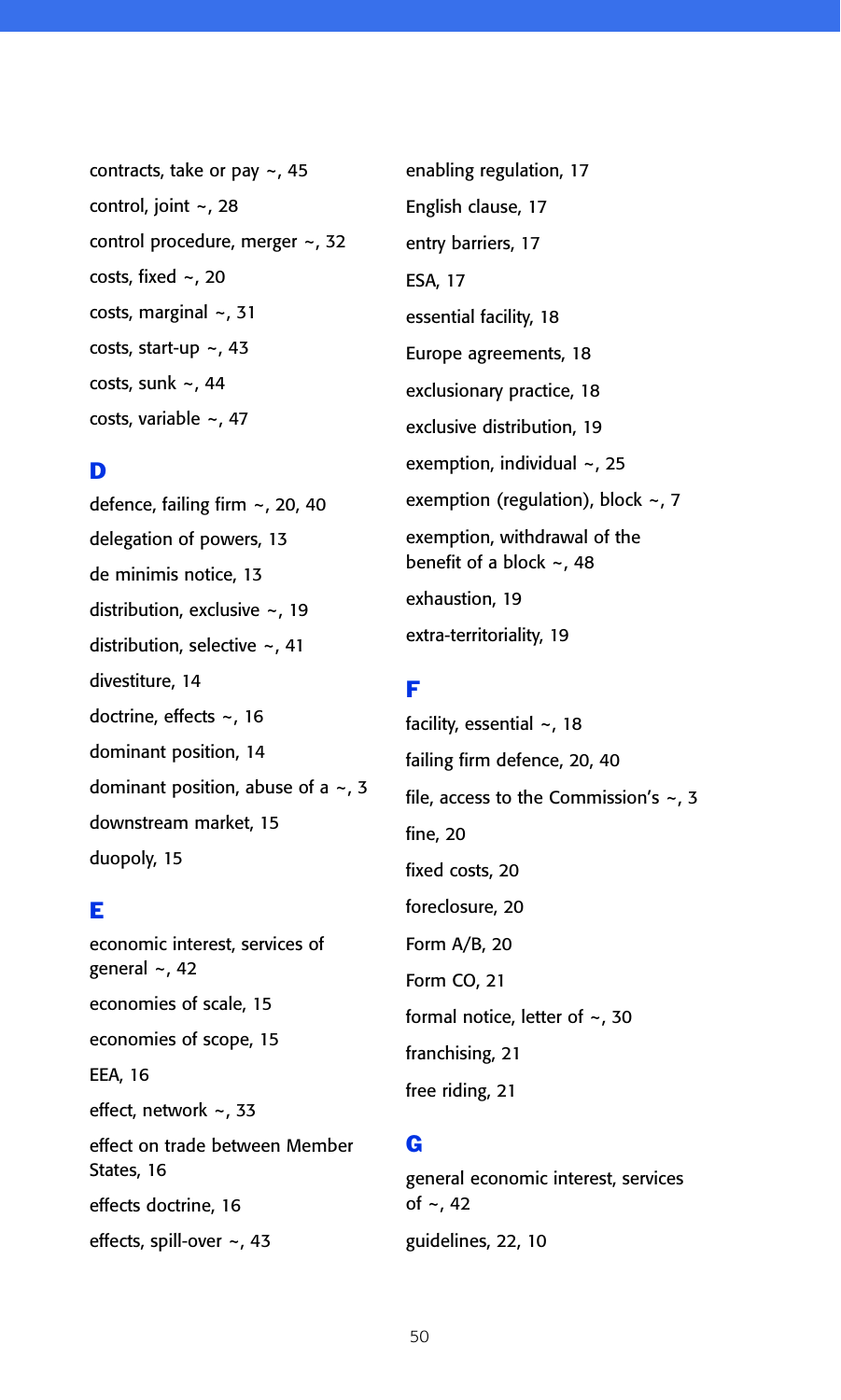#### H

hard-core restrictions, 22 hearing, 23 hearing officer, 23 Herfindahl–Hirschmann index (HHI), 24 horizontal agreement, 24

#### I

implementing regulation, 25 imports), parallel trade (parallel  $~\sim$ , 36 individual exemption, 25 infringement proceeding, 25 intellectual property right (IPR), 26 inter-brand competition, 26 interest, services of general economic ~, 24 interim measures, 26 international cooperation, 27 International Competition Network (ICN), 27 intra-brand competition, 28

#### J

joint control, 28 joint venture, 29

K know-how, 29

#### L

leniency (programme), 30 letter, Article 11 ~, 6 letter, Article 6 ~, 6 letter, comfort ~, 9 letter of formal notice, 30

#### M

maintenance, resale price ~, 40 marginal costs, 31 market, downstream ~, 15 market power, 31 market, relevant ~, 39 market share, 31 market, upstream ~, 47 measure, State ~, 44 measures, interim ~, 26 Member States, effect on trade between  $\sim$ , 16 merger control procedure, 32 merger, rescue ~, 40 minimis notice, de ~, 13 monopoly, 32

## N

negative clearance, 33 network effect, 33 Network (ICN), International Competition ~, 27 non-compete obligation, 33, 42 non-competition clause, 33 non-opposition procedure, 34 notice, Article 19(3) ~, 6 notice, Carlsberg ~, 8 notice, Commission ~, 10 notice, de minimis ~, 13 notice, letter of formal ~, 30 notification, 34 nullity, 35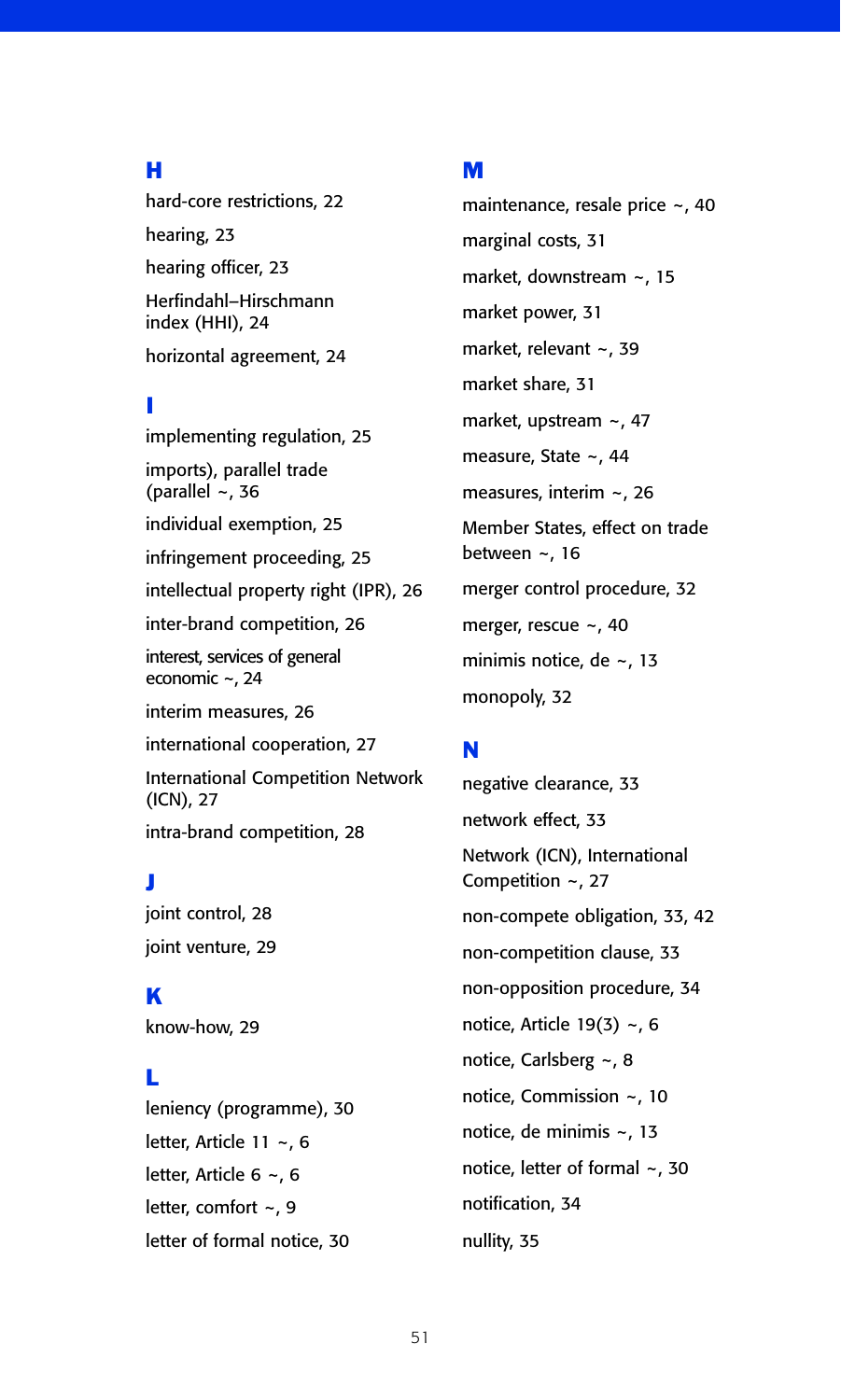#### O

objections (SO), statement of  $\sim$ , 44 obligation, non-compete ~, 33, 42 obligations, 35 officer, hearing ~, 23 oligopoly, 35

#### P

parallel trade (parallel imports), 36 passive sales, 36 pay contracts, take or ~, 45 payment, periodic penalty ~, 36 penalty payment, periodic ~, 36 periodic penalty payment, 36 position, abuse of a dominant  $\sim$ , 3 position, dominant ~, 14 potential competition, 37 potential competitor, 37 power, buyer ~, 7 power, market ~, 31 powers, delegation of ~, 13 practice, concerted ~, 11 practice, exclusionary ~, 18 predatory pricing, 37 price maintenance, resale ~, 40 pricing, predatory ~, 37 procedure, AKZO ~, 5 procedure, merger control ~, 32 procedure, non-opposition ~, 34 proceeding, infringement ~, 25 programme, compliance ~, 11 property right (IPR), intellectual ~, 26

protection, absolute territorial ~, 3 public undertaking, 38

#### R

R & D agreement, 38 regulation, enabling ~, 17 regulation, implementing ~, 25 Regulation No 17, 39 relevant market, 39 remedies, 40, 10 remedies, commitments or ~, 40, 10 resale price maintenance, 40 rescue merger, 40 restraints, ancillary ~, 5 restrictions, hard-core ~, 22 retailer, 41 riding, free ~, 21 rigging, bid ~, 7 right (IPR), intellectual property ~, 26

## S

sales, active ~, 4 sales, passive ~, 36 scale, economies of ~, 15 scope, economies of ~, 15 selective distribution, 41 selling, tying or tied ~, 46 services of general economic interest, 42 share, market ~, 31 single branding, 42 society, collecting ~, 9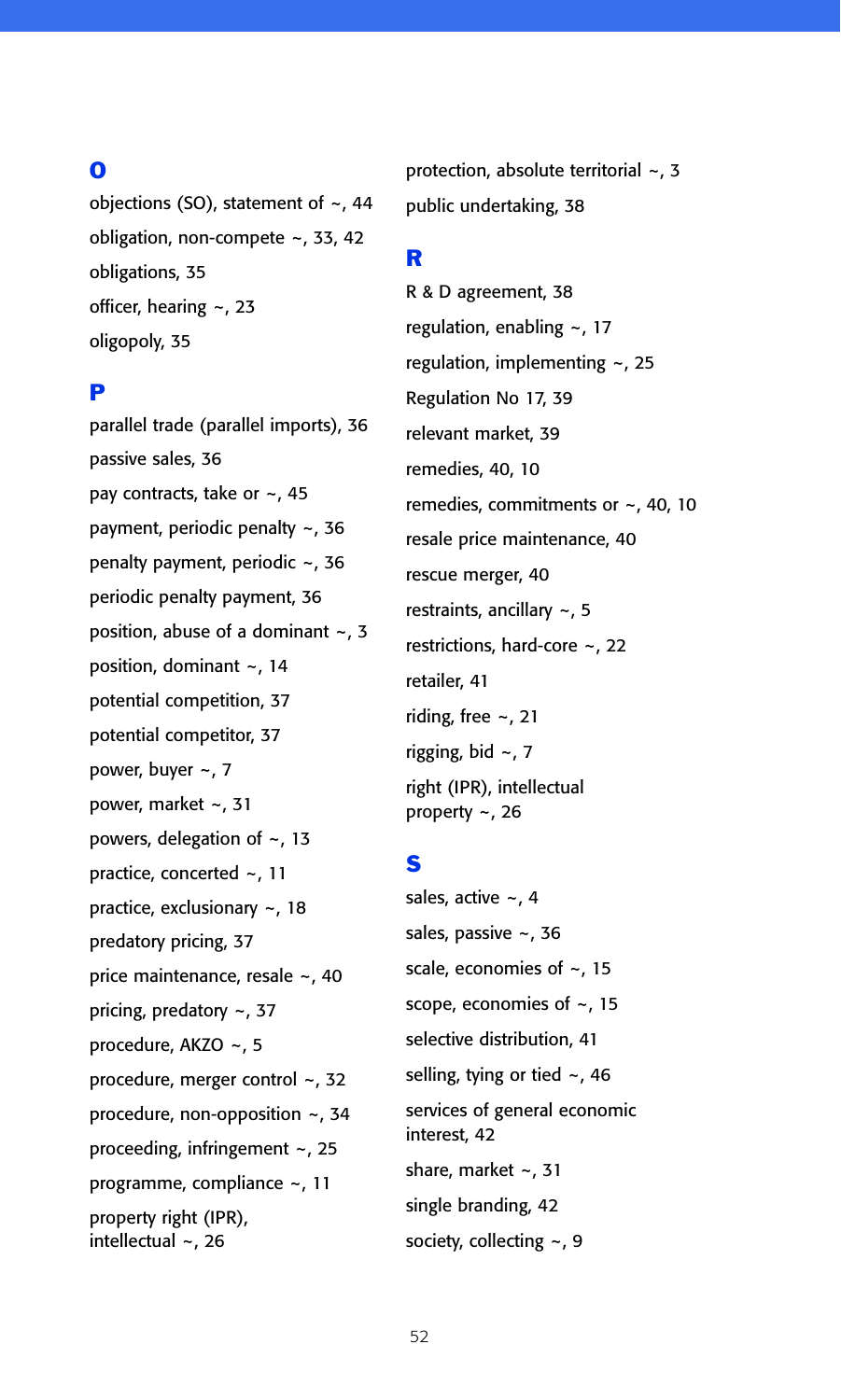specialisation agreement, 43 spill-over effects, 43 start-up costs, 43 State measure, 44 statement of objections (SO), 44 substitutability, 44 sunk costs, 44

#### T

take or pay contracts, 45 territorial protection, absolute ~, 3 threshold, turnover ~, 45 tied selling, tying or ~, 46 trade between Member States, effect on  $\sim$ , 16 trade (parallel imports), parallel  $\sim$ , 36 trustee, 45 turnover threshold, 45 tying or tied selling, 46

#### U

unbundling, 46 undertaking, 46 undertaking, public ~, 38 upstream market, 47

# V

variable costs, 47 venture, joint ~, 29 vertical agreement, 47

## W

white clause, 48 wholesaler, 48 withdrawal (of the benefit of a block exemption), 48